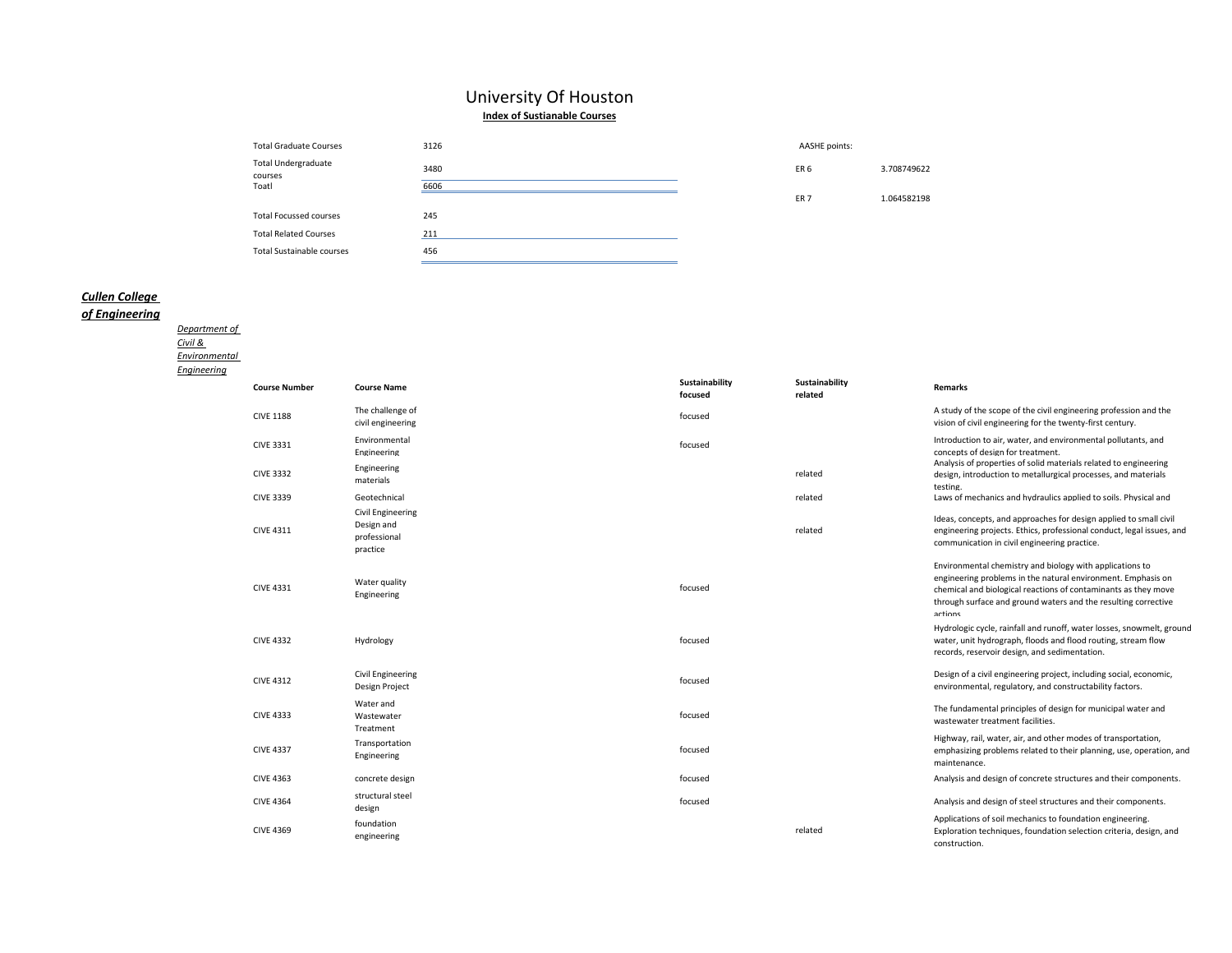| <b>CIVE 5360</b> | Urban and<br>Regional<br>Planning                          | focused |         | Collection and analysis of data for urban planning. Development of<br>master plan emphasizing engineering aspects of utilities,<br>transportation, and other city facilities.<br>Determination, interpretation, significance, and application of                                                   |
|------------------|------------------------------------------------------------|---------|---------|----------------------------------------------------------------------------------------------------------------------------------------------------------------------------------------------------------------------------------------------------------------------------------------------------|
| 6321             | Experimental<br>Soil Mechanics                             |         | related | engineering properties of soils, including laboratory testing, sample<br>handling, reliability of results, and methods of evaluation; field<br>instrumentation.                                                                                                                                    |
| 6322             | Storm Water<br>Management                                  |         | related | Detention pond analysis and design, stormwater analysis and<br>management alternatives, governmental criteria, and computer<br>programs.                                                                                                                                                           |
| 6323             | Advanced<br>Foundation<br>Design                           |         | related | Site characterization; in-site testing methods; reliability in<br>foundation design; structural design of shallow and deep<br>foundations.                                                                                                                                                         |
| 6325             | Geotechnical<br>Engineering<br>Investigations<br>Ground    |         | related | Geophysical methods; subsurface explorations; soil sampling;<br>groundwater conditions and monitoring;                                                                                                                                                                                             |
| 6332             | Improvement,<br>Grouting and<br>Geosynthetics              | focused |         | Basic concept of ground improvement, ground reinforcement and<br>ground treatment. Landfill design.                                                                                                                                                                                                |
| 6333             | Stress-<br>Deformation<br>Behavior of Soil                 | focused |         | Basic concept of ground improvement, ground reinforcement and<br>ground treatment. Landfill design. State-of-practice constructions<br>methods and equipment                                                                                                                                       |
| 6334             | Getechnical<br>stability                                   |         | related | Shear strength of cohesive and cohesionless soils; stability of natural<br>and man-made slopes; bearing capacity theory.                                                                                                                                                                           |
| 6335             | Advanced<br>Concrete design                                |         | related | Design of two-way slabs, long columns, and connections; deflection<br>and cracking of beams and slabs; ACI design criteria.                                                                                                                                                                        |
| 6338             | Avanced steel<br>design                                    |         | related | Plastic analysis of indeterminate structures; design of beams,<br>columns, and beam-columns using the Load and Resistance Factor<br>Design (LFRD) method.<br>History, aesthetics, and classification of highway bridges. Bridge                                                                    |
| 6341             | <b>Bridge Design</b>                                       | focused |         | loads and load combinations. Design of deck slabs, concrete and<br>steel girders.                                                                                                                                                                                                                  |
| 6343             | Retaining<br>Structures and<br>Slope Stability             |         | related | Earth pressure theories; design of retaining structures such as<br>braced, tied-back, slurry, and reinforced soil structures; stability of<br>excavation, cut, and natural slopes; slope stabilization methods.                                                                                    |
| 6349             | Reliability and<br>Safety of<br>Structures                 |         | related | Review of probability theory and treatment of uncertainties in<br>structural engineering. Probabilistic models for loads and resistance<br>variables. Structural analysis incorporating uncertainties.<br>Mathematical background of reliability theory. Probability-based<br>limit state design   |
| 6350             | Advanced<br>Mechanics of<br>Materials<br>Advanced          |         | related | Stress and strain at a point; failure criteria; energy principles and<br>their application in structural mechanics; theories of torsion,<br>unsymmetrical bending, shear center, curved beams, and beams on<br>elastic foundation.<br>Behavior of reinforced and prestressed concrete sections and |
| 6351             | Concrete<br>Behavior<br>Introduction to                    |         | related | members subjected to axial force, movement, and shear.<br>Confinement of concrete. creep. and shrinkage.<br>Fundamentals of vibration; dynamic response of structures to                                                                                                                           |
| 6355             | Dynamics of<br>Structures                                  |         | related | periodic and general dynamic loading; analytical and computational<br>techniques.                                                                                                                                                                                                                  |
| 6361             | Groundwater<br>Hydrology                                   | focused |         | Distribution and flow of water in the hydrosphere. Engineering<br>methods to quantify and model rainfall, runoff, recharge, and<br>groundwater flow.                                                                                                                                               |
| 6362             | Hydraulic<br>Structures                                    | focused |         | Analysis and design of water transmission, storage, and energy<br>dissipating structures.                                                                                                                                                                                                          |
| 6363             | Evaluation of<br>Water Quality in<br><b>Natural Waters</b> | focused |         | Water quality management planning for rivers, lakes, and tidal<br>estuaries; mixing and diffusion phenomena; biologic productivity;<br>mineral, chemical, and oxygen utilization and equilibria;<br>photosynthetic light transfer and sediment transport.                                          |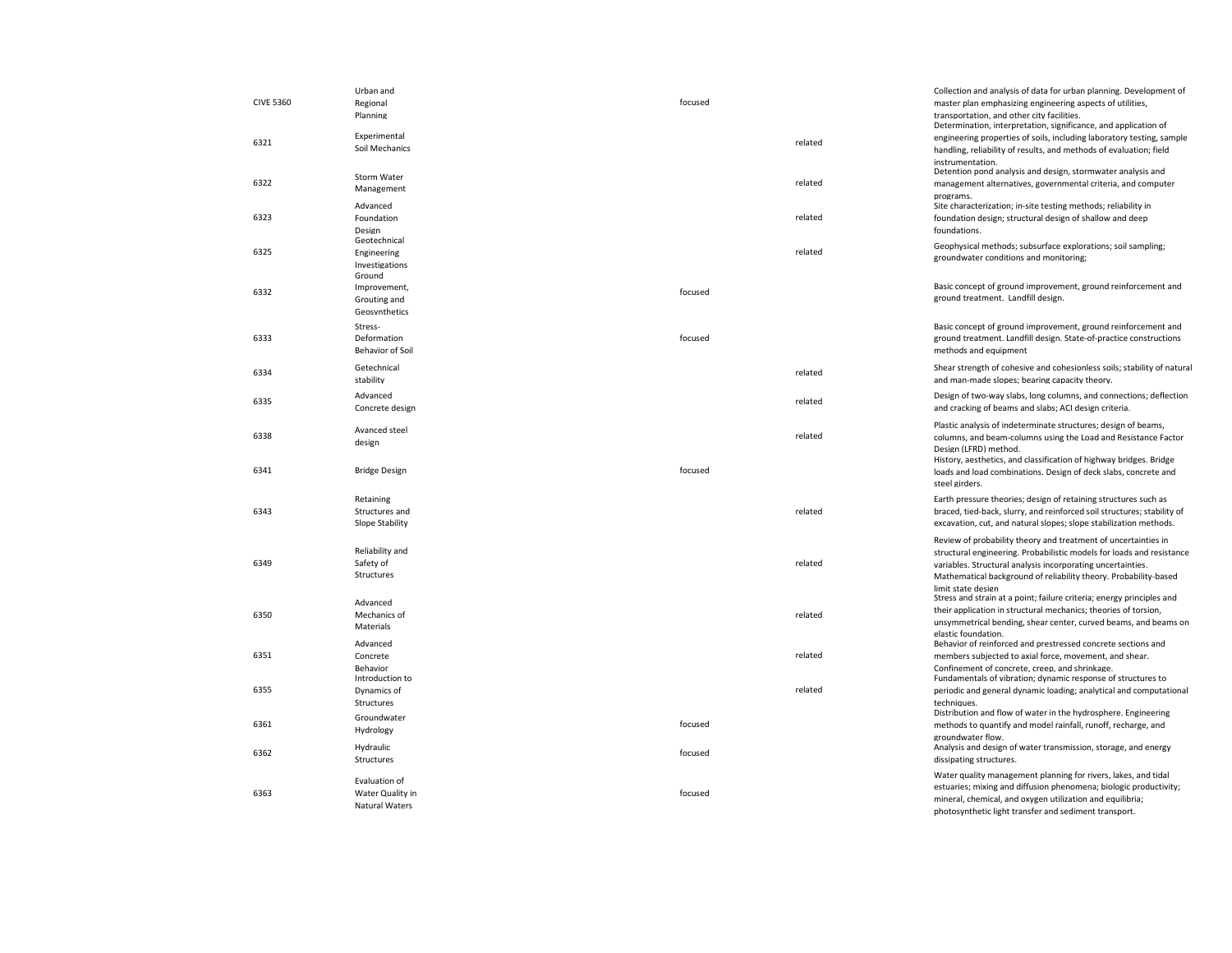| 6366 | Construction<br>Project<br>Management                              |         | related | Construction site organization-facilities design and control;<br>fundamentals of planning and scheduling information for<br>construction projects; control of activity sequence, time, resources<br>and cost; the impact of quality, cost, schedule and productivity;<br>coordination among stakeholders; international and large scale<br>construction projects; construction interface; case studies in<br>construction engineering.                                                |
|------|--------------------------------------------------------------------|---------|---------|---------------------------------------------------------------------------------------------------------------------------------------------------------------------------------------------------------------------------------------------------------------------------------------------------------------------------------------------------------------------------------------------------------------------------------------------------------------------------------------|
| 6368 | Human<br>Resources<br>Management in<br>Construction                |         | related | Decision making in construction industry; relationship between<br>controls and behavior; construction productivity; corporate identity<br>and reputation management; communication in construction<br>engineering; client relationship marketing; span of control and<br>liaison; reward policies, motivation and commitment; conflict<br>management; job design, specialization and decentralization in<br>construction engineering; managing international cultural<br>differences. |
| 6377 | Environmental<br>Chemistry                                         |         | related | Aqueous environmental chemistry in natural waters and<br>wastewaters: theory and practice of quantitative water and<br>wastewater analysis.                                                                                                                                                                                                                                                                                                                                           |
| 6378 | Principles of<br>Environmental<br>Modeling                         | focused |         | Applications to reactor engineering and environmental systems<br>modeling with emphasis on water and wastewater systems.                                                                                                                                                                                                                                                                                                                                                              |
| 6381 | Biological<br>Processes for<br>Wastewater<br>Treatment             |         | related | Theory and practice of biological wastewater treatment including<br>aerobic and anaerobic processes                                                                                                                                                                                                                                                                                                                                                                                   |
| 6383 | Advanced<br>Planning and<br>Design of Water<br>Resource<br>Systems |         | related | Conventional and computer solutions to the economical planning<br>and design of single- and multiunit, multipurpose water resources<br>systems.                                                                                                                                                                                                                                                                                                                                       |
| 6385 | Stability of<br>Structures                                         |         | related | Elastic and inelastic buckling of columns, beams, frames, and plates;<br>classical and work-energy methods; background of AISC<br>specifications.                                                                                                                                                                                                                                                                                                                                     |
| 6387 | Physicochemical<br>Treatment<br>Processes<br>Solid and             | focused |         | Theory and practice of physicochemical processes for water and<br>wastewater treatment                                                                                                                                                                                                                                                                                                                                                                                                |
| 6388 | Hazardous<br>Waste<br>Treatment<br>Processes                       | focused |         | Physical and chemical principles of solid and hazardous waste<br>treatment processes:                                                                                                                                                                                                                                                                                                                                                                                                 |
| 6389 | <b>Civil Engineering</b><br>Design                                 | focused |         | Topics and projects illustrating civil engineering design theory and<br>practice.                                                                                                                                                                                                                                                                                                                                                                                                     |
| 6390 | Municipal<br><b>Drinking Water</b><br>Treatment                    |         | related | Theory and design of unit processes used in conventional drinking<br>water treatment, filtration, and disinfection. Source water control is<br>also studied.                                                                                                                                                                                                                                                                                                                          |
| 6391 | Environmental<br>Engineering<br>Microbiology                       | focused |         | Fundamental aspects of microbiology and biochemistry as related to<br>environmental pollution and water quality processes                                                                                                                                                                                                                                                                                                                                                             |
| 6392 | Mass Transfer in<br>Environmental<br>Systems                       |         | related | Principles of mass transfer; mass conservation equations,<br>diffusivities, mass transfer coefficients, mass transfer with chemical<br>reaction with applications to multi-phase chemical transport, water<br>and wastewater treatment, and soil remediation.                                                                                                                                                                                                                         |
| 7332 | Ground Water<br>Contaminant<br>Transport                           |         | related | Principles of contaminant transport in soils and aquifers.<br>Mathematical modeling of underground contaminant transport.                                                                                                                                                                                                                                                                                                                                                             |
| 7340 | Earthquake<br>Engineering                                          |         | related | Characteristics of earthquake waves and ground motion; review of<br>structural dynamics; building responses; inelastic spectrum;<br>foundation effect; various support motions; hazard analysis; design<br>procedure and seismic codes.                                                                                                                                                                                                                                               |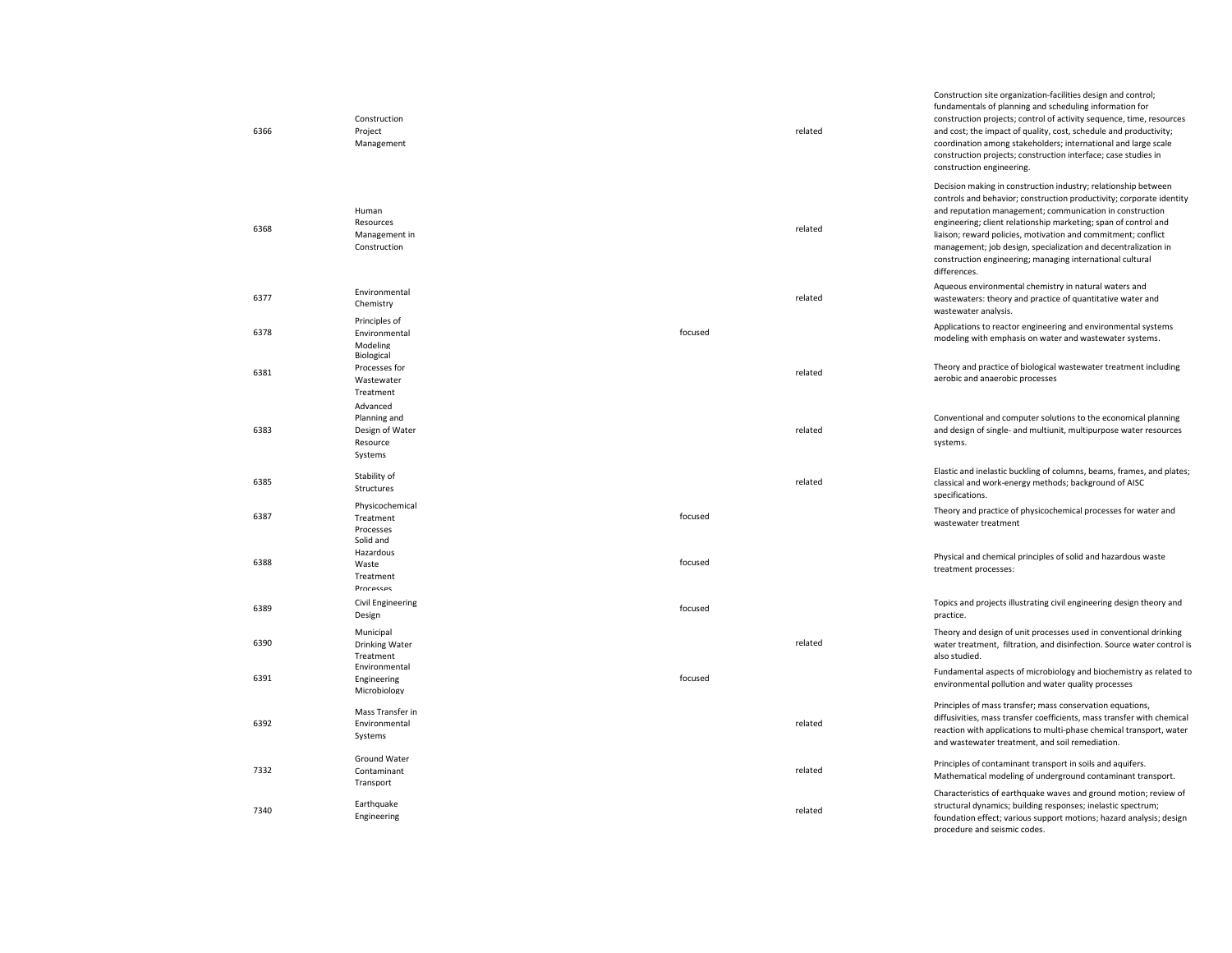| 7342 | Engineering<br>Geographic<br>Information<br>Systems | focused | Use of GIS in Engineering applications including hydrology,<br>hydrogeology, water quality and environmental resources.                                                                                                                     |
|------|-----------------------------------------------------|---------|---------------------------------------------------------------------------------------------------------------------------------------------------------------------------------------------------------------------------------------------|
| 7365 | Design of<br>Offshore<br>Structures                 | related | Design of fixed, floating and compliant offshore structures;<br>environmental loading; dynamic analysis; finite element<br>applications; design of structural systems and components; fatigue<br>analysis: safety and reliability analysis. |

*[Department of](http://www.egr.uh.edu/ECE/)* 

*[Electrical &](http://www.egr.uh.edu/ECE/)* 

*[Computer](http://www.egr.uh.edu/ECE/)*  **Engineeri** 

| rina |                      |                                                                |                           |                           |                                                                                                                                                                                                                                                                                                                                                                                                                                                                                              |
|------|----------------------|----------------------------------------------------------------|---------------------------|---------------------------|----------------------------------------------------------------------------------------------------------------------------------------------------------------------------------------------------------------------------------------------------------------------------------------------------------------------------------------------------------------------------------------------------------------------------------------------------------------------------------------------|
|      | <b>Course Number</b> | <b>Course Name</b>                                             | Sustainability<br>focused | Sustainability<br>related | Remarks                                                                                                                                                                                                                                                                                                                                                                                                                                                                                      |
|      | 6301                 | Sensor Design<br>and Applications                              |                           | related                   | Design, analysis and application of sensors used to measure physical<br>quantities such as flow, level, temperature, pressure and density.                                                                                                                                                                                                                                                                                                                                                   |
|      | 6368                 | <b>Industrial Power</b><br><b>System Analysis</b>              | focused                   |                           | Industrial power system architecture and composition; voltage<br>classes; voltage unbalance and deviation, and effects on equipment;<br>power flow; voltage control and power factor improvement; fault<br>analysis; control equipment for motors and generators; motor<br>starting                                                                                                                                                                                                          |
|      | 6377                 | Power<br>Transmission<br>And Distribution                      | focused                   |                           | Power transmission and distribution network architecture and<br>composition; load curves; symmetrical components; parameters and<br>equivalent circuits in symmetrical components for overhead and<br>underground lines, transformers, generators and loads; substations;<br>industrial networks; network steady-state analysis; faults;<br>protection systems; switching equipment; voltage and power static<br>control; surge voltages and protection. A term project will be<br>required. |
|      | 6378                 | Power System<br>Analysis                                       | focused                   |                           | Power system architecture and composition; network matrices;<br>power flow; economic operation; voltage and frequency control;<br>fault analysis; voltage and angle stability. A term project will be<br>required.                                                                                                                                                                                                                                                                           |
|      | 6379                 | <b>Advanced Power</b><br><b>System Analysis</b>                | focused                   |                           | Sparse matrix techniques; short circuit studies with computer;<br>diakoptics; numerical solutions to the load-flow problem; economic<br>dispatch.                                                                                                                                                                                                                                                                                                                                            |
|      | 6381                 | Industrial<br><b>Substations And</b><br>Switching<br>Equipment |                           | related                   | Industrial substation configuration and composition; cable and<br>busway system design, installation, protection and testing; switching<br>apparatus fundamentals, types, design, operation, protection;<br>substation planning, design, construction, automation, operation                                                                                                                                                                                                                 |
|      | 6389                 | <b>Industrial Power</b><br>System<br>Management                | focused                   |                           | Planning: scope, requirements, component cost, cost estimation;<br>reliability: fundamentals, equipment data, probability methods;<br>interruption cost and economic analysis; maintenance, preventive<br>measures; emergency and standby power, supply and stored energy<br>systems; energy and load management, energy saving,<br>conservation, cogeneration (not for Ph.D. credit).                                                                                                       |
|      | 6395                 | <b>Industrial Power</b><br>Monitoring And<br>Control           | focused                   |                           | Monitoring and control system architecture, design options, modes<br>of communication, equipment and installation cost; multifunctional<br>microprocessor based systems; control integration, monitoring and<br>protection systems (not for Ph.D. credit).                                                                                                                                                                                                                                   |
|      | 7337                 | <b>Industrial Power</b><br>System<br>Protection                |                           | related                   | Protection tasks, requirements, principles, components; instrument<br>transformers; protective systems: transformers, feeders,<br>generators, motors, prime-movers, buses, switchgears, cables,<br>transfer devices, busways, UPS, service supply lines and utility<br>interties protection schemes; components, operation, faults, testing,<br>maintenance, calibration.                                                                                                                    |

*[Department of](http://www.egr.uh.edu/IE/)* 

*[Industrial](http://www.egr.uh.edu/IE/)* 

*[Engineering](http://www.egr.uh.edu/IE/)*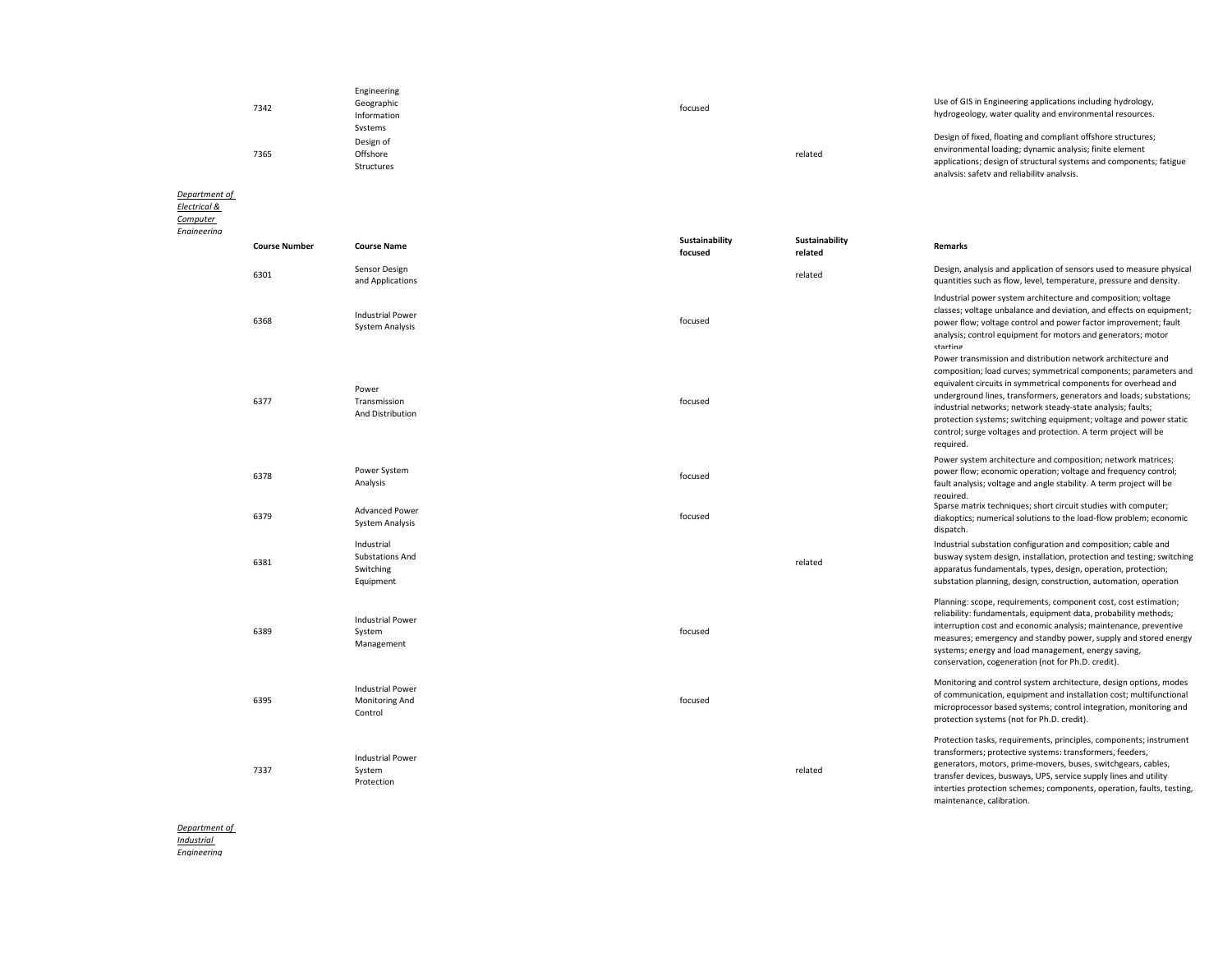| <b>Course Number</b> | <b>Course Name</b>                        | Sustainability<br>focused | Sustainability<br>related | <b>Remarks</b>                                                                                                                                                                        |
|----------------------|-------------------------------------------|---------------------------|---------------------------|---------------------------------------------------------------------------------------------------------------------------------------------------------------------------------------|
| <b>INDE 3330</b>     | Financial and<br>cost<br>management       |                           | related                   | Methods for collecting, organizing, presenting, interpreting,<br>managing, and controlling of financial and cost management related<br>information for decision making in enterprises |
| <b>INDE 3334</b>     | Industrial<br>Engineering<br>Fundamentals |                           | related                   | Production: principles, systems, methods, analysis, management,<br>economics, control, and techniques of improvement.                                                                 |
| 6333                 | Industrial<br>Ecology                     | focused                   |                           | Systems analysis of manufacturing processes and engineering design<br>in environmental context; design for environment; environmental<br>accounting                                   |

#### *[Department of](http://www.egr.uh.edu/me/)  [Mechanical](http://www.egr.uh.edu/me/)*

*[Engineering](http://www.egr.uh.edu/me/)*

| <b>Course Number</b> | <b>Course Name</b>                        | Sustainability<br>focused | Sustainability<br>related | <b>Remarks</b>                                                                                                                                                                                                                                        |
|----------------------|-------------------------------------------|---------------------------|---------------------------|-------------------------------------------------------------------------------------------------------------------------------------------------------------------------------------------------------------------------------------------------------|
| <b>MECE 5350</b>     | Design of<br>alternative<br>energy system | focused                   |                           | Energy policy and economics, fundamentals of alternative energy<br>devices, analysis and design of solar thermal collection and storage<br>systems. Design project.                                                                                   |
| <b>MECE 5364</b>     | <b>Industrial Energy</b><br>Conservation  | focused                   |                           | Technical and economic principles needed to assess the potential for<br>energy conservation projects in energy-intensive industries.<br>Lighting, ventilation, and air conditioning of industrial buildings.                                          |
| 6345                 | Hydrodynamic<br>Stability                 |                           | related                   | Introduction to hydrodynamic stability. Thermal and centrifugal<br>instabilities. Stability of parallel and nonparallel bounded and free<br>shear flows using analytical and numerical techniques. Nonlinear<br>stability and relation to turbulence. |
| 6346                 | Geophysical<br><b>Fluid Dynamics</b>      |                           | related                   | Introduction to geophysical fluid dynamics: the physics of<br>atmospheric and oceanic motions. Effects of rotation and<br>stratification; geostrophic flows. The dynamics of hurricanes and<br>tornadoes.                                             |
| 7371                 | Advanced<br>Fracture<br>Mechanics         |                           | related                   | Stress analysis of cracked elastic and inelastic solids; failure criteria<br>for brittle and ductile materials; applications to various structural<br>problems.                                                                                       |

### *Department of*

*Petroleum* 

## *Engineering*

| сенни | <b>Course Number</b> | <b>Course Name</b>                                       | Sustainability<br>focused | Sustainability<br>related | <b>Remarks</b>                                                                                                                                                                                                                                     |
|-------|----------------------|----------------------------------------------------------|---------------------------|---------------------------|----------------------------------------------------------------------------------------------------------------------------------------------------------------------------------------------------------------------------------------------------|
|       | <b>PETR 1111</b>     | Introduction to<br>Hydrocarbon<br>resources              | focused                   |                           | Overview of petroleum industry and petroleum engineering<br>including nature of oil and gas reservoirs, petroleum exploration and<br>drilling, formation evaluation, completion and production, reservoir<br>mechanics, and improved oil recovery. |
|       | <b>PETR 3315</b>     | Introduction to<br>well logging                          | focused                   |                           | Modern well logging methods, engineering, and core-log<br>integration.                                                                                                                                                                             |
|       | <b>PETR 5310</b>     | Petroleum<br>production<br>economics                     | focused                   |                           | Estimation of initial reservoir contents, forecast production versus<br>time, primary, secondary and tertiary methods, evaluation of costs<br>and risks versus expected rewards, and various US and international<br>contracting techniques.       |
|       | <b>PETR 5325</b>     | Integrated<br>Reservoir<br>Characteristics               |                           | related                   | Modern reservoir characterization techniques including based and<br>object-based geostatistical methods designed to capture the<br>influence of geology on fluid flow storage.                                                                     |
|       | <b>PETR 5361</b>     | Introduction to<br>Petroleum<br>Engineering              | focused                   |                           | Petroleum origin and migration, major oil and gas fields, drilling and<br>production methods, petroleum composition and phase behavior,<br>and reservoir engineering methods of oil resource estimation and<br>optimization.                       |
|       | <b>PETR 5364</b>     | Origin and<br>development of<br>oil and gas<br>reservoir | focused                   |                           | Major oil provinces of the world reviewed from the standpoints of<br>geologic and depositional environment, and of diagenetic changes<br>affecting petroleum entrapment.                                                                           |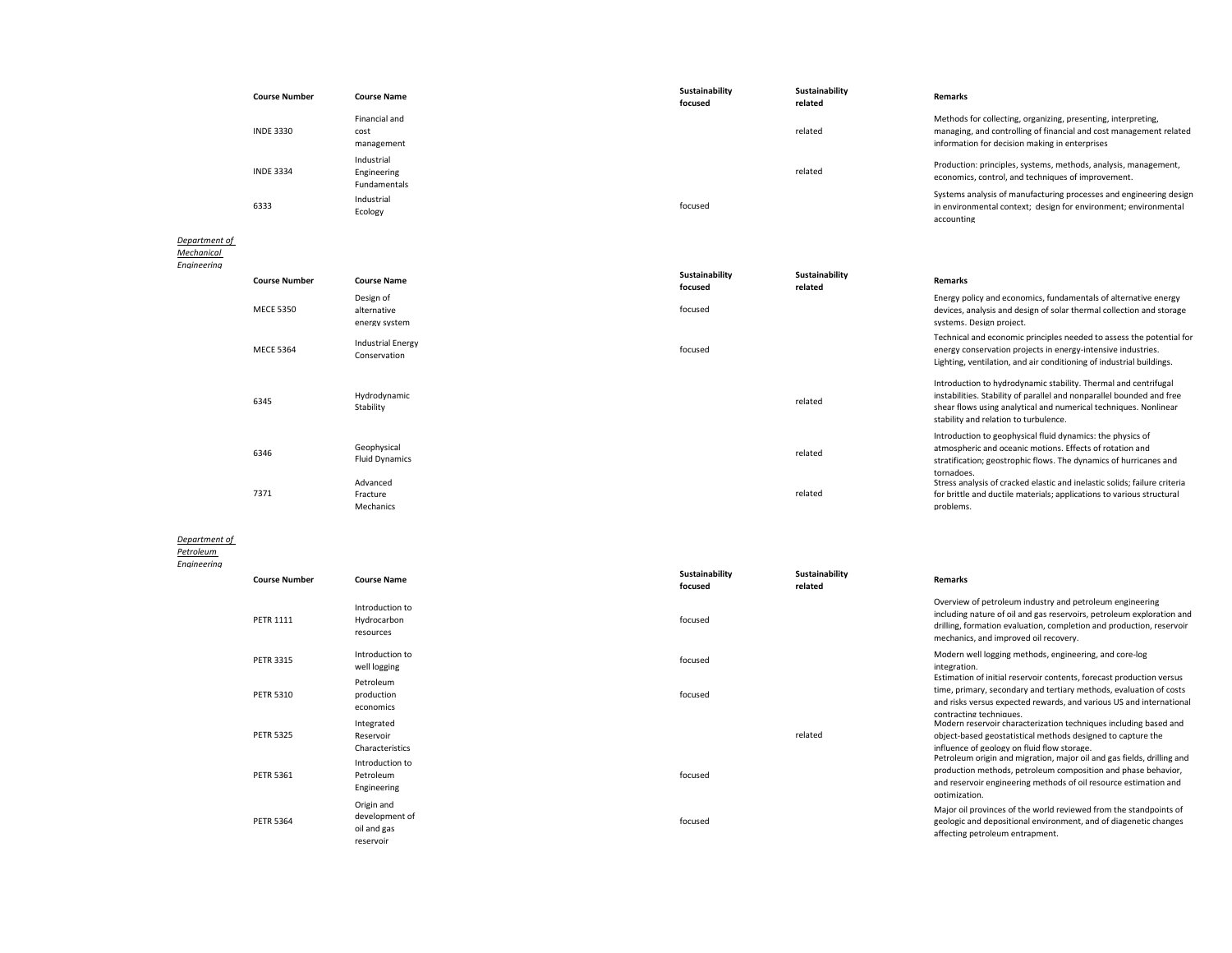| <b>PETR 5350</b> | Natural Gas<br>engineering                              | focused |         | Supply of natural gas including exploration, production<br>unconventional resources, transportation, processing, conversion,<br>and fuel cells.                                                                                                                                                                                                                                                                 |
|------------------|---------------------------------------------------------|---------|---------|-----------------------------------------------------------------------------------------------------------------------------------------------------------------------------------------------------------------------------------------------------------------------------------------------------------------------------------------------------------------------------------------------------------------|
| <b>PETR 5370</b> | Petroleum<br>production<br>operations                   | focused |         | Subsurface and surface facilities for producing oil and gas, gas-oil<br>and water-oil separation and measuring systems, gathering systems,<br>gas processing facilities, injection systems for gas or water.                                                                                                                                                                                                    |
| <b>PETR 5372</b> | Petroleum<br>production<br>operations                   | focused |         | Subsurface production fundamentals for producing oil and gas wells<br>with technical emphasis on reservoir inflow, multiphase outflow<br>through the wellbore and surface piping to the separation facility,<br>and artificial life methods.                                                                                                                                                                    |
| 5362             | Reservoir<br>Engineering I                              |         | related | Rock and fluid properties and interactions, P-V-T behavior of crude<br>oil and natural gas, fundamentals of fluid flow through subsurface<br>porous media, reservoir energy mechanisms in recovery, material<br>balance, and reserve estimation.                                                                                                                                                                |
| 6302             | Reservoir<br><b>Engineering II</b>                      |         | related | Capillary pressures and vertical distribution of gas, oil, and water<br>saturations, relative permeability and fractional flow relationships,<br>Buckley-Leverett equation and linear displacement efficiency of gas<br>and water drives; effect of well patterns, mobility ratio, and<br>reservoir heterogeneity on areal and vertical sweep efficiency<br>performance of black oil reservoirs.                |
| 6304             | Evaluation of<br>Petroleum-<br>Bearing<br>Formations I  | focused |         | Characterization of formations by geologic and petrographic<br>examination; by analysis of fluid contents of cores; and by a suite of<br>well-logging tests and their combined interpretation.                                                                                                                                                                                                                  |
| 6306             | Oil Field Facilities<br>Design and<br>Operation         | focused |         | Design and operating principles of gas and water surface separation<br>, water supply and water disposal systems                                                                                                                                                                                                                                                                                                |
| 6308             | Advance<br>Petroleum<br>Production<br>Operations        |         | related | Inflow performance relationships for oil, two-phase and natural gas<br>wells. The near-well zone and damage. Verticalift performance and<br>well deliverability. Forecast of well performance. Methods of<br>diagnosis of well performance, well testing and production logging.<br>Well stimulation by acid treatments and hydraulic fracturing.<br>Artificial lift (gas and pump-assisted.) Systems analysis. |
| 6310             | Petroleum<br>Production<br>Economics                    |         | related | Estimation of initial reservoir contents and forecasts of production<br>versus time of crude oil and natural gas by primary, secondary, and<br>tertiary recovery methods, evaluation of costs and risks versus<br>expected rewards by alternative recovery methods, measures of<br>profitability by discounting and cash flow calculations, effects of<br>taxation and external financing.                      |
| 6312             | Evaluation of<br>Petroleum-<br>Bearing<br>Formations II |         | related | Advanced well-log interpretation and logging tool theory. Evaluation<br>of Petroleum-Bearing Formations.                                                                                                                                                                                                                                                                                                        |
| 6318             | Oil Field Facilities<br>Design II                       |         | related | Design theory and practice for facilities for unusual situations as may<br>be required of practicing engineers; adaptations for offshore and<br>other hostile environments.                                                                                                                                                                                                                                     |
| 6320             | <b>Enhanced Oil</b><br>Recovery<br>Processes I          | focused |         | Review of waterflood calculation methods, extension to polymer<br>flooding, caustic flooding, and carbonated water flooding.<br>Hydrocarbon miscible flooding and CO flooding, estimation of<br>recovery                                                                                                                                                                                                        |
| 6322             | <b>Enhanced Oil</b><br>Recovery<br>Processes II         |         | related | Effect of dimensionless ratios of reservoir forces on trapping and<br>displacement of waterflood residual oil by chemical slugs, design of<br>slug and drive fluids for varying reservoir characteristics. Design and<br>estimation of performance of steam soak, steam drive, and in-situ<br>combustion recovery processes.                                                                                    |
| 6325             | Integrated<br>Reservoir<br>Characterization             |         | related | Focuses on modern reservoir characterization techniques including<br>based and object-based geostatistical methods designed to capture<br>the influence of geology on fluid flow storage.                                                                                                                                                                                                                       |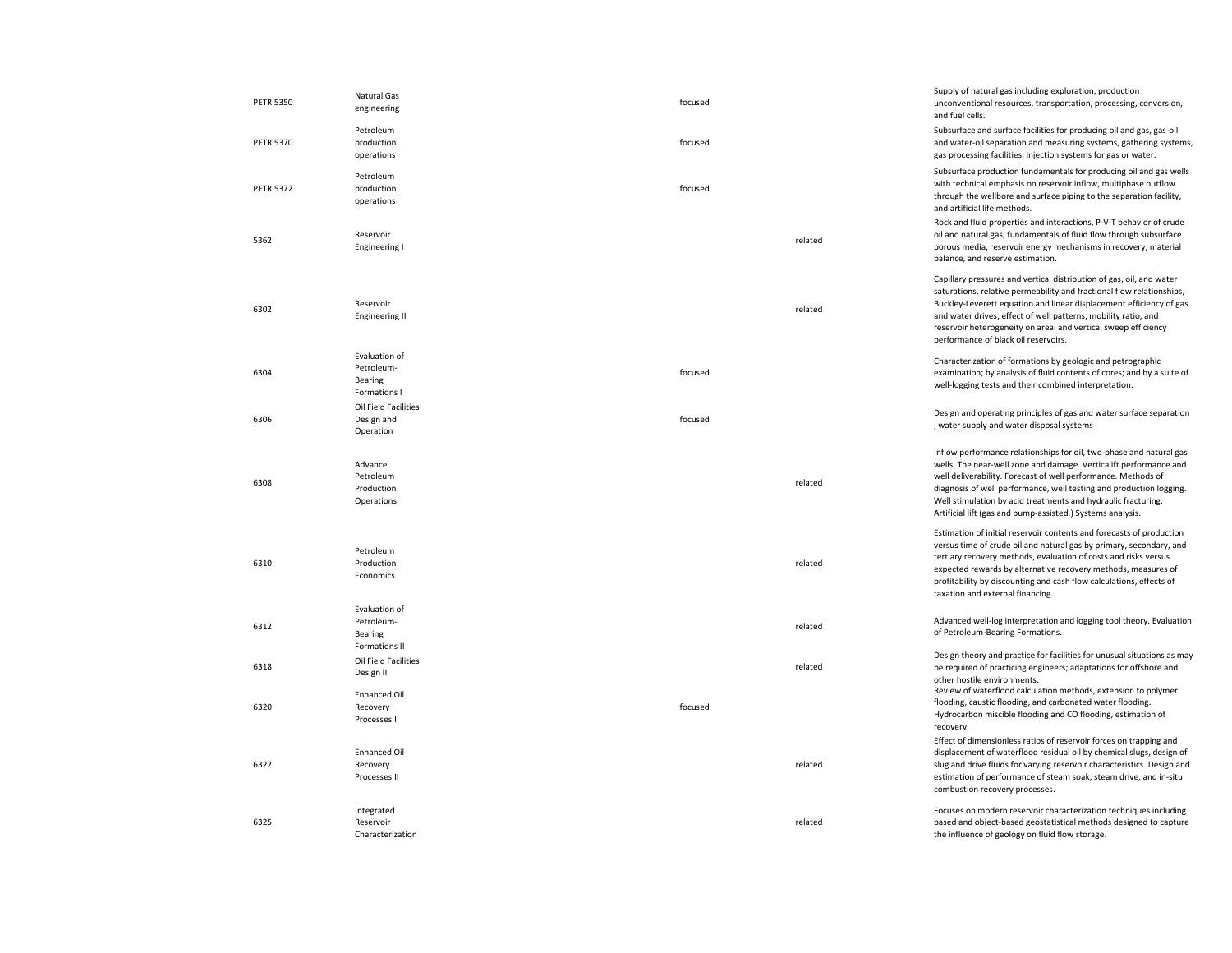| 6327 | Thermal<br>Recovery<br>Processes                          | focused | Principles of thermally enhanced recovery of oil; hot-water or steam-<br>soak injection; in-situ combustion.                                                                                                 |
|------|-----------------------------------------------------------|---------|--------------------------------------------------------------------------------------------------------------------------------------------------------------------------------------------------------------|
| 6350 | Natural Gas<br>Engineering                                | focused | A comprehensive study that focuses on natural gas engineering, the<br>energy situation today and the emerging technologies of tomorrow.<br>Covering the supply of natural gas, production, transportation.   |
| 6364 | Origin and<br>Development of<br>Oil and Gas<br>Reservoirs | focused | Major oil provinces of the world reviewed from the standpoints of<br>geologic and depositional environment, and of diagenetic changes<br>affecting petroleum entrapment.                                     |
| 6372 | Petroleum<br>Production<br>Operations                     | focused | Subsurface and surface facilities for producing oil and gas, gas-oil<br>and water-oil separation and measuring systems, gathering systems,<br>gas processing facilities, injection systems for gas or water. |

#### *Department of*

*Chemical Enginee* 

| ering |                      |                                          |                           |                           |                                                                                                                                                                                                                                                                                                                                                                                                                                                                                                                                                                 |
|-------|----------------------|------------------------------------------|---------------------------|---------------------------|-----------------------------------------------------------------------------------------------------------------------------------------------------------------------------------------------------------------------------------------------------------------------------------------------------------------------------------------------------------------------------------------------------------------------------------------------------------------------------------------------------------------------------------------------------------------|
|       | <b>Course Number</b> | <b>Course Name</b>                       | Sustainability<br>focused | Sustainability<br>related | <b>Remarks</b>                                                                                                                                                                                                                                                                                                                                                                                                                                                                                                                                                  |
|       | CHEE 4361            | Chemical<br>Engineering<br>Practices     |                           | related                   | Design and execution of experiments with emphasis on heat and<br>mass transport, unit operations, process control, and reactors.                                                                                                                                                                                                                                                                                                                                                                                                                                |
|       | <b>CHEE 5371</b>     | <b>Pollution Control</b><br>Engineering  | focused                   |                           | Pollution problems and remedies with the earth as an<br>environmentally closed system.                                                                                                                                                                                                                                                                                                                                                                                                                                                                          |
|       | <b>CHEE 5373</b>     | Environmental<br>Remediation             | focused                   |                           | In situ and ex situ methods of remediation or restoration of<br>contaminated environmental sites. Emphasis is on hydrocarbon<br>contaminants in soil, surface water and groundwater.                                                                                                                                                                                                                                                                                                                                                                            |
|       | <b>CHEE 5386</b>     | Air Pollution<br>Problems and<br>Control | focused                   |                           | Air pollutant identification and control technology; estimation of<br>pollutant transport                                                                                                                                                                                                                                                                                                                                                                                                                                                                       |
|       | <b>CHEE 5388</b>     | Catalytic<br>Processes                   |                           | related                   | Process-oriented survey of catalytic technology; catalyst selection<br>and design; catalytic processes, engineering and economics in the<br>petroleum, chemical, and pollution control industries.                                                                                                                                                                                                                                                                                                                                                              |
|       | <b>CHEE 5390</b>     | Energy and the<br>Environment            | focused                   |                           | surveys modern energy technologies and their impact on the<br>environment. Topics include energy generation from fossil, nuclear,<br>and renewable sources. Energy utilization covers stationary and<br>transportation applications. Optimization of source-to-consumer<br>efficiencies and minimization of emissions are in-cluded, with special<br>emphasis on emerging technologies such as fuel cells. Capstone<br>topics for the course are future developments in the hydrogen<br>economy and the technical-economic-social aspects of global<br>warming. |
|       | 6371                 | <b>Pollution Control</b><br>Engineering  | focused                   |                           | A general survey of problems and remedies with the earth as an<br>environmentally closed system.                                                                                                                                                                                                                                                                                                                                                                                                                                                                |
|       | 6386                 | Air Pollution<br>Problems and<br>Control | focused                   |                           | Air pollutant identification and control technology; estimation of<br>pollutant transport, dispersion, and conversion; computer<br>application for design of control units.                                                                                                                                                                                                                                                                                                                                                                                     |
|       | 6388                 | Catalytic<br>Processes                   |                           | related                   | Process-oriented survey of catalytic technology; catalyst selection<br>and design; catalytic processes, engineering, and economics in the<br>petroleum, chemical, and pollution control industries.                                                                                                                                                                                                                                                                                                                                                             |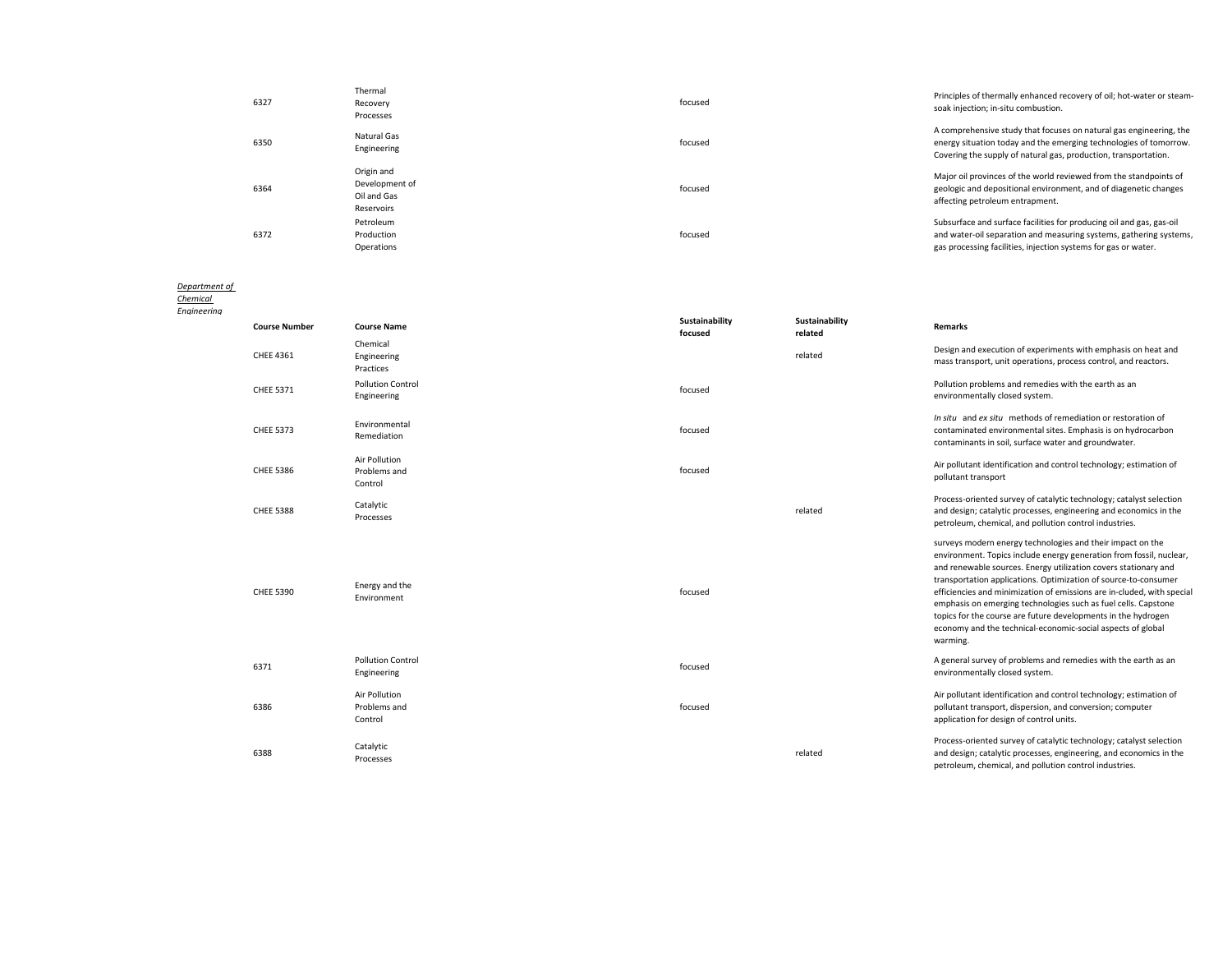<sup>6390</sup> Energy and the energy and the control of the control of the control of the control of the control of the control of the control of the control of the control of the control of the control of the control of the control of the control of t

This course surveys modern energy technologies and their impact on the environment. Topics include energy generation from fossil, nuclear, and renewable sources. Energy utilization covers stationary and transportation applications. Optimization of source-toconsumer efficiencies and minimization of emissions are included, with special emphasis on emerging technologies such as fuel cells. Capstone topics for the course are future developments in the hydrogen economy and the technical-economic-social aspects of global warming.

## *College of Architecture*

| <b>Course Number</b> | <b>Course Name</b>                                                                       | Sustainability<br>focused | Sustainability<br>related | Remarks                                                                                                                                                                                                                                                                                                                      |
|----------------------|------------------------------------------------------------------------------------------|---------------------------|---------------------------|------------------------------------------------------------------------------------------------------------------------------------------------------------------------------------------------------------------------------------------------------------------------------------------------------------------------------|
| ARCH 1100:1101       | Introduction to<br>architecture and<br>industrial design<br>181                          |                           | related                   | Introduction to architecture and industrial design theory, history,<br>technology, and practice.                                                                                                                                                                                                                             |
| <b>ARCH 1200</b>     | Introduction to<br>architecture and<br>industrial design<br>and interior<br>architecture |                           | related                   | Introduction to architecture, industrial design, and interior<br>architecture theory, history, technology, and practice.                                                                                                                                                                                                     |
| <b>ARCH 1360</b>     | Architectural<br>Sketching I                                                             |                           | related                   | Architectural sketching. Representing and interpreting architecture<br>and entourage using conventional techniques and skills.                                                                                                                                                                                               |
| <b>ARCH 2325</b>     | Conceptual<br>Structural<br>Svstem                                                       |                           | related                   | Concepts of structural systems and forces.                                                                                                                                                                                                                                                                                   |
| <b>ARCH 2326</b>     | Conceptual<br>Enviornmental<br>System                                                    | focused                   |                           | Concepts of environmental systems in architecture. Comfort,<br>climate, passive systems, site design, electrical lighting, daylighting,<br>and mechanical systems.                                                                                                                                                           |
| <b>ARCH 2370</b>     | Architectural<br>Modelling                                                               |                           | related                   | Project-based explorations of modeling techniques including milling<br>wood, painting and finishing, photo etching, screen printing, and<br>aluminum/acrylic/wood combinations.                                                                                                                                              |
| <b>ARCH 3325</b>     | Quantitative<br>Structural<br>Systems                                                    |                           | related                   | Numeric methods of assessing wood, concrete, and steel structures.                                                                                                                                                                                                                                                           |
| <b>ARCH 3326</b>     | Quantitative<br>Enviornmental<br>Svstem                                                  | focused                   |                           | Numeric methods of climate analysis, passive and active heating,<br>cooling, lighting, and acoustics. Introduction to computer simulation<br>of environmental systems.                                                                                                                                                       |
| <b>ARCH 3349</b>     | Urban<br>Expectation                                                                     |                           | related                   | Seminar reviewing and critiquing master plans for developing cities<br>in this century in terms of expectations, real and utopian.                                                                                                                                                                                           |
| <b>ARCH 3367</b>     | Sustainable<br>Architecture                                                              | focused                   |                           | Sustainable design strategies and logic, materials selection,<br>construction methods, and energy efficiency. Indoor air quality,<br>energy conservation, ecological impact of built projects,<br>environmental regulation, and worker productivity.                                                                         |
| <b>ARCH 3368</b>     | Sustainable<br>Development                                                               | focused                   |                           | overview of environmental and ecological systems, land use, smart<br>growth, new urbanism, traffic and transportation,                                                                                                                                                                                                       |
| <b>ARCH 4370</b>     | Urban<br>Enviornment I                                                                   | focused                   |                           | An examination of the social, economic, cultural, and political<br>development of cities.                                                                                                                                                                                                                                    |
| <b>ARCH 4373</b>     | Urban<br>Enviornments                                                                    | focused                   |                           | An examination of the social, economic, cultural, and political<br>development of cities including the diverse needs, values, and social<br>and spatial patterns that characterize different cultures and<br>individuals and the implication of this diversity for the societal roles<br>and responsibilities of architects. |
| <b>ARCH 4500</b>     | Interior<br>Architecture<br>Design Studio VII                                            | focused                   |                           | Exploration of large scale buildings and urban design factors<br>including programming, aspects of land development, and the<br>human and environmental impact of individual design applications in<br>the built environment.                                                                                                |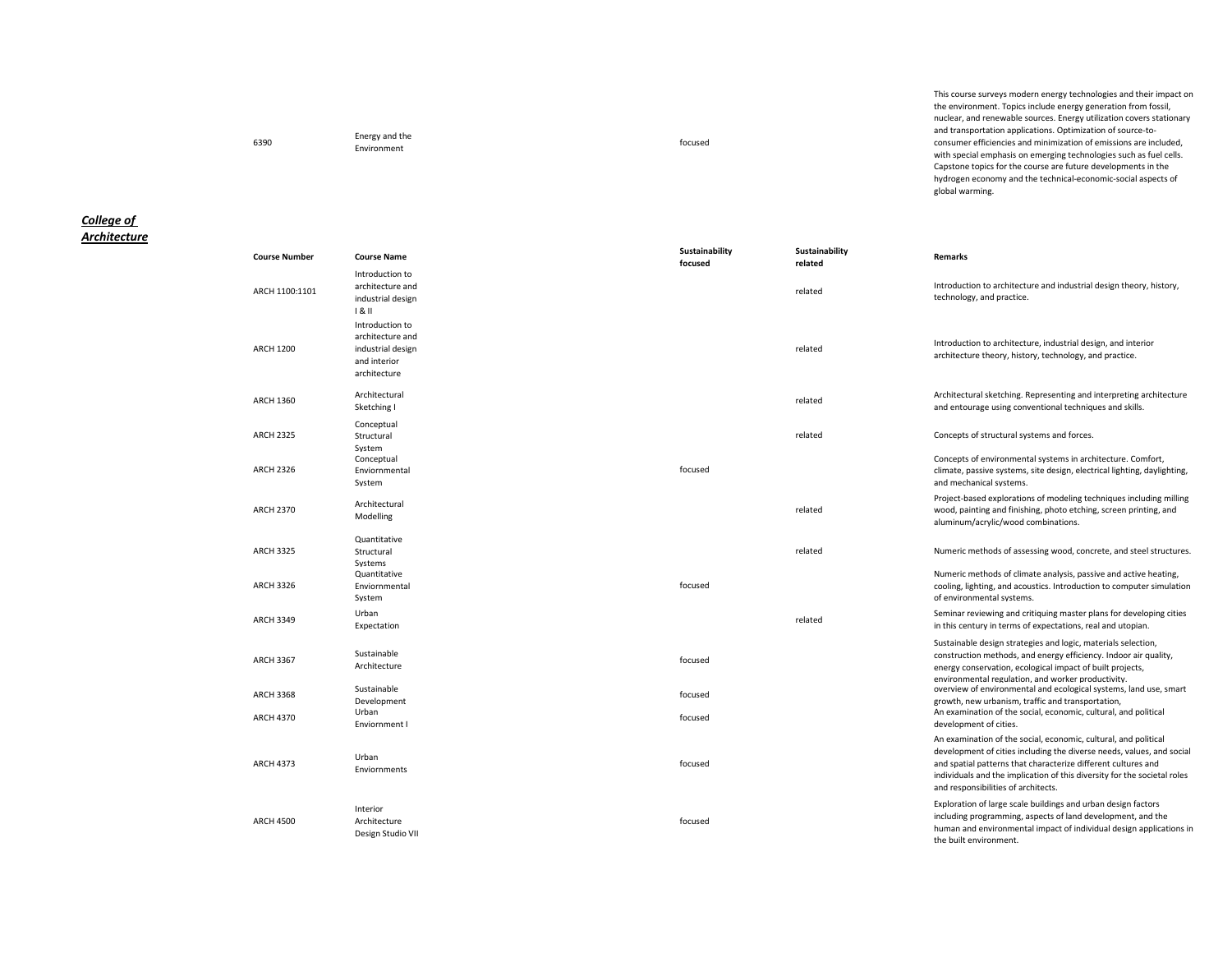| <b>INAR 3310</b> | Material and<br>Methods of<br>Interior<br>Architecture              | focused |         | Construction systems, advanced and emerging technologies and<br>materials, scheduling, budgeting, sustainability, and life safety issues<br>for architectural interiors.                                                                                                                                                                  |
|------------------|---------------------------------------------------------------------|---------|---------|-------------------------------------------------------------------------------------------------------------------------------------------------------------------------------------------------------------------------------------------------------------------------------------------------------------------------------------------|
| <b>INAR 4500</b> | Interior<br>Architecture<br>Design Studio VII                       | focused |         | Large scale building interior design factors, including programming,<br>and the human and environmental impact of individual design<br>applications in the built environment.                                                                                                                                                             |
| <b>INDS 3501</b> | <b>Industrial Design</b><br>Studio VI                               | focused |         | Analysis of product content and context, including social, cultural,<br>and environmental elements.                                                                                                                                                                                                                                       |
| 6321             | Design of<br>Construction<br>Detils                                 |         | related | The theory and practice of developing architectural details.                                                                                                                                                                                                                                                                              |
| 6323             | Attention to<br>Architectural<br>Detail                             |         | related | The theory and practice of developing architectural details.                                                                                                                                                                                                                                                                              |
| 6324             | High Rise<br>Structures                                             |         | related | Structural design concepts and systems for tall buildings.                                                                                                                                                                                                                                                                                |
| 6326             | Conceptual<br>Environmental<br>Systems                              |         | related | Introduction to concepts of environmental systems in architecture<br>including comfort, climate, passive systems, site, lighting, electrical,<br>daylighting                                                                                                                                                                              |
| 6327             | Quantitative<br>Structural<br>Systems                               |         | related | Numeric methods of determining wood, concrete, and steel<br>structures.                                                                                                                                                                                                                                                                   |
| 6328             | Quantitative<br>Environmental<br>Systems                            |         | related | Numeric method of: climate analysis; passive and active heating,<br>cooling, and lighting                                                                                                                                                                                                                                                 |
| 6329             | <b>Building Systems</b><br>Integration                              |         | related | Architectural and technical integration of traditional and innovative<br>building systems                                                                                                                                                                                                                                                 |
| 6355             | Houston<br>Architecture                                             | focused |         | Survey of Houston architecture, past and present.                                                                                                                                                                                                                                                                                         |
| 6360             | Practice of<br>Architecture                                         |         | related | Case studies and analysis of issues facing the profession: ethics,<br>morality, intent, criticism, liability, etc. The intent is to approach<br>office practice through issues rather than through documents; and<br>exploration of the present and future mission of the profession.                                                     |
| 6361             | Methods of Land<br>Development                                      |         | related |                                                                                                                                                                                                                                                                                                                                           |
| 6362<br>6366     | Modern<br>Architecture and<br>Design<br>Materials and<br>Methods of | focused | related | Examination of the role of machine-age aesthetic, tradition, and<br>geography (climate, topography) in the design of houses throughout<br>the Twentieth century.<br>Materials and methods of construction, including construction<br>systems, advanced and emerging technologies, scheduling, and                                         |
| 6373             | Construction<br>Urban<br>Environments                               | focused |         | budgeting.<br>An examination of the social, economic, cultural, and political<br>development of cities including the diverse needs, values, and social<br>and spatial patterns that characterize different cultures and<br>individuals and the implication of this diveristy for the societal roles<br>and responsibilites of architects. |
| 6376             | Urban Design<br>Determinants                                        | focused |         | Economic, political, social and physical factors that become the<br>design determinants of urban environments.                                                                                                                                                                                                                            |
| 6377             | <b>Housing issues</b>                                               |         | related | Quantitative and qualitative analysis of the development and design<br>of the housing sector.                                                                                                                                                                                                                                             |
| 6600             | Architecture<br>Design Studio I                                     |         | related | Introduction to architecture and basic design concepts through a<br>series of projects that develop individual cognitive design tools and<br>skills.                                                                                                                                                                                      |
| 6601             | Architecture<br>Design Studio II                                    |         | related | Further development of cognitive design tools and skills.<br>Introduction to organizational structures with problems of growth,<br>change, aggregation, and metamorphosis at various scales.                                                                                                                                              |
| 6602             | Architecture<br>Design/Build<br>Workshop                            |         | related | Design and construction of a site specific climate-influenced building<br>project.                                                                                                                                                                                                                                                        |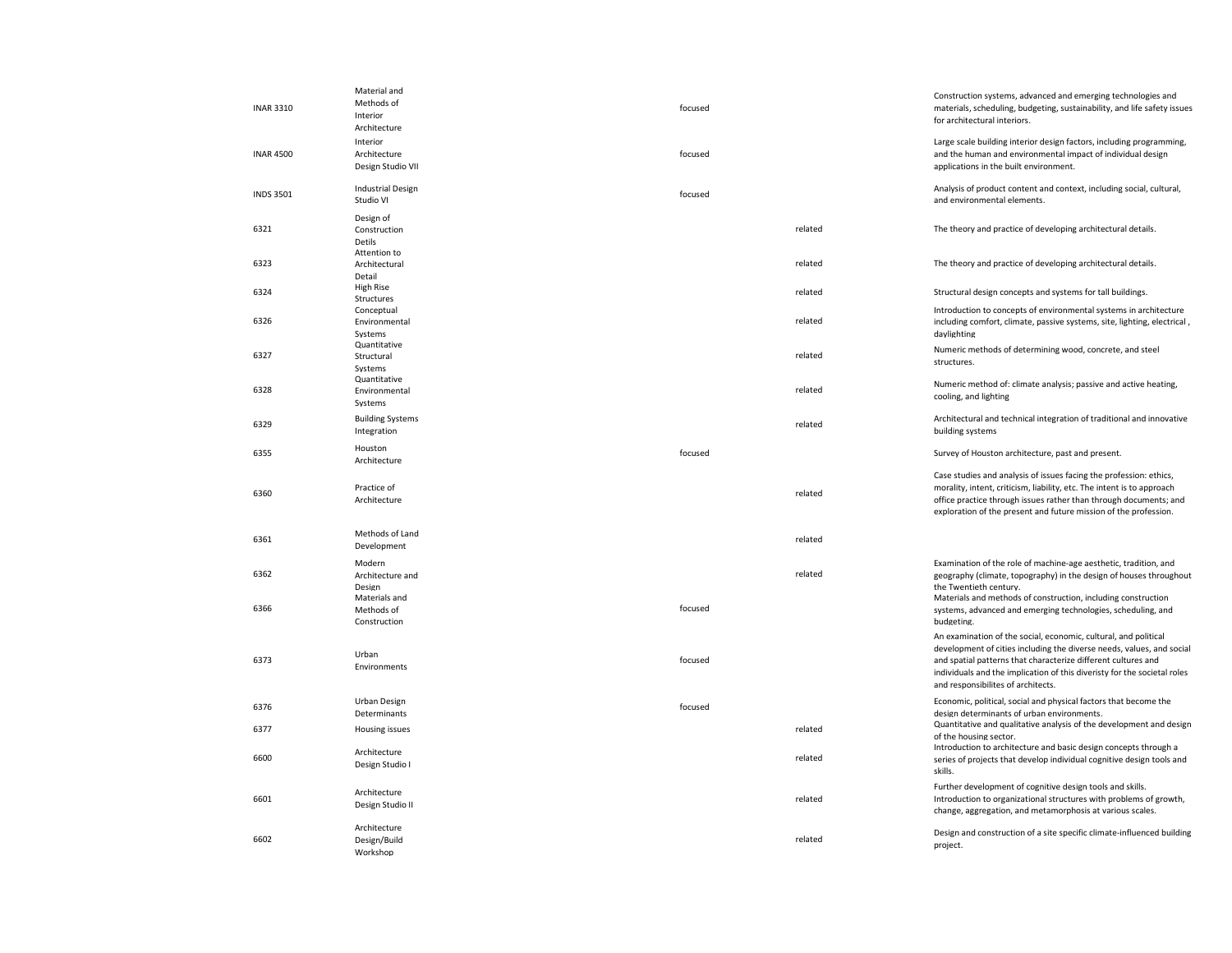| 6603 | Architecture<br>Design Studio III | related | Design projects exploring the architecture of place.                                                                         |
|------|-----------------------------------|---------|------------------------------------------------------------------------------------------------------------------------------|
| 6604 | Architecture<br>Design Studio IV  | focused | Design projects exploring critical issues of architecture within an<br>urban context.                                        |
| 7371 | Land<br>Use/Planning<br>Methods   | focused | Overview of the nature of current land use planning, social,<br>economics                                                    |
| 7373 | Urban Planning<br>Law             | focused | Federal, state, and municipal laws and regulations which shape and<br>influence the physical character of urban environment. |
| 7380 | Man-Systems<br>Integration        | focused | Integration of human and machine requirements, primarily<br>applications in space and other extreme environments.            |
| 7381 | Space Systems<br>Technologies     | focused | Survey of and investigations of extreme environment technologies<br>concentrating on applications in space.                  |

# *College of Education*

*Department of Curriculum and Instruction (CUIN)*

| <b>Course Number</b> | <b>Course Name</b>                                        | Sustainability<br>focused | Sustainability<br>related | <b>Remarks</b>                                                                                           |
|----------------------|-----------------------------------------------------------|---------------------------|---------------------------|----------------------------------------------------------------------------------------------------------|
| <b>CUIN 4305</b>     | Teaching<br>Environmental                                 | focused                   |                           | Curricula, methods, and materials for K-12 environmental education.                                      |
| 6328                 | Education<br>Teaching K-12<br>Environmental<br>Education  | focused                   |                           | Methods and materials for ecological and environmental education<br>instruction in K-12 classrooms.      |
| 6339                 | <b>Teaching About</b><br>Chemicals and<br>the Environment | focused                   |                           | Explores the manufacture, use, environmental impact, and other<br>issues related to chemicals in society |

# *Department of Cultural and*

*Urban Studies (CUST)*

| <b>CU311</b> | <b>Course Number</b> | <b>Course Name</b>                                 | Sustainability<br>focused | Sustainability<br>related | <b>Remarks</b>                                                                                                                                                                                                                        |
|--------------|----------------------|----------------------------------------------------|---------------------------|---------------------------|---------------------------------------------------------------------------------------------------------------------------------------------------------------------------------------------------------------------------------------|
|              | <b>CUST 3320</b>     | Multicultural<br>Environments in<br>Urban settings |                           | related                   | Educational experiences of children in multicultural schools and<br>communities.                                                                                                                                                      |
|              | <b>CUST 4300</b>     | Asian American<br>Cultures                         |                           | related                   | Synthesis of major themes relating to the nature, formation, and<br>development of Asian American cultures within the U.S.                                                                                                            |
|              | 6311                 | Education in a<br>Multicultural<br>Society         |                           | related                   | Examination of psychological, sociological, political, and economic<br>forces on education within various communities.                                                                                                                |
|              | 7360                 | <b>Global Education</b>                            |                           | related                   | An investigation of the concept of global education, including cross-<br>cultural and state of the planet awareness, along with a<br>consideration of other images of the world. Includes a field<br>experience in a foreign country. |

# *Department of*

*Elementary Education (ELED)*

| ducation (ELED) |                      |                    |                           |                           |                                                               |
|-----------------|----------------------|--------------------|---------------------------|---------------------------|---------------------------------------------------------------|
|                 | <b>Course Number</b> | <b>Course Name</b> | Sustainability<br>focused | Sustainability<br>related | <b>Remarks</b>                                                |
|                 |                      | Science in         |                           |                           | Field-based course that introduces the curriculum, concepts,  |
|                 | <b>ELED 4312</b>     | Elementary         | focused                   | related                   | methods, and materials for teaching science in the elementary |
|                 |                      | school             |                           |                           | school.                                                       |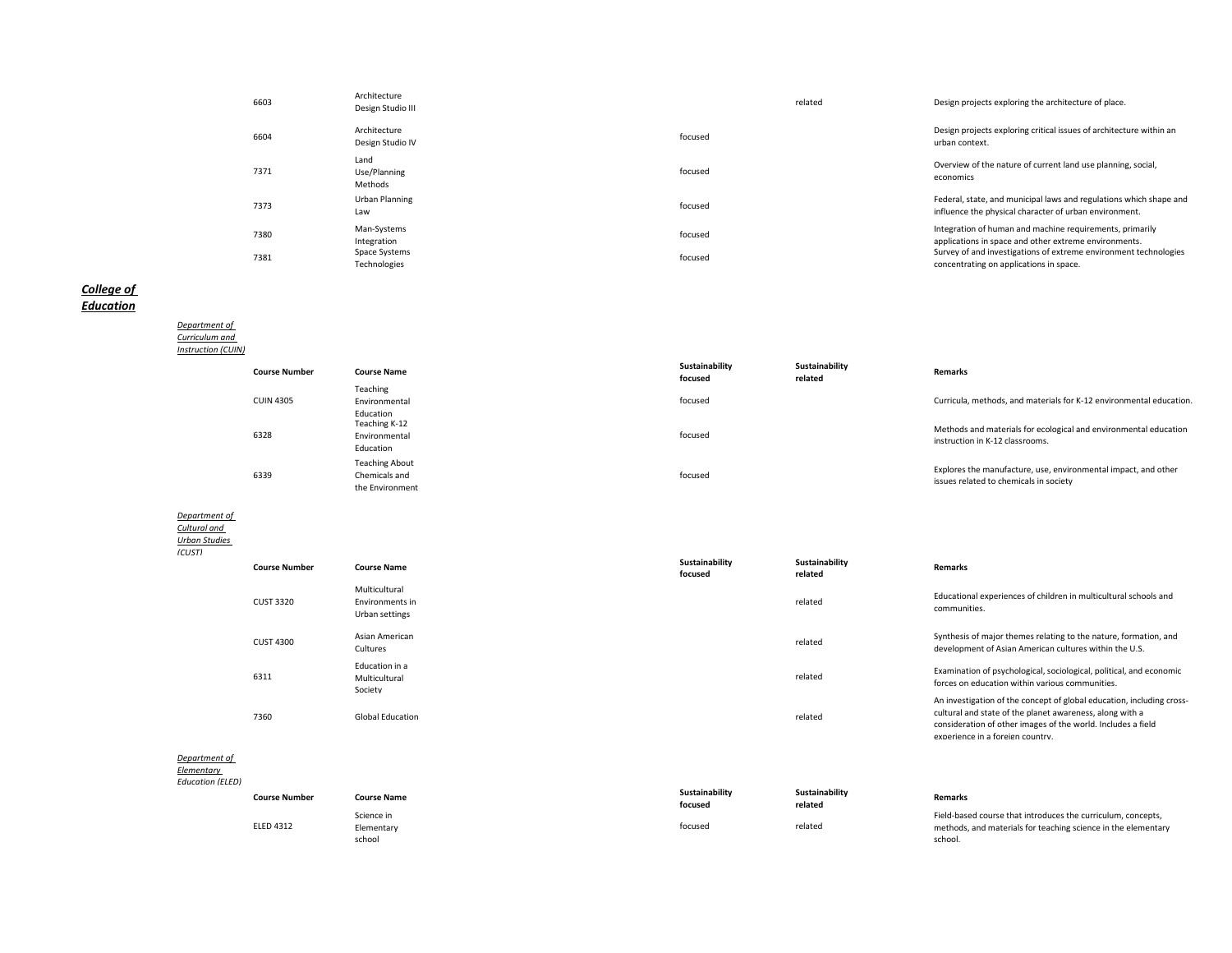#### *Department of*

*Educational leadership and* 

| cultural studies<br>(FICS)                        |                      |                                            |                           |                           |                                                                                                                                                                                           |
|---------------------------------------------------|----------------------|--------------------------------------------|---------------------------|---------------------------|-------------------------------------------------------------------------------------------------------------------------------------------------------------------------------------------|
|                                                   | <b>Course Number</b> | <b>Course Name</b>                         | Sustainability<br>focused | Sustainability<br>related | <b>Remarks</b>                                                                                                                                                                            |
|                                                   | 7343                 | Educational<br>Finance                     |                           | related                   | Economic relationships and problems in local, state, and national<br>financial support of education; federal participation, state financial<br>systems, local taxation, and indebtedness. |
|                                                   | 7346                 | Education<br>Facilities and<br>Environment | focused                   |                           | Planning educational facilities and learning environments;<br>administration of building projects                                                                                         |
|                                                   | 8350                 | Human Resource<br>Management               |                           | related                   | Advanced study and practice of personnel administration. Topics<br>may include policy trends, theory and research, agreements,<br>planning, and current issues.                           |
|                                                   | 8361                 | Public and<br>Community<br>Relations       |                           | related                   | Current research in community, public and human relations with<br>emphasis on communication.                                                                                              |
| Department of<br>Educational<br>Psychology (EPSY) |                      |                                            |                           |                           |                                                                                                                                                                                           |
|                                                   | Course Number        | Course Name                                | Sustainability            | Sustainability            | Remarks                                                                                                                                                                                   |

|      | <b>Course Number</b> | <b>Course Name</b> | <b>JUJUHINDIILY</b><br>focused | <b>JUJUHINDIILY</b><br>related | Remarks                                                               |
|------|----------------------|--------------------|--------------------------------|--------------------------------|-----------------------------------------------------------------------|
|      |                      | Human Growth       |                                |                                | An introductory survey of current developmental theories and          |
|      | 6330                 | and                |                                | related                        | research with emphasis on the affective, social, and intellectual     |
|      |                      | Development        |                                |                                | areas.                                                                |
|      |                      |                    |                                |                                | Theoretical and empirical approaches to environmental planning        |
| 8356 |                      | Environmental      | focused                        |                                | and design whose objective is to solve human problems.                |
|      |                      | Interventions      |                                |                                | Implications for appraisal, diagnosis, and intervention in counseling |
|      |                      |                    |                                |                                | nsychology.                                                           |
|      |                      |                    |                                |                                |                                                                       |

### *Department of*

*Health Education*   $\overline{f(x)}$ 

| (HLI) | <b>Course Number</b> | <b>Course Name</b>                      | Sustainability<br>focused | Sustainability<br>related | <b>Remarks</b>                                                                                                                                 |
|-------|----------------------|-----------------------------------------|---------------------------|---------------------------|------------------------------------------------------------------------------------------------------------------------------------------------|
|       | HLT 3306             | Environmental<br>Health                 |                           | related                   | Community health problems; investigation of mobilization of the<br>public and official voluntary health agencies to minimize such<br>problems. |
|       | HLT 3381             | Health<br>Promotion and<br>Disease      |                           | related                   | An overview of theories and strategies in health education for<br>prevention and control of common diseases and promoting health.              |
|       | HLT 4303             | Preventation<br>The Obesity<br>Epidemic | focused                   |                           | Public health, policy, and environmental correlates of obesity<br>prevention and control in the U.S.                                           |
|       |                      |                                         |                           |                           |                                                                                                                                                |

*Department of Human Nutrition* 

*and Foods (NUTR)*

| <b>Course Number</b>                 | <b>Course Name</b>                                   | Sustainability<br>focused | Sustainability<br>related | <b>Remarks</b>                                                                                                                                                                                                                                                                             |
|--------------------------------------|------------------------------------------------------|---------------------------|---------------------------|--------------------------------------------------------------------------------------------------------------------------------------------------------------------------------------------------------------------------------------------------------------------------------------------|
| <b>NUTR 2332</b><br><b>NUTR 2333</b> | Introduction to<br>Human nutrition<br>Food science I | focused                   | related                   | Principles of human nutrition, with emphasis on the nutrient<br>composition of foods, nutrient absorption, and metabolic and<br>physiological processes. Evaluate nutrition claims.<br>Introduction to general principles of food, preparation and their                                   |
| <b>NUTR 3330</b>                     | Food service<br>system<br>management                 |                           | related                   | relationship to chemistry and microbiology.<br>Overview of food service management with emphasis in operation<br>and management functions. Includes food safety, menu, purchasing<br>and receiving, production and service, facility design, accounting,<br>marketing, and human resources |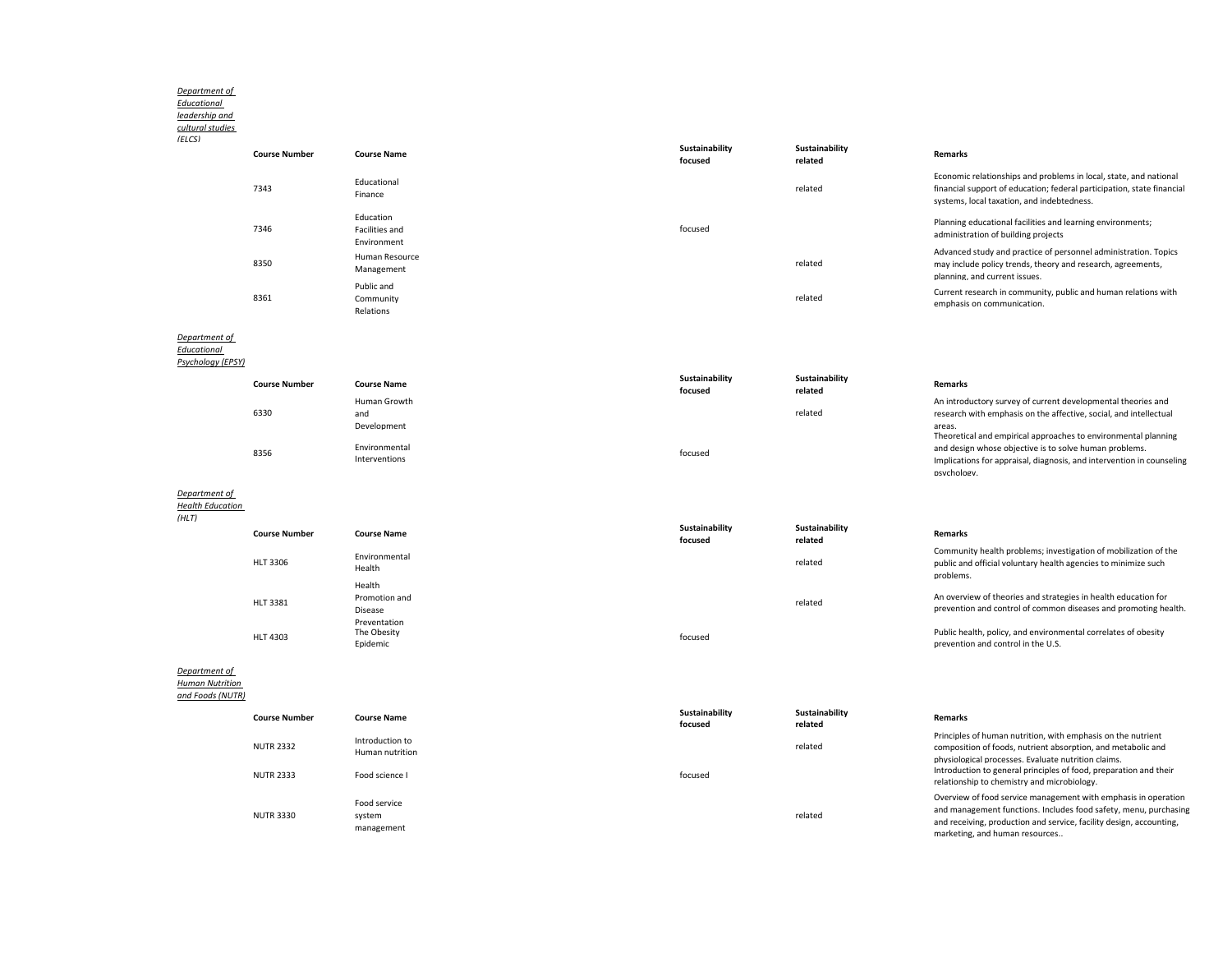| <b>NUTR 4312</b> | <b>Nutrition</b><br>assesment and<br>planning | related | Determination of nutritional status of individuals, including dietary<br>assessment and anthropometric techniques. Emphasis on diet<br>modification, counseling, documentation, and provision of care. |
|------------------|-----------------------------------------------|---------|--------------------------------------------------------------------------------------------------------------------------------------------------------------------------------------------------------|
| <b>NUTR 4345</b> | The Obesity<br>Epidemic                       | focused | Investigation of public health, policy, and environmental correlates<br>of obesity prevention and control in the U.S.                                                                                  |

## *College of Business- CT Bauer College*

|                                    | Department of                                               |                      |                               |                           |                           |                                                                                                                                                            |
|------------------------------------|-------------------------------------------------------------|----------------------|-------------------------------|---------------------------|---------------------------|------------------------------------------------------------------------------------------------------------------------------------------------------------|
|                                    | <b>Accounting (ACCT)</b>                                    |                      |                               |                           |                           |                                                                                                                                                            |
|                                    |                                                             | <b>Course Number</b> | <b>Course Name</b>            | Sustainability<br>focused | Sustainability<br>related | Remarks                                                                                                                                                    |
|                                    |                                                             | <b>ACCT 4378</b>     | Oil and Gas<br>Accounting     | focused                   |                           | Accounting for exploration, acquisition, drilling, production, and<br>conveyances of oil and gas.                                                          |
|                                    | Department of                                               |                      |                               |                           |                           |                                                                                                                                                            |
|                                    | Finance (FINA)                                              |                      |                               |                           |                           |                                                                                                                                                            |
|                                    |                                                             | <b>Course Number</b> | <b>Course Name</b>            | Sustainability<br>focused | Sustainability<br>related | <b>Remarks</b>                                                                                                                                             |
|                                    |                                                             | <b>FINA 4371</b>     | Energy value<br>Chain         | focused                   |                           | The nature of energy assets, operations and products produced, and<br>the economics of each component of the EVC.                                          |
|                                    |                                                             | <b>FINA 4375</b>     | Economics of<br>Energy        | focused                   |                           | Description and analysis of supply and demand fundamentals and<br>pricing mechanisms for oil, refined petroleum products, natural gas,<br>and electricity. |
|                                    | Department of<br>Management<br>(MANA)                       |                      |                               |                           |                           |                                                                                                                                                            |
|                                    |                                                             | <b>Course Number</b> | <b>Course Name</b>            | Sustainability<br>focused | Sustainability<br>related | Remarks                                                                                                                                                    |
|                                    |                                                             |                      | Organizational                |                           |                           | Organizational structure, design, and processes that influence                                                                                             |
|                                    |                                                             | <b>MANA 4342</b>     | theory and                    |                           | related                   | effectiveness, as well as their interface with the external                                                                                                |
|                                    |                                                             |                      | Analysis                      |                           |                           | environment.                                                                                                                                               |
|                                    | Department of<br><b>Supply Chain</b><br>Management<br>(SCM) |                      |                               |                           |                           |                                                                                                                                                            |
|                                    |                                                             | <b>Course Number</b> | <b>Course Name</b>            | Sustainability<br>focused | Sustainability<br>related | <b>Remarks</b>                                                                                                                                             |
|                                    |                                                             | <b>SCM 4390</b>      | <b>Energy Supply</b><br>Chain | focused                   |                           | Overview of the physical supply chain that brings energy (oil, natural<br>gas, electricity, nuclear, and alternative forms) from sources to<br>customers   |
|                                    | Department of<br><b>Marketing</b><br>(MARK)                 |                      |                               |                           |                           |                                                                                                                                                            |
|                                    |                                                             | <b>Course Number</b> | <b>Course Name</b>            | Sustainability<br>focused | Sustainability<br>related | Remarks                                                                                                                                                    |
|                                    |                                                             |                      | Integrated                    |                           |                           |                                                                                                                                                            |
|                                    |                                                             | 7368                 | Marketing                     |                           | related                   | The use of advertising, public relations, and other promotional tools                                                                                      |
|                                    |                                                             |                      | Communications                |                           |                           |                                                                                                                                                            |
| Conrad N.<br><b>Hilton College</b> |                                                             |                      |                               |                           |                           |                                                                                                                                                            |
|                                    |                                                             | <b>Course Number</b> | <b>Course Name</b>            | Sustainability<br>focused | Sustainability<br>related | Remarks                                                                                                                                                    |
|                                    |                                                             |                      | Introduction to               |                           |                           |                                                                                                                                                            |
|                                    |                                                             | <b>HRMA 1337</b>     | Hospitality                   | focused                   |                           | History and development of the hospitality industry, including food,<br>beverage, and lodging management                                                   |

Industry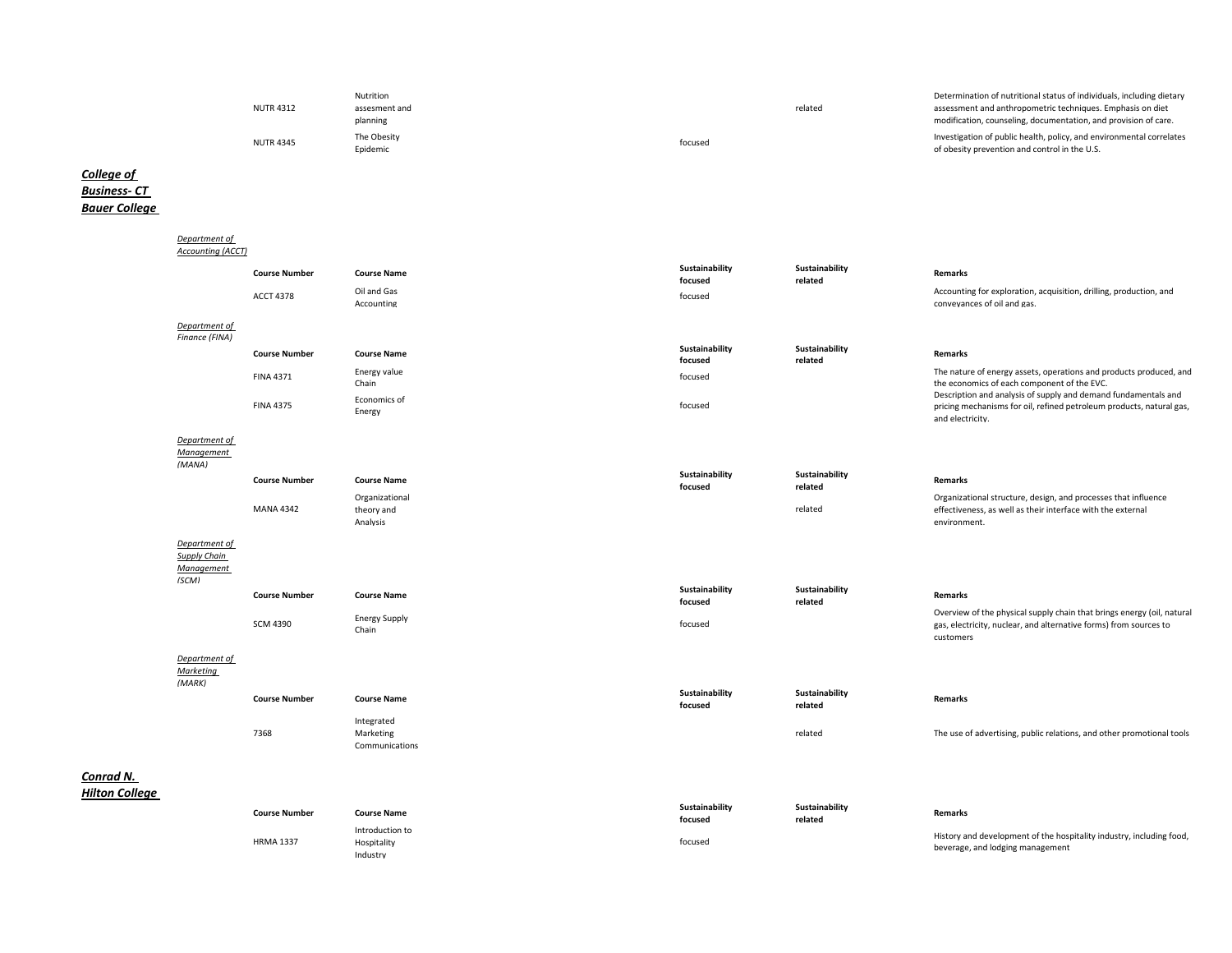| <b>HRMA 1422</b> | <b>Food Service</b><br>production and<br>operation            | focused |         | Food service systems, including menu management, purchasing and<br>production applied to an operating environment.                                                                                                                                                            |
|------------------|---------------------------------------------------------------|---------|---------|-------------------------------------------------------------------------------------------------------------------------------------------------------------------------------------------------------------------------------------------------------------------------------|
| <b>HRMA 2220</b> | Food and<br>Beverage service                                  |         | related | Service styles, practices, and procedures in food service operations,<br>including laboratory experiences.                                                                                                                                                                    |
| <b>HRMA 2350</b> | Managing in the<br>service<br>enviornment                     |         | related | Application of service concepts within the hospitality industry. Guest<br>services, building customer loyalty, service quality, and advanced<br>service methods.                                                                                                              |
| <b>HRMA 3144</b> | <b>Business</b><br>practices of<br>alcohol beverage<br>sales  |         | related | Pricing, discounts, and deals offered to hotel, restaurant, and retail<br>vendors of liquor, beer and wine.                                                                                                                                                                   |
| <b>HRMA 3255</b> | Event and public<br>facilities<br>management                  |         | related | Analysis of event management focusing on sports and<br>entertainment. Human resources, customer service, facility,<br>marketing, merchandising, and promotions.                                                                                                               |
| <b>HRMA 3321</b> | Contract food<br>service<br>management                        | focused |         | The field of professional contract food management, including the<br>accounting, legal, marketing, sales, production, and personnel<br>functions.                                                                                                                             |
| <b>HRMA 3322</b> | Kitchen<br>Operations<br>Management                           |         | related | Food preparation techniques based on menu and recipe<br>requirements, including ingredient quality and yield factors.<br>Aesthetic plate and buffet presentations. Includes laboratory.                                                                                       |
| <b>HRMA 3327</b> | Restaurant<br>design layout                                   |         | related | Location and arrangement of equipment for efficient utilization of<br>space and development of work flow patterns to meet operational<br>requirements. Work optimization, human interactions, and styles of<br>service and room configurations for front of the house.        |
| <b>HRMA 3329</b> | Catering and<br>Food Styling                                  | focused |         | Food preparations for large banquet/catering operations.<br>Laboratory experience in ordering food, costing recipes, labor<br>calculations, and preparation and presentation of food.                                                                                         |
| <b>HRMA 3343</b> | Hospitality cost<br>controls                                  |         | related | Principles and procedures for controlling food, beverage, and labor<br>costs in the hospitality industry.                                                                                                                                                                     |
| <b>HRMA 3345</b> | Wine<br>appreciation                                          |         | related | Wine producing regions of the world. Compiling of wine lists,<br>serving, and recommending wine and food combinations.                                                                                                                                                        |
| <b>HRMA 3349</b> | Hospitality<br>Purchasing                                     | focused |         | Procedures and practices in the purchasing function for acquiring<br>hospitality services, food, beverages, equipment, and supplies.                                                                                                                                          |
| <b>HRMA 3352</b> | Human Resource<br>Management                                  | focused |         | Application of human resource management in hospitality<br>environments; selection, placement, training, compensation,<br>motivation, and performance appraisals of organizing members;<br>labor relations and government regulations specific to the<br>hosnitality industry |
| <b>HRMA 3356</b> | Resort<br>Management                                          |         | related | Management of resort properties, labor, culture, and purchasing<br>decisions.                                                                                                                                                                                                 |
| <b>HRMA 3358</b> | Hospitality<br>industry law<br>Living and                     |         | related | Laws applicable to ownership and operations of hotels, restaurants,<br>and clubs.<br>Space exploration and its effects on our lives and our future. History                                                                                                                   |
| <b>HRMA 3386</b> | Working in<br>Space                                           | focused |         | of space exploration, nutrition requirements, food system design,<br>recvcling systems. employment opportunities.                                                                                                                                                             |
| <b>HRMA 4140</b> | Current issues<br>on Hospitality<br>Finance and<br>Technology |         | related | Hospitality finance and technology issues which impact the lodging,<br>food service, and club industries with input from industry experts.                                                                                                                                    |
| <b>HRMA 4322</b> | Restaurant<br>Management                                      |         | related | Control systems as diagnostic indicators, the role of managerial<br>leadership, staff selection and staff development, effective<br>approaches to successful client relations, and approaches to<br>maintaining the balance between food, service, and facilities quality.    |
| <b>HRMA 4323</b> | Advanced food<br>and beverage<br>Management                   | focused |         | Preparation of menus, recipes, food preparation. Integration of all<br>aspects of restaurant operation.                                                                                                                                                                       |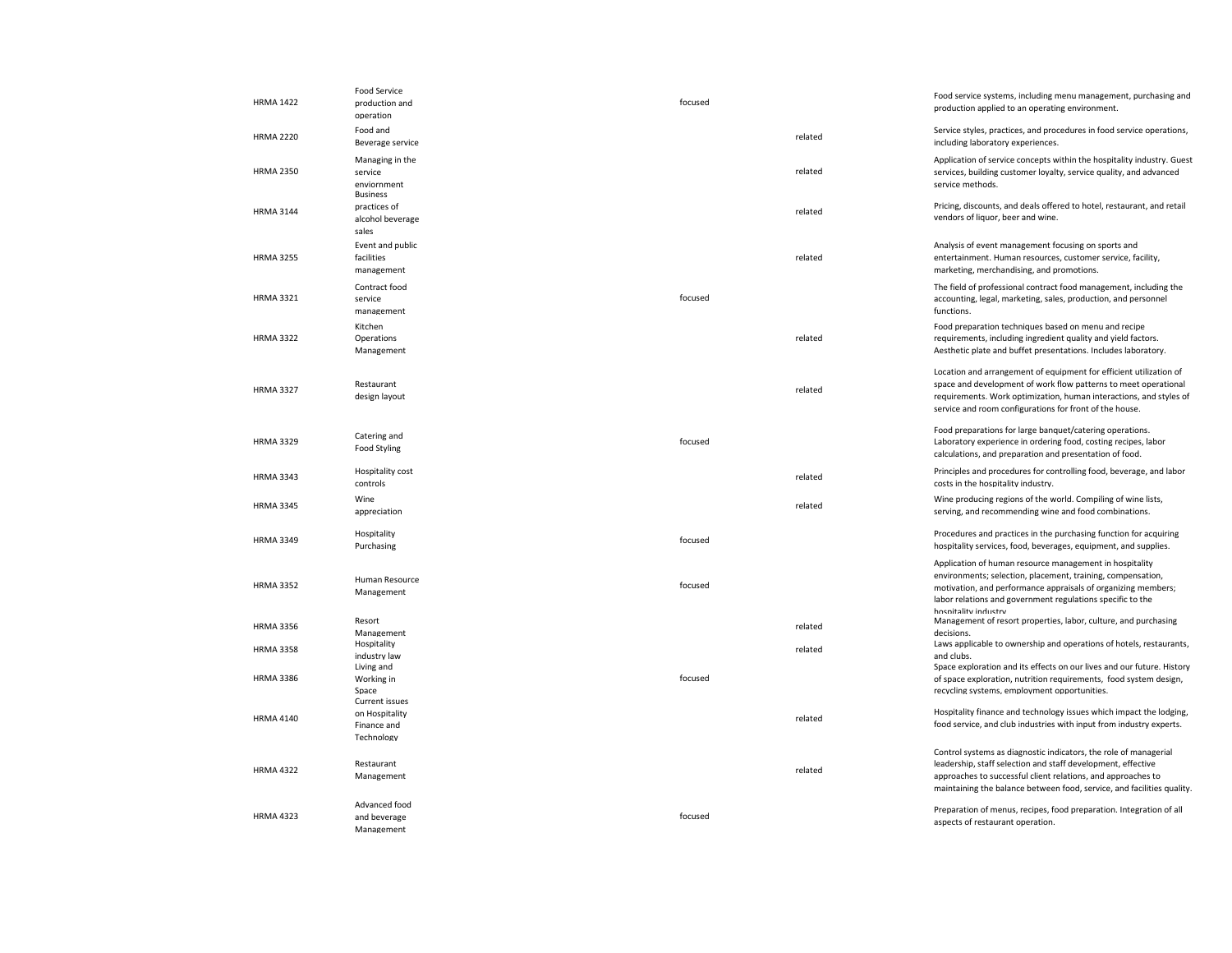| <b>HRMA 4324</b> | Applied<br>Nutrition for<br>Hospitality<br>Management      | focused |         | Principles of nutrition, and design of fitness centers, and consumer<br>research. Computer based nutritional analysis for development of<br>menus.                                                                                                       |
|------------------|------------------------------------------------------------|---------|---------|----------------------------------------------------------------------------------------------------------------------------------------------------------------------------------------------------------------------------------------------------------|
| <b>HRMA 4325</b> | Food product<br>Development for<br>Hospitality<br>Industry | focused |         | Theoretical and practical consideration in the development of<br>commercial food products for the hospitality industry.                                                                                                                                  |
| <b>HRMA 4326</b> | Catering<br>Management                                     |         | related | Catering operations and management, catering in the hospitality<br>industry, . The laboratory component encompasses all aspects of<br>catering management.                                                                                               |
| <b>HRMA 4328</b> | Restaurant<br>Development                                  | focused |         | Analysis and evaluation of food service operation development<br>emphasizing marketing analysis, location, valuation, and financing.                                                                                                                     |
| <b>HRMA 4336</b> | Beverage<br>Marketing                                      |         | related | Identify and analyze the segmenting, targeting, and positioning of<br>the alcoholic beverage industry with emphasis on the suppliers,<br>retailers, and on-premise accounts to understand product<br>assortment and pricing decision.                    |
| <b>HRMA 4338</b> | Hotel<br>Development                                       |         | related | Analysis and evaluation of hotel development. Emphasizing<br>marketing analysis, location, valuation, and financing.                                                                                                                                     |
| <b>HRMA 4340</b> | <b>Hotel Operations</b>                                    |         | related | Hotel operating policies and procedures; relation of these policies to<br>philosophies and objectives.                                                                                                                                                   |
| <b>HRMA 4343</b> | Financial<br>Administration<br>for Hospitality<br>Industry |         | related | Principles of hospitality managerial finance including the<br>mathematics of finance, working capital and capital asset<br>management, cost of financing, property valuation, and financial<br>feasibility studies.                                      |
| <b>HRMA 4353</b> | Leadership in<br>hospitality<br>industrv                   |         | related | Hospitality leadership philosophies. Coaching, teaching, facilitating,<br>and motivating a workforce in various hospitality environments.                                                                                                                |
| <b>HRMA 4373</b> | Current Issues in<br>Convention<br>Services                |         | related | Analysis of current issues in convention, meeting and event<br>management with emphasis on current and future trends and their<br>impact on the hospitality industry.                                                                                    |
| <b>HRMA 4387</b> | Food Service in<br>Space for 21st<br>Century               |         | related | Evolution of feeding in space as an example of a food service<br>system. Prior space-food programs and the future challenges.                                                                                                                            |
| <b>HRMA 4388</b> | Managing for<br>Diversity in<br>Hospitality<br>Industry    |         | related | Evolving issues of workplace diversity. The impact of cultural, legal,<br>and economic forces on business. Management of an increasingly<br>diverse workforce with respect to moral, legal, and employee<br>relations considerations.                    |
| <b>HRMA 6110</b> | Professional<br>Development<br>Current Issues in           |         | related | Developing successful strategies for marketing yourself and                                                                                                                                                                                              |
| <b>HRMA 6140</b> | Hospitality<br>Finance                                     |         | related | enhancing your perspective for successful entry into the highly                                                                                                                                                                                          |
| <b>HRMA 6249</b> | Food & Beverage<br>Purchasing                              | focused |         | Analysis of vendor and purveyor selection for the purchasing<br>manager.                                                                                                                                                                                 |
| <b>HRMA 6336</b> | Facilities<br>Management                                   | focused |         | Work analysis to site planning for the management of mechanical,<br>electrical, fire, safety and energy conservation systems.                                                                                                                            |
| <b>HRMA 6337</b> | Human Resource<br>Management                               |         | related | The application of current sociological and psychological theories to<br>organizational behavior, motivation, and conflict in government with<br>focus on employee employer relations and diversity in food service,<br>lodging and club establishments. |
| <b>HRMA 6341</b> | Food & Beverage<br>Systems<br>Management                   | focused |         | Study of the various food service systems, theories of nutrition and<br>public health, and their impact on the hospitality industry.                                                                                                                     |
| <b>HRMA 6349</b> | Special<br>Applications in<br>Feeding and<br>Lodging       | focused |         | An interdis-ciplinary approach to special problems in providing food<br>service and lodging in remote locations                                                                                                                                          |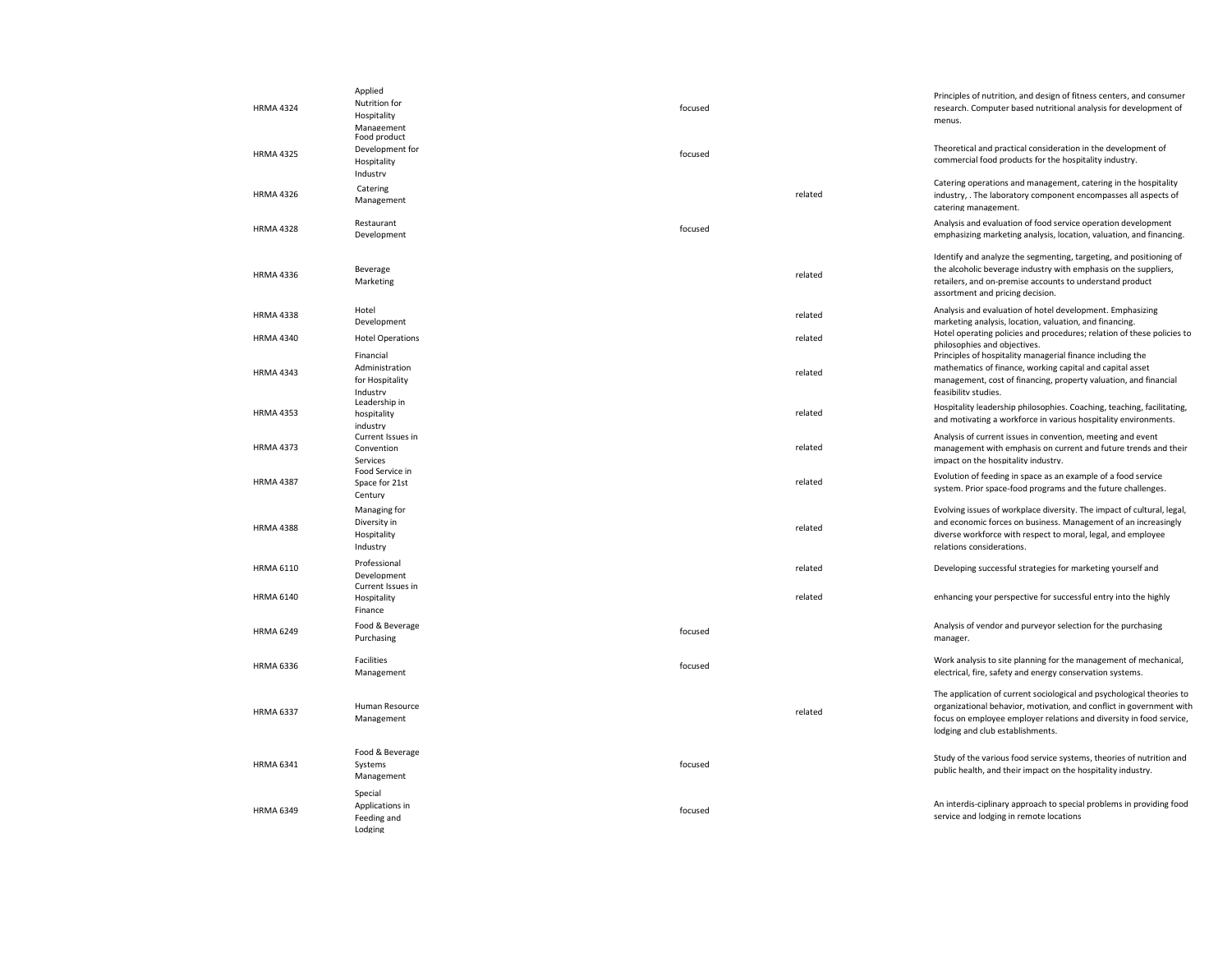| <b>HRMA 6351</b> | Lodging<br>Operations<br>Management                                  |         | related | Theoretical applications and process improvement in managing the<br>major divisions of a lodging establishment.                                                                                                                       |
|------------------|----------------------------------------------------------------------|---------|---------|---------------------------------------------------------------------------------------------------------------------------------------------------------------------------------------------------------------------------------------|
| <b>HRMA 6356</b> | Hotel<br>Development                                                 | focused |         | Analysis and evaluation of the feasibility study development in<br>hospitality industry operations with emphasis on market analysis,<br>property location, valuation and finance.                                                     |
| <b>HRMA 6361</b> | Hospitality<br>Marketing<br>Analysis                                 |         | related | Technological analysis of the environments, opportunities, and<br>strategies particular to managing the marketing function in the<br>hospitality industry                                                                             |
| <b>HRMA 6366</b> | Hospitality<br>Management<br><b>Strategies</b><br>Tourism and        |         | related | Strategic management of lodging, food service and travel-related<br>businesses focusing on current issues, development, finance, human<br>resources and marketing.<br>Analysis of the interactive economic and cultural influences of |
| <b>HRMA 6365</b> | Travel                                                               | focused |         | tourism and travel on the hospitality industry.                                                                                                                                                                                       |
| <b>HRMA 6369</b> | Hospitality<br><b>Financial Assets</b><br>Planning and<br>Management | focused |         | Acquisition of long-term assets, lease purchase decisions, cost of<br>capital, and effects of the economic cycles on long-term financing in<br>hotel and restaurant operations.                                                       |
| <b>HRMA 6370</b> | Professional<br>Convention<br>Management                             | focused |         | Areas of focus include program planning, budgeting, public relations,<br>food and beverage and hospitality planning, audio visual and<br>transportation coordination, and human resources.                                            |
| <b>HRMA 6374</b> | French Culture<br>and Tourism                                        |         | related | Topics of discussion include the hotel management, restaurant<br>management, school food service management                                                                                                                           |
| <b>HRMA 6377</b> | Japanese Culture<br>and Tourism                                      |         | related | Topics of discussion include tourism in Japan, tourist attractions,<br>hotel management, restaurant management, school food service<br>management and convention management.                                                          |
| <b>HRMA 6383</b> | Club Operations<br>Management                                        | focused |         | Analysis and strategic management in the private club industry with<br>emphasis on environments                                                                                                                                       |
| <b>HRMA 6387</b> | Food Service in<br>Space for the<br>21st Century                     | focused |         | evolution of feeding in space as an example of a food service system                                                                                                                                                                  |

# *College of*

## *Pharmacy*

| Department of<br>Pharmacology<br>(PCOL)                         |                      |                              |                           |                           |                                                                                                                                                                     |
|-----------------------------------------------------------------|----------------------|------------------------------|---------------------------|---------------------------|---------------------------------------------------------------------------------------------------------------------------------------------------------------------|
|                                                                 | <b>Course Number</b> | <b>Course Name</b>           | Sustainability<br>focused | Sustainability<br>related | <b>Remarks</b>                                                                                                                                                      |
|                                                                 | <b>PCOL 4131</b>     | Drug uses and<br>abuses      |                           | related                   | Student introduction to research topics and scientific approaches in<br>the pharmacological and pharmaceutical sciences.                                            |
| Department of<br><b>Pharmacy</b><br>Interdepartmental<br>(PHAR) |                      |                              |                           |                           |                                                                                                                                                                     |
|                                                                 | <b>Course Number</b> | <b>Course Name</b>           | Sustainability<br>focused | Sustainability<br>related | <b>Remarks</b>                                                                                                                                                      |
|                                                                 | <b>PHAR 2362</b>     | Principles of<br>Drug Action |                           | related                   | A critical examination of man's environment with particular<br>emphasis on the benefits and risks of drug usage and exposure to<br>chemicals.                       |
|                                                                 | 5375                 | Anatomy                      |                           | related                   | An indepth study of human anatomy designed to prepare the<br>student to have a better understanding of the effect of drug<br>products in the treatment of diseases. |

*Department of Clinical Sciences and Administration, Pharmacy Administration* 

*(PHCA)*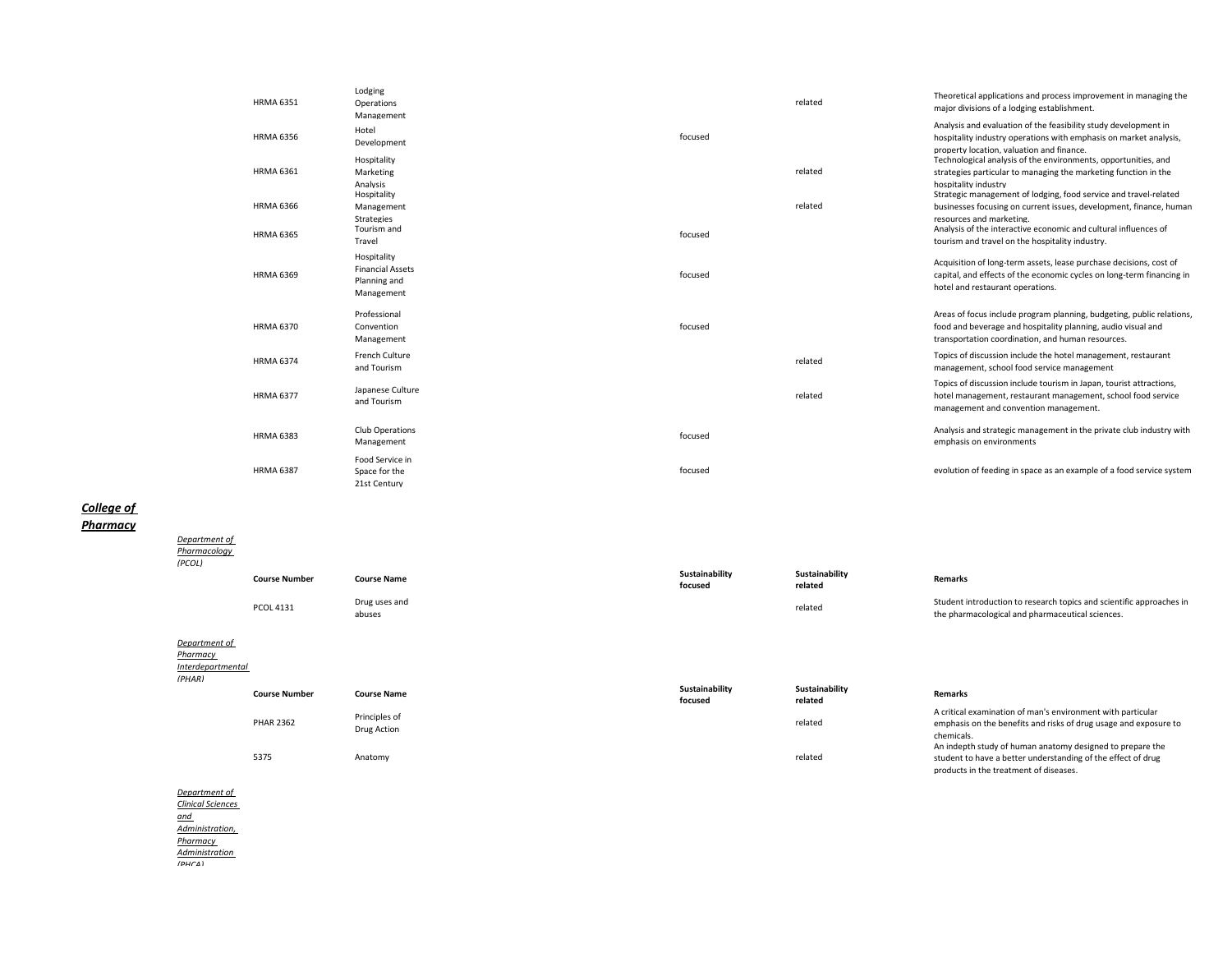| <b>Course Number</b> | <b>Course Name</b>    | Sustainability<br>focused | Sustainability<br>related | <b>Remarks</b>                                                                                                                                                                 |
|----------------------|-----------------------|---------------------------|---------------------------|--------------------------------------------------------------------------------------------------------------------------------------------------------------------------------|
| 6405                 | Pharmacy<br>Economics |                           | related                   | This course focuses on cost benefit, cost-utility analysis, and other<br>methods of decision analysis. Included are issues related to<br>outcomes measures and their analysis. |

# *College of*

*Technology*

*Biotechnology (BTEC)* **Course Number Course Name Sustainability focused Sustainability related Remarks** BTEC 1322 Introduction to<br>Biotechnology Biotechnology and Review of techniques used in food, agricultural, pharmaceutical, in the state of the contract of the contract of the contract of the contract of the contract of the contract of the contract of the contrac industrial, and environmental biotechnology BTEC 2320 Biotechnology Regulatory Environment related Role of regulatory agencies during the discovery, development, and manufacture of new medical devices, biotechnology, biomedical, and pharmaceutical products BTEC 3320 Introduction of Quality control/Quality Assurance in Biotechnology related Quality control techniques, assurance issues, and management methods. Quality in design and planning, in the constructed project, and in production of goods and services. BTEC 4101 Principles of Bioprocessing Laboratory focused Cell culture techniques, principles of bioreactor operations and purification techniques, and calibration and environmental monitoring. BTEC 4301 Principles of<br>Bioprocessing Bioprocessing related Cell culture techniques, principles of bioreactor operation and purification,important tasks for clean room operations, including sanitization, sterilization, cleaning procedures, calibration, and environmental monitoring.

#### *Department of*

*Department of* 

*Construction* 

#### *Management*

*(CNST)*

| <b>Course Number</b> | <b>Course Name</b>                             | Sustainability<br>focused | Sustainability<br>related | <b>Remarks</b>                                                                                                                                                                                                         |
|----------------------|------------------------------------------------|---------------------------|---------------------------|------------------------------------------------------------------------------------------------------------------------------------------------------------------------------------------------------------------------|
| <b>CNST 1301</b>     | construction<br>material and<br>methods        |                           |                           |                                                                                                                                                                                                                        |
| <b>CNST 1315</b>     | <b>Project Drawings</b><br>& Graphics          |                           | related                   | Reading drawings and graphics for process and industrial type<br>projects.                                                                                                                                             |
| <b>CNST 1325</b>     | Process and<br>Industrial<br>Construction      |                           | related                   | Construction methods and materials common to installation process<br>and industrial projects.                                                                                                                          |
| <b>CNST 2321</b>     | Mechanical and<br><b>Electrical System</b>     |                           | related                   | Planning and construction of mechanical and electrical systems<br>common to construction projects                                                                                                                      |
| <b>CNST 3301</b>     | Construction<br>equipments and<br>methods      |                           | related                   | Construction equipment and selected construction methods<br>including economy, selection, productivity of common construction<br>equipment.                                                                            |
| <b>CNST 3205</b>     | Construction<br>Safety<br>Management           |                           | related                   | OSHA regulations and industry practices related to creating and<br>maintaining safe construction sites.                                                                                                                |
| <b>CNST 3301</b>     | Construction<br>Equipment and<br>Methods       | focused                   |                           | Construction equipment and selected construction methods<br>including economy, selection, productivity of common construction<br>equipment. and construction procedures for industrial and heavy<br>civil construction |
| <b>CNST 3311</b>     | Structural steel<br>and timber<br>construction |                           | related                   | Design aspects of temporary structures using steel and timber<br>standard shapes/components involving the application of the AISC<br>Code and also the design of wood formwork systems.                                |
| <b>CNST 3312</b>     | Project Finance<br>and Economics               |                           | related                   | Basic skills and tools of financial analysis. Decision making based on<br>accounting data, cost analysis, and the user's investment<br>parameters.                                                                     |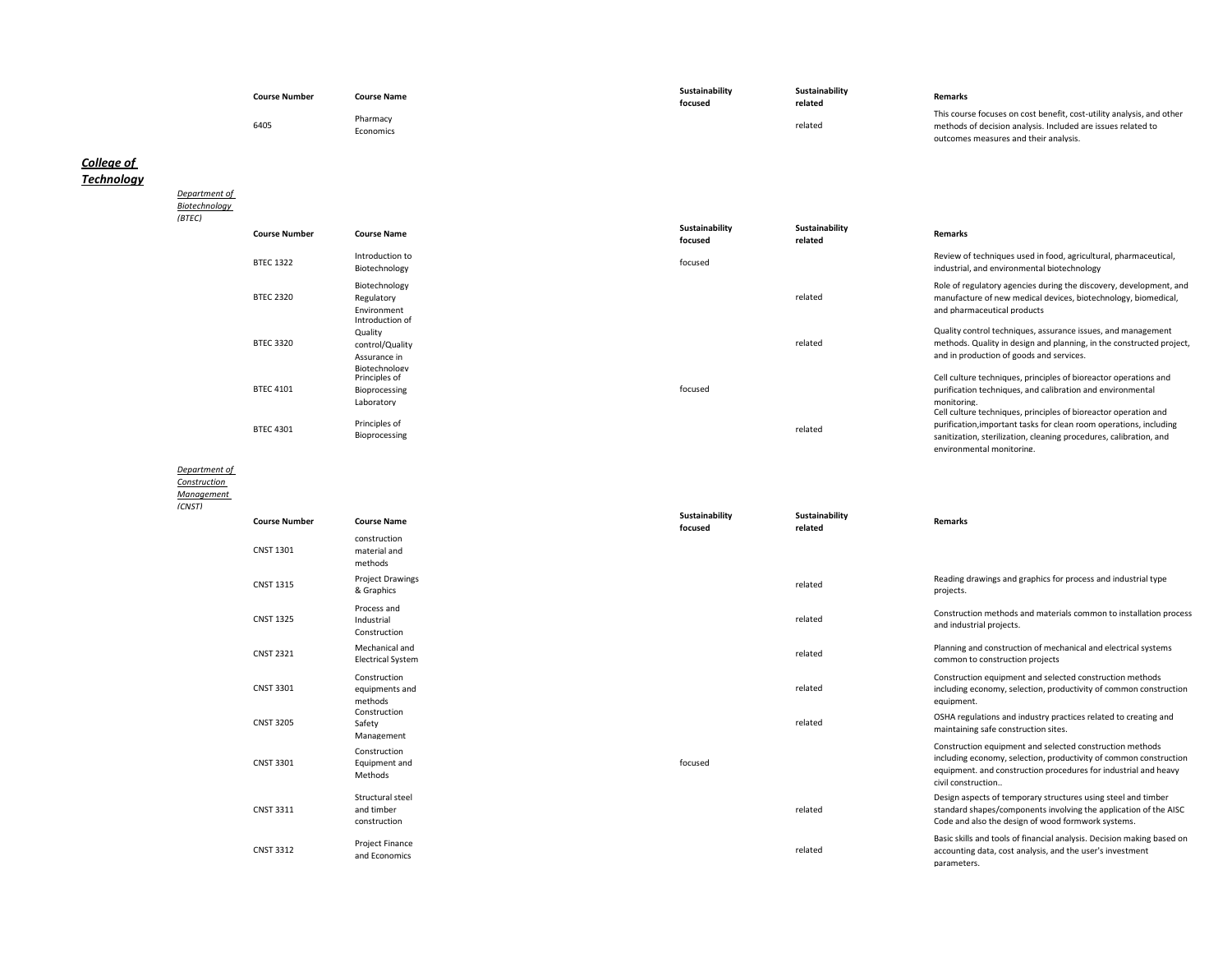| <b>CNST 3315</b> | Steel<br>Construction                                                                |         | related | Steel properties, standard shapes, design, and installation of steel<br>elements common to industrial and process projects such as tanks,<br>pipes, and pipe supports.                                                         |
|------------------|--------------------------------------------------------------------------------------|---------|---------|--------------------------------------------------------------------------------------------------------------------------------------------------------------------------------------------------------------------------------|
| <b>CNST 3331</b> | Construction<br>Planning and<br>Scheduling                                           |         | related | Planning, scheduling principles, and techniques common to<br>construction projects utilizing industry standard scheduling software<br>packages.                                                                                |
| <b>CNST 3351</b> | Construction<br><b>Estimating II</b>                                                 |         | related | Skills and tools necessary to prepare formal bids for construction<br>projects, pricing, indirect costs, bid analysis, and use of computer<br>aided software.                                                                  |
| <b>CNST 3355</b> | Strength of<br>construction<br>material                                              | focused |         | Fundamentals of construction engineering with respect to stress,<br>strains, and deflection of structural components of buildings                                                                                              |
| <b>CNST 3365</b> | <b>Cost Estimating</b><br>for Capital<br>Projects                                    |         | related | Cost estimating of industrial and process projects including FEED and<br>definitive estimates.                                                                                                                                 |
| <b>CNST 4190</b> | Current Issues in<br>Construction<br>Management                                      | focused |         | Contemporary topics and developments in the field of construction<br>engineering and management.                                                                                                                               |
| <b>CNST 4265</b> | Construction<br>Layout and Site<br>Development                                       | focused |         | Requirements and regulations related to zoning, platting, and<br>drainage for new land development, and addressing environmental<br>issues for construction sites                                                              |
| <b>CNST 4290</b> | Current Issues in<br>Construction<br>Management                                      | focused |         | Contemporary topics and developments in the field of construction<br>engineering and management.                                                                                                                               |
| <b>CNST 4331</b> | Construction<br>Management II                                                        |         | related | Capstone course in which students develop a formal proposal<br>(company profile, estimate, schedule, construction methodology,<br>safety plan, value engineering reviews) and present to a panel of<br>industry professionals. |
| <b>CNST 4345</b> | Reinforced<br>Concrete<br>Structures                                                 |         | related | Design and installation of concrete elements common to process<br>and industrial projects such as slabs, beams, heavy concrete pours,<br>short columns, and pedestals.                                                         |
| <b>CNST 4372</b> | Soil mechanics<br>and Foundation                                                     | focused |         |                                                                                                                                                                                                                                |
| <b>CNST 4390</b> | Current Issues in<br>Construction<br>Management                                      | focused |         | Contemporary topics and developments in the field of construction<br>engineering and management.                                                                                                                               |
| 6320             | Cost Analysis<br>and Bidding                                                         |         | related | Preparation of parametric and definitive estimates, cost forecasts<br>and variances, bid analysis, and use of estimating software.                                                                                             |
| 6340             | <b>Best Practices in</b><br>the Construction<br>Industry                             |         | related | Current issues in the construction industry, including best practices<br>developed at the Construction Industry Institute (CII) and critical<br>issues facing the construction industry.                                       |
| 6350             | <b>Decision Making</b><br>and Risk<br>Management                                     | focused |         | Decision making, risk analysis, quantitative analysis, and application<br>of quantitative methods to construction projects' environment.                                                                                       |
| <b>CNST 6380</b> | <b>LEED and Green</b><br>Construction<br>Principles in<br>Construction<br>Management | focused |         | Green construction methods and benefits in applying the Leadership<br>in Energy and Environmental Design (LEED) principles.                                                                                                    |
| <b>CNST 6370</b> | Quality<br>Management<br>and Six Sigma in<br>Construction<br>Management              |         | related | Concepts, standards, and tools of quality management with<br>emphasis on the Six Sigma methodology for construction projects.                                                                                                  |
| 6390             | Leadership for<br>Construction<br>Managers                                           | focused |         | Leadership theories and styles, motivation and management of a<br>diverse construction workforce, and ability to succeed in a<br>global/international market.                                                                  |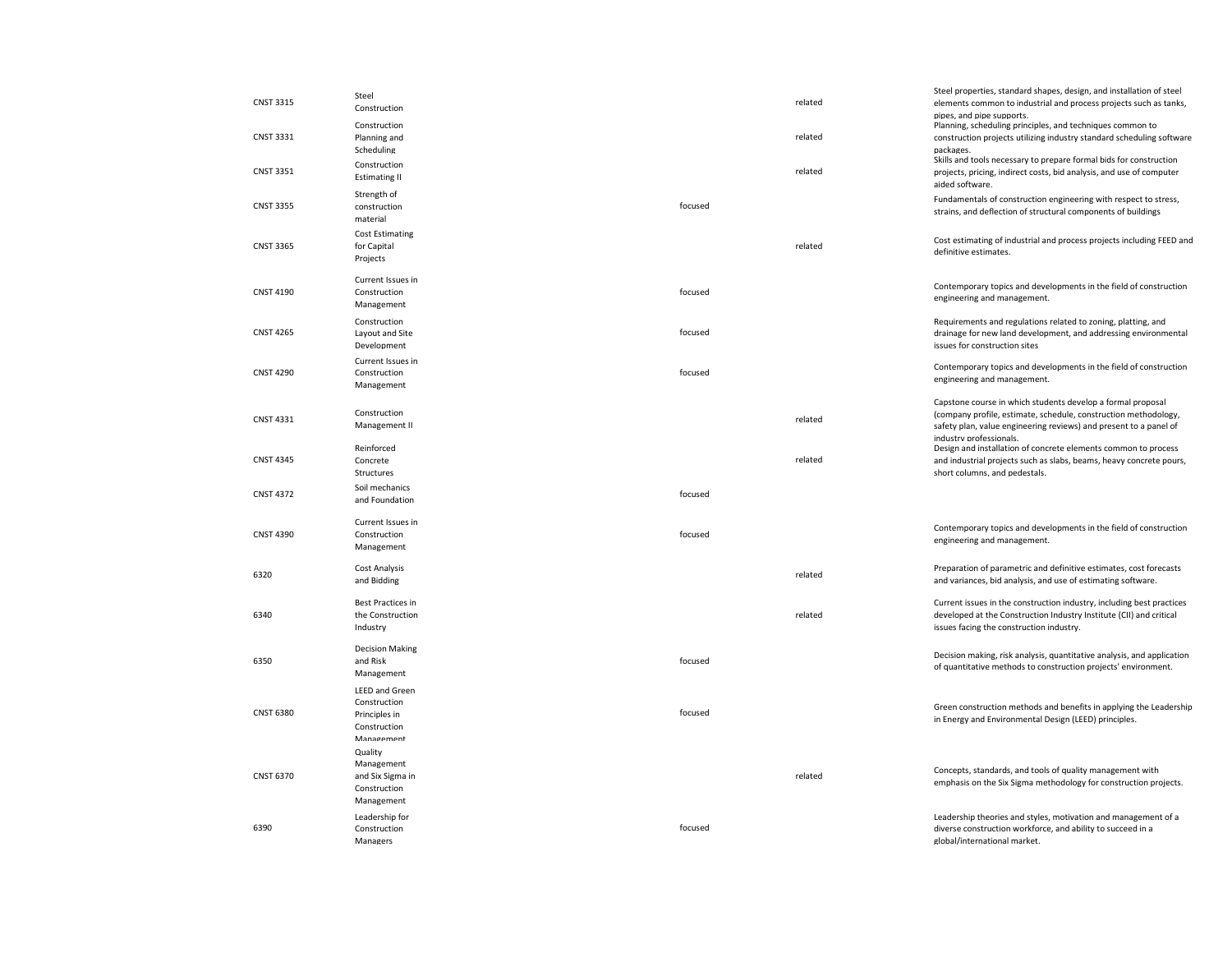# *Department of Electrical-Electronics*

*Technology (ELET)*

|                                                       | <b>Course Number</b> | <b>Course Name</b>                                                                                | Sustainability<br>focused | Sustainability<br>related | Remarks                                                                                                                                                                                                                                                            |
|-------------------------------------------------------|----------------------|---------------------------------------------------------------------------------------------------|---------------------------|---------------------------|--------------------------------------------------------------------------------------------------------------------------------------------------------------------------------------------------------------------------------------------------------------------|
|                                                       | <b>ELET 4303</b>     | Computer-Based<br>Power<br>Distribution and<br>Transmission                                       | focused                   |                           | Principles of operation and applied design of bulk power distribution<br>and transmission systems and substations.                                                                                                                                                 |
|                                                       | <b>ELET 4305</b>     | Project<br>Management<br>and Economic<br>Considerations<br>for Power<br>Systams                   | focused                   |                           | Management, economic factors, design, and layout of electrical<br>power systems for commercial and industrial facilities.                                                                                                                                          |
|                                                       | <b>ELET 4310</b>     | Alternative<br><b>Electrical Energy</b><br>Sources                                                | focused                   |                           | Relative advantages and economic factors associated with<br>alternative energy sources, utility interface issues and their impact<br>on power quality.                                                                                                             |
|                                                       | <b>ELET 4319</b>     | <b>Electrical Power</b><br>Systems and<br>Industry<br>Practices                                   | focused                   |                           | History, regulatory and legal issues in electrical power. Relationships<br>among institutions involved in electrical power: FERC, North<br>American Reliability Council, state regulation boards, and EPRI. Basic<br>electrical power generation plant principles. |
|                                                       | <b>ELET 4320</b>     | Nuclear Fueled<br><b>Electrical Power</b>                                                         | focused                   |                           | Nuclear fueled electrical power plants: types, operation, advantages,<br>disadvantages, trends.                                                                                                                                                                    |
|                                                       | 6348                 | Plants<br>Power Systems<br>Control<br>Technology                                                  | focused                   |                           | Electric power systems modeling and analysis. Grid integration of<br>intermittent distributed energy resources. Power system control<br>fundamentals.                                                                                                              |
| Department of<br>Human<br>Development and<br>Consumer |                      |                                                                                                   |                           |                           |                                                                                                                                                                                                                                                                    |
| Sciences (HDCS)                                       | <b>Course Number</b> | <b>Course Name</b>                                                                                | Sustainability<br>focused | Sustainability<br>related | Remarks                                                                                                                                                                                                                                                            |
|                                                       | <b>HDCS 1300</b>     | Human<br>Ecosystem and<br>Technological<br>change                                                 | focused                   |                           | Introduction to the study of human and consumer needs, values,<br>and goals in relationship to natural, man-made, and behavioral<br>systems within the context of dynamic technological change.                                                                    |
|                                                       | 6331                 | Advanced<br>Strategies for<br><b>Futures Planning</b><br>in Consumer<br>Sciences and<br>Retailing | focused                   |                           | Strategic thinking for changing retail environments and<br>organizations, focusing on research, best practices, and planning.                                                                                                                                      |
| Department of<br><b>Information</b><br>Systems (ITEC) |                      |                                                                                                   |                           |                           |                                                                                                                                                                                                                                                                    |
|                                                       | <b>Course Number</b> | <b>Course Name</b>                                                                                | Sustainability<br>focused | Sustainability<br>related | Remarks                                                                                                                                                                                                                                                            |
|                                                       | <b>ITEC 3343</b>     | Information<br><b>Systems Analysis</b><br>and Design                                              |                           | related                   | Development and evaluation of information systems with relation to<br>efficiency and cost. Case study approach.                                                                                                                                                    |
|                                                       | 6382                 | Quality and<br>Productivity<br>Management for<br>Technology                                       |                           | related                   | Employee learning curves and work measurement and their effects<br>on productivity, total quality control, measurement of quality costs,<br>and quality improvement strategies.                                                                                    |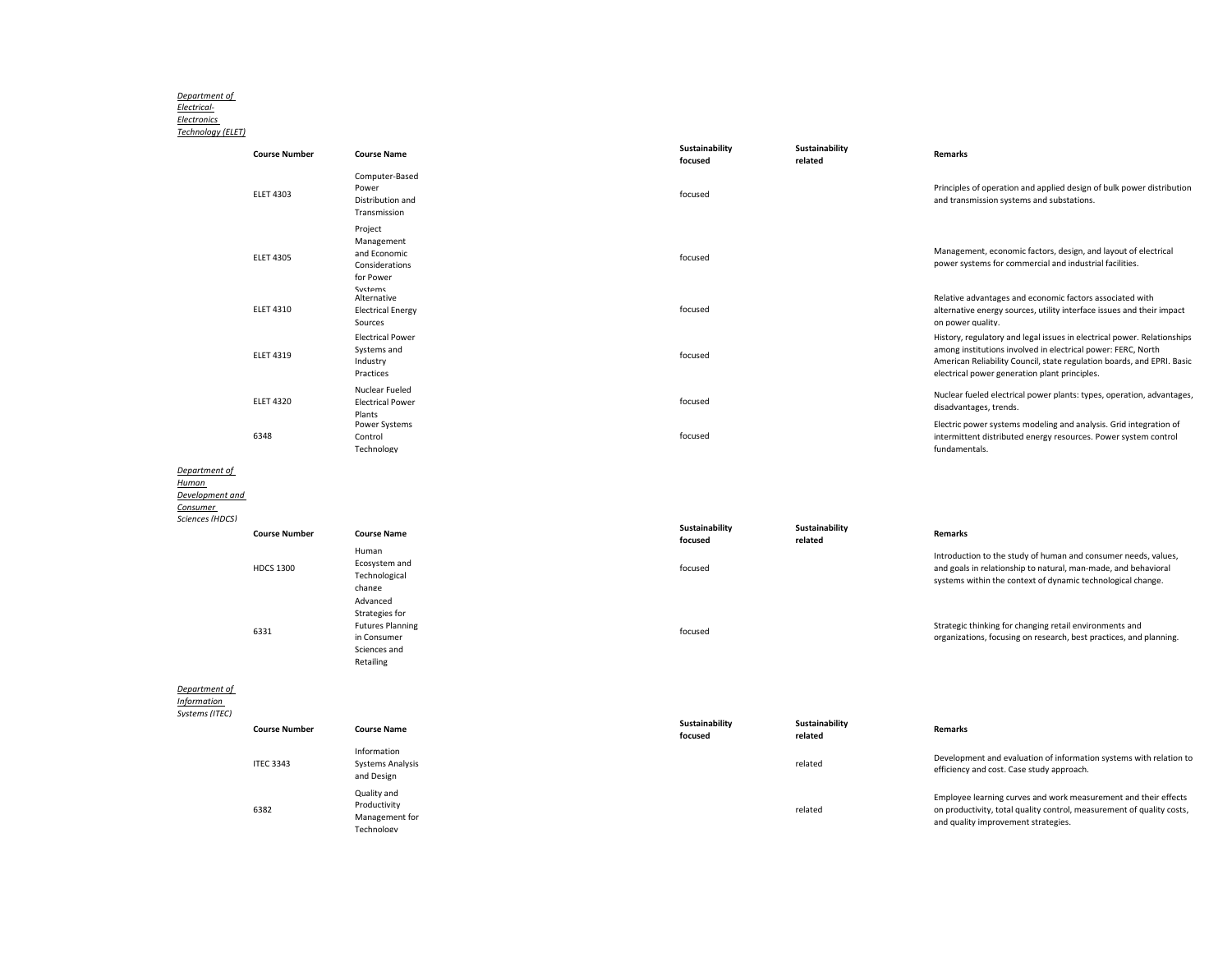#### *Department of*

*Supply Chain and* 

*Logistics* 

# *Technology (LOGT)*

| ,,,,,, |                        |                                                                    |                           |                           |                                                                                                                                                                                                                                                                         |
|--------|------------------------|--------------------------------------------------------------------|---------------------------|---------------------------|-------------------------------------------------------------------------------------------------------------------------------------------------------------------------------------------------------------------------------------------------------------------------|
|        | <b>Course Number</b>   | <b>Course Name</b>                                                 | Sustainability<br>focused | Sustainability<br>related | <b>Remarks</b>                                                                                                                                                                                                                                                          |
|        | LOGT 3376              | Global Trade<br>Intermediaries                                     |                           | related                   | In-depth analysis for critical intermediaries in a supply chain system,<br>their operations and relationships to business partners, and factors<br>for them to achieve superior supply chain performances.                                                              |
|        | LOGT 3385<br>LOGT 3389 | Transportation<br>Economics and<br>Policy<br>Transportation<br>law |                           | related<br>related        | Cost structures and service capabilities of the major modes of<br>transportation. History and effects of regulatory policies of carriers<br>and shippers.<br>Regulatory and procedural requirements pertaining to domestic and<br>international freight transportation. |
|        | LOGT 4375              | <b>Global Supply</b><br>chain                                      | focused                   |                           | Relationships among international trade specialists, global<br>distribution channels, and governments using international<br>documentation, terms of trade, financial, and legal resources.                                                                             |
|        | <b>LOGT 4387</b>       | Financial<br>Evaluation for<br>supply chain<br>management          | focused                   |                           | Identification of costs and financial risk associated with supply chain<br>structures and operations to optimize business value.                                                                                                                                        |
|        | 6316                   | <b>Global Supply</b><br>Chain Operation                            | focused                   |                           | Supply chain operations in multinational business using situational<br>analysis, legal issue considerations, and analysis of supply chain,<br>transportation, and functional implications.                                                                              |
|        | 6318                   | Supply Chain<br>Strategies                                         | focused                   |                           | Understanding the role of strategic planning to optimize supply<br>chain activities. Planning methods, implementation techniques,<br>process factors, outcome interpretation, and other activities<br>necessary to achieve optimal results.                             |

#### *Department of*

*Mechanical* 

### *Technology*

| (MECT)                     | <b>Course Number</b> | <b>Course Name</b>                       | Sustainability<br>focused | Sustainability<br>related | <b>Remarks</b>                                                                                                                                                                                                                 |
|----------------------------|----------------------|------------------------------------------|---------------------------|---------------------------|--------------------------------------------------------------------------------------------------------------------------------------------------------------------------------------------------------------------------------|
|                            | <b>MECT 4328</b>     | Fundamentals of<br>Pipeline Design       |                           | related                   | Pipeline mechanical design using the limit-state based strength<br>method; flow assurance and material selection; pipeline stability,<br>corrosion, and construction; inspection, monitoring, and<br>maintenance of pipelines. |
|                            | <b>MECT 4341</b>     | Materials<br>Selection and<br>Management |                           | related                   | Material selection as part of the design process; material properties,<br>proces and process selection, hybrid materials, and case studies.                                                                                    |
|                            | 6340                 | Materials<br>Selection and<br>Management |                           | related                   | Material selection as a part of the design process. Material<br>properties. Process and process selection. Hybrid materials. Case<br>studies.                                                                                  |
| Department of<br>Surveying |                      |                                          |                           |                           |                                                                                                                                                                                                                                |

# *Engineering*

*Technology* 

 $\overline{GUDV}$ 

| 1511KY1 |  |
|---------|--|
|         |  |

| 3 <i>urs 11</i> |                      |                    |                           |                           |                                                                |
|-----------------|----------------------|--------------------|---------------------------|---------------------------|----------------------------------------------------------------|
|                 | <b>Course Number</b> | <b>Course Name</b> | Sustainability<br>focused | Sustainability<br>related | <b>Remarks</b>                                                 |
|                 |                      | Global             |                           |                           | Introduction to the Global Positioning System in surveying and |
|                 | <b>SURY 2371</b>     | Positioning        | focused                   |                           |                                                                |
|                 |                      | System             |                           |                           | mapping.                                                       |
|                 |                      | Geographic         |                           |                           |                                                                |
|                 | <b>SURY 2372</b>     | Information        | focused                   |                           | Geographic information systems in surveying and mapping.       |
|                 |                      | Systems            |                           |                           |                                                                |

*Department of Technology (TECH)*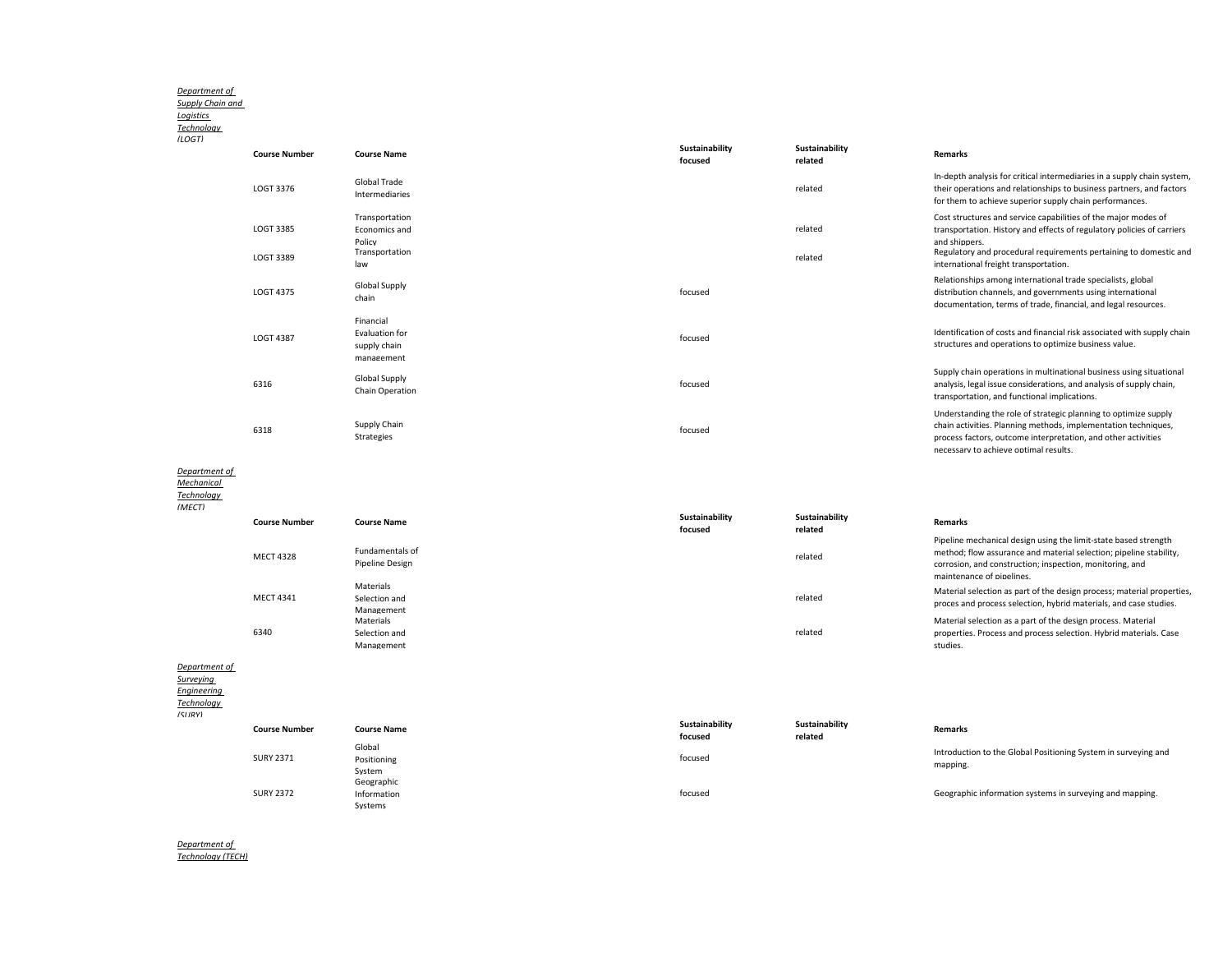| <b>Course Number</b> | <b>Course Name</b>                              | Sustainability<br>focused | Sustainability<br>related | <b>Remarks</b>                                                                                                                                                         |
|----------------------|-------------------------------------------------|---------------------------|---------------------------|------------------------------------------------------------------------------------------------------------------------------------------------------------------------|
| <b>TECH 1313</b>     | Impact of<br>Modern<br>Technology on<br>society |                           | related                   | Impact of modern technology on ethical, legal, moral, cultural and<br>social behavior standards of society.                                                            |
| <b>TECH 3300</b>     | Strategic<br>Foresight                          | focused                   |                           | Perspectives and techniques for anticipating and influencing the<br>long-term future. Review of macro trends affecting the future.                                     |
| <b>TECH 4310</b>     | Future of Energy<br>and the<br>Environment      | focused                   |                           | Social patterns that will drive alternative energy and environmental<br>conditions in the future.                                                                      |
| <b>TECH 6371</b>     | <b>World Futures</b>                            | focused                   |                           | A review of global trends shaping the future, including the most<br>important demographic, environmental, technological, economic,<br>political, and cultural changes. |
|                      |                                                 |                           |                           |                                                                                                                                                                        |

#### *Department of Technology*

*Leadership and* 

*Supervision (TELS)*

|                                                          | <b>Course Number</b> | <b>Course Name</b>                                                                                                    | Sustainability<br>focused | Sustainability<br>related | <b>Remarks</b>                                                                                                                                                                                                                                                  |
|----------------------------------------------------------|----------------------|-----------------------------------------------------------------------------------------------------------------------|---------------------------|---------------------------|-----------------------------------------------------------------------------------------------------------------------------------------------------------------------------------------------------------------------------------------------------------------|
|                                                          | <b>TELS 3345</b>     | Human<br>Resources in<br>Technology                                                                                   | focused                   |                           | Functions of personnel administration in human resource<br>development, employee-supervisor relationships, and training<br>programs.                                                                                                                            |
|                                                          | <b>TELS 3346</b>     | Wage and Salary<br>Administration                                                                                     |                           | related                   | Concepts, principles, procedures, processes, and programs related<br>to the design of an effective system of compensation.                                                                                                                                      |
|                                                          | <b>TELS 3372</b>     | Communicating<br>Science,<br>Engineering, and<br>Technology<br>Issues and<br>Trends Within<br>the Global<br>Workplace | focused                   |                           | Analysis of issues and trends in science, engineering, and technology<br>to develop effective communication in the global workforce. Focus<br>on oral and written communications, critical thinking, and research<br>skills using computer-driven technologies. |
|                                                          | <b>TELS 4348</b>     | Supervisor -<br>Employee<br>Relationships                                                                             |                           | related                   | Supervisor - employee relationships that affect the role of the<br>supervisor in the industrial setting                                                                                                                                                         |
|                                                          | <b>TELS 4350</b>     | Industrial and<br>Environmental<br>Safety                                                                             | focused                   |                           | Concepts and principles dealing with problems, methods, and<br>solutions in managing and developing effective industrial and<br>environmental safety programs.                                                                                                  |
| Department of<br>Training and<br>Development<br>(TRDE)   |                      |                                                                                                                       |                           |                           |                                                                                                                                                                                                                                                                 |
|                                                          | <b>Course Number</b> | <b>Course Name</b>                                                                                                    | Sustainability<br>focused | Sustainability<br>related | <b>Remarks</b>                                                                                                                                                                                                                                                  |
|                                                          | <b>TRDE 3350</b>     | Global Human<br>resource<br>Development<br>Global                                                                     | focused                   |                           | National and international trends and initiatives regarding human<br>resource development with a focus on the influence and impact of<br>the diverse global workforce.<br>Analysis of models of change management, knowledge                                    |
|                                                          | <b>TRDE 4301</b>     | Leadership in<br>training and<br>Develonment                                                                          |                           | related                   | management, and benchmarking as they apply to performance<br>improvement.                                                                                                                                                                                       |
| Department of<br>Human Resources<br>Development<br>(HRD) |                      |                                                                                                                       |                           |                           |                                                                                                                                                                                                                                                                 |

**Course Number Course Name Course Name Course Name Sustainability** 

**focused**

**Sustainability** 

**related Remarks**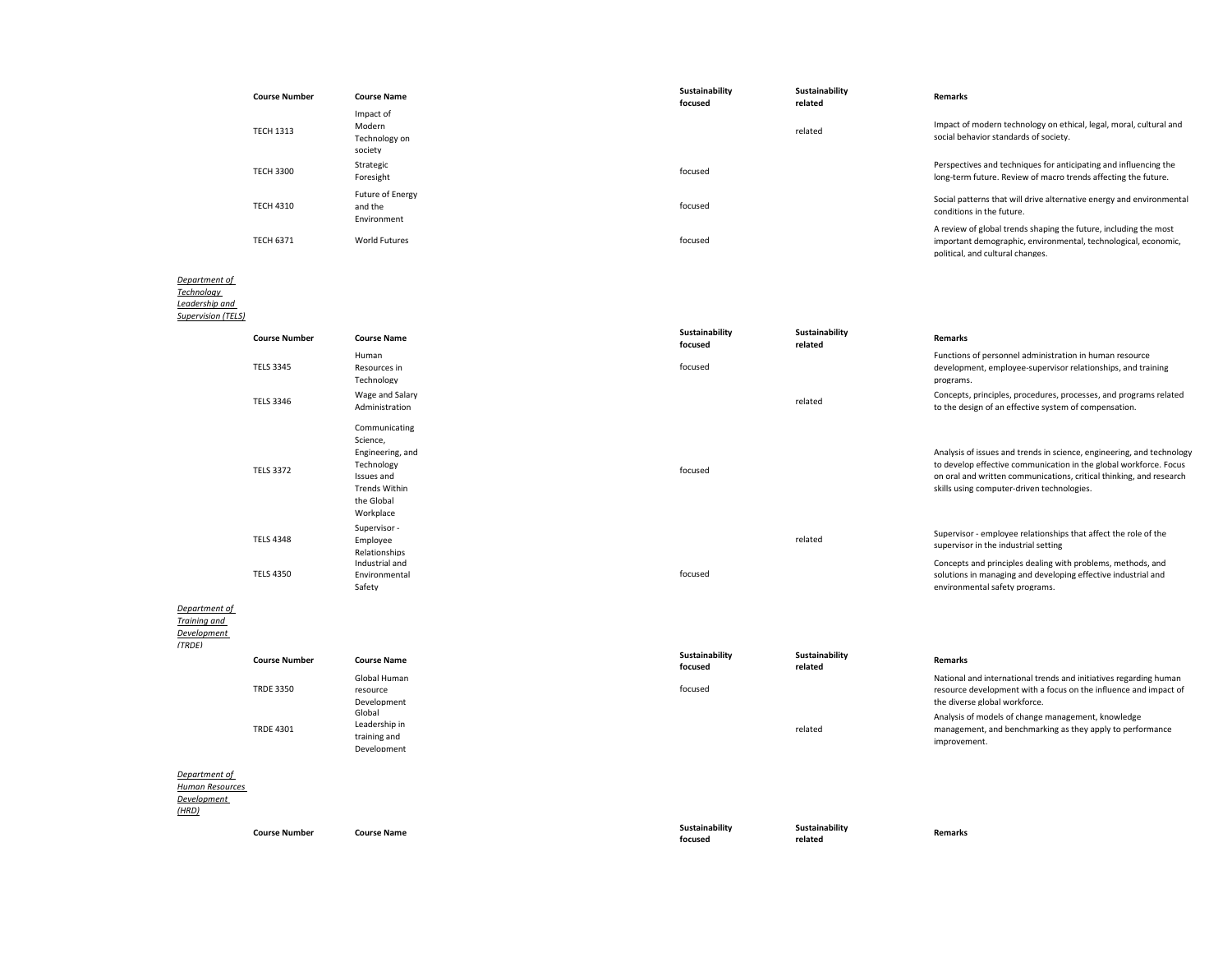|                                                                       | 6300                 | Quantitative and<br>Statistical<br>Methods for<br>Human<br>Resources |                           | related                   | A survey of statistical and quantitative methods for data analysis<br>applied to human resources development.                                                                                                                                                                |
|-----------------------------------------------------------------------|----------------------|----------------------------------------------------------------------|---------------------------|---------------------------|------------------------------------------------------------------------------------------------------------------------------------------------------------------------------------------------------------------------------------------------------------------------------|
|                                                                       | 6301                 | Development<br>Global<br>Leadership in<br>Training<br>Assessment and |                           | related                   | Analysis of models of change management, knowledge<br>management and benchmarking as they apply to performance<br>improvement.                                                                                                                                               |
|                                                                       | 6303                 | Evaluation in<br>Human<br>Resources<br>Development                   |                           | related                   | Analysis techniques employed in conducting program and<br>instructional assessment in the context of return on investment                                                                                                                                                    |
|                                                                       | 6304                 | Research in<br>Human<br>Resources<br>Development                     |                           | related                   | Examination and application of research models utilized in<br>conducting research in human resources development.                                                                                                                                                            |
|                                                                       | 6350                 | Foundations in<br>Human<br>Resources<br>Development                  |                           | related                   | Alternative supporting theories and philosophies that provide<br>perspective for human resources development.                                                                                                                                                                |
| Department of<br>Technology<br><b>Project</b><br>Management<br>(TFPM) |                      |                                                                      |                           |                           |                                                                                                                                                                                                                                                                              |
|                                                                       | <b>Course Number</b> | <b>Course Name</b>                                                   | Sustainability<br>focused | Sustainability<br>related | <b>Remarks</b>                                                                                                                                                                                                                                                               |
|                                                                       | 6304                 | Contemporary<br>Quality<br>Assessment in<br>Project<br>Management    |                           | related                   | Methods for conducting quality assessment in project management<br>projects in production and service operations; concepts,<br>methodologies, and statistical analysis tools of quality improvement,<br>including quality theory, standards, design, control, and assurance. |
|                                                                       |                      |                                                                      |                           |                           |                                                                                                                                                                                                                                                                              |

*College of* 

*Natural* 

*Sciences &* 

*Mathematics*

*Department of* 

*Biology (BIOL)* **Course Number Course Name Sustainability focused Sustainability related Remarks** BIOL 3345 Plant Physiology examples and the second recused respiration, photosynthesis, nutrition, transport, and development of flowering plants. BIOL 4206 Ecology and evolution laboratory focused Field and laboratory exercises illustrating concepts in evolution, ecology, and animal behavior. BIOL 4365 **Applied**<br>Evolution Evolution focused Applications of evolutionary principles to everyday problems including public health, food production, forensics, and conservation. BIOL 4368 Ecology Ecology **Ecology Ecology Ecology Current concepts of the interrelationships between organisms and** the environment. <sup>6205</sup> Conservation Biology focused Advanced treatment of important areas of conservation biology. 6221 Selection Experiments: Past, Present, and Future focused Ecological and evolutionary problems analyzed using selectionbased approaches. <sup>6357</sup> Community economically related<br>Ecology related Current principles and theories regarding the structure and dynamics of communities, including concepts of , competition,

diversity, and stability.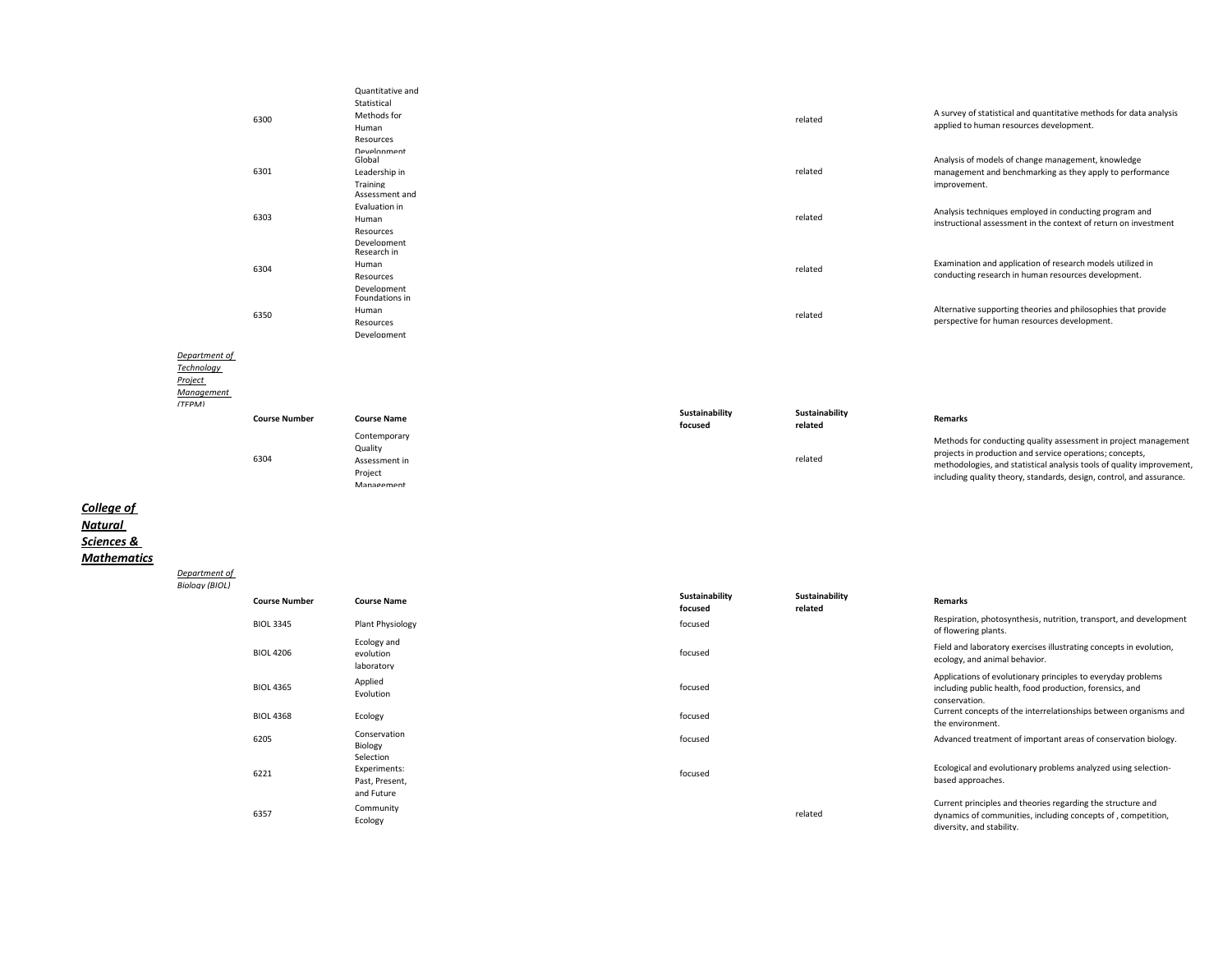#### *Department of Chemistry (CHEM)*

|                                | <b>Course Number</b> | <b>Course Name</b>                                                      | Sustainability<br>focused | Sustainability<br>related | <b>Remarks</b>                                                                                                                                                                                                                                                                                                                                                        |
|--------------------------------|----------------------|-------------------------------------------------------------------------|---------------------------|---------------------------|-----------------------------------------------------------------------------------------------------------------------------------------------------------------------------------------------------------------------------------------------------------------------------------------------------------------------------------------------------------------------|
|                                | <b>CHEM 1302</b>     | General Organic<br>Chemistry                                            | focused                   |                           | Chemistry of the main classes of organic compounds with emphasis<br>placed on their importance in health, environment, and society.                                                                                                                                                                                                                                   |
| Department of<br>Environmental |                      |                                                                         |                           |                           |                                                                                                                                                                                                                                                                                                                                                                       |
| Science (ENVS)                 | <b>Course Number</b> | <b>Course Name</b>                                                      | Sustainability<br>focused | Sustainability<br>related | <b>Remarks</b>                                                                                                                                                                                                                                                                                                                                                        |
|                                | <b>ENVS 3301</b>     | Data analysis in<br>Environmental<br>Science                            | focused                   |                           | Basic techniques of data analysis relevant to environmental<br>sciences: Examples drawn from data collection and analysis in<br>environmental sciences.                                                                                                                                                                                                               |
|                                | <b>ENVS 4301</b>     | Environmental<br>Science and<br><b>Public Policy</b>                    | focused                   |                           | A critical look at environmental policy and decision making in the<br>21st century. Environmental and energy policy; environmental policy<br>as an international and strategic security issue; environment and<br>fisheries and agriculture; environmental policy and extreme weather<br>events on the Gulf Coast; environmental policy and the "quality of<br>life " |
|                                | <b>ENVS 4302</b>     | Legislative and<br>Regulatory<br>Aspects in<br>Fnvironmental<br>Science | focused                   |                           | The "Clean Air Act" and its history and implications for Houston and<br>the Gulf Coast; air and water regulatory processes in the Texas<br>Legislature; the history and future of enforcement of current<br>regulations in Houston and Texas including case studies from local<br>industry; the role of nongovernment organizations in environmental<br>nolicy        |
|                                | <b>ENVS 4351</b>     | Environmental<br>Mathematics<br>and Differential<br>Equations           | focused                   |                           | Mathematics for environmental problems: vector calculus, tensor<br>operations, optimization, decision analysis, and ordinary and partial<br>differential equations from application areas such as environmental<br>modeling and management.                                                                                                                           |
|                                | <b>ENVS 4352</b>     | Environmental<br><b>Fluid Dynamics</b>                                  | focused                   |                           | Transport and flow models for air and water, surface and subsurface<br>environmental studies; equations of motion, energy principles, and<br>similitudes; dispersion and diffusion in the environment; chemical<br>reactions in environmental flows:                                                                                                                  |

# *Department of Geology (GEOL)*

| <b>Course Number</b> | <b>Course Name</b>                                 | Sustainability<br>focused | Sustainability<br>related | <b>Remarks</b>                                                                                                                                                                                                                                                       |
|----------------------|----------------------------------------------------|---------------------------|---------------------------|----------------------------------------------------------------------------------------------------------------------------------------------------------------------------------------------------------------------------------------------------------------------|
| <b>GEOL 1302</b>     | Introduction to<br><b>Global Climate</b><br>change | focused                   |                           | Examines how past climate records and models provide a better<br>understanding of possible future climate changes. Greenhouse<br>gases, solar output, Earth's orbit, and anthropogenic effects.                                                                      |
| GEOL 1330            | <b>Physical Geology</b>                            | focused                   |                           | Principles of geology; emphasis on surface and internal processes of<br>the earth.                                                                                                                                                                                   |
| GEOL 1340            | Introduction to<br>Earth's System                  | focused                   |                           | Earth's dynamic systems emphasizing the interactions among the<br>atmosphere, hydrosphere and lithosphere. Includes the processes<br>by which the earth was formed and continues to be modified as well<br>as how humans affect and are affected by those processes. |
| <b>GEOL 1350</b>     | Introduction to<br>Meteorology                     | focused                   |                           | Basic concepts and principles of meteorological processes including<br>clouds and precipitation, local and global circulation, air masses and<br>fronts, and sever weather systems.                                                                                  |
| GEOL 1376            | Historical<br>Geology                              | focused                   |                           | Geologic history of the earth; introduction to the uses of geological<br>principles to interpret earth history.                                                                                                                                                      |
| <b>GEOL 2179</b>     | Atmosphere<br>Instrumentation<br>Laboratory        | focused                   |                           | Principles and practice of instrumental operation for acquisition and<br>analysis of atmospheric data.                                                                                                                                                               |
| <b>GEOL 3178</b>     | Weather<br>Information                             | focused                   |                           | Use of computers to obtain weather information and to make<br>weather forecasts.                                                                                                                                                                                     |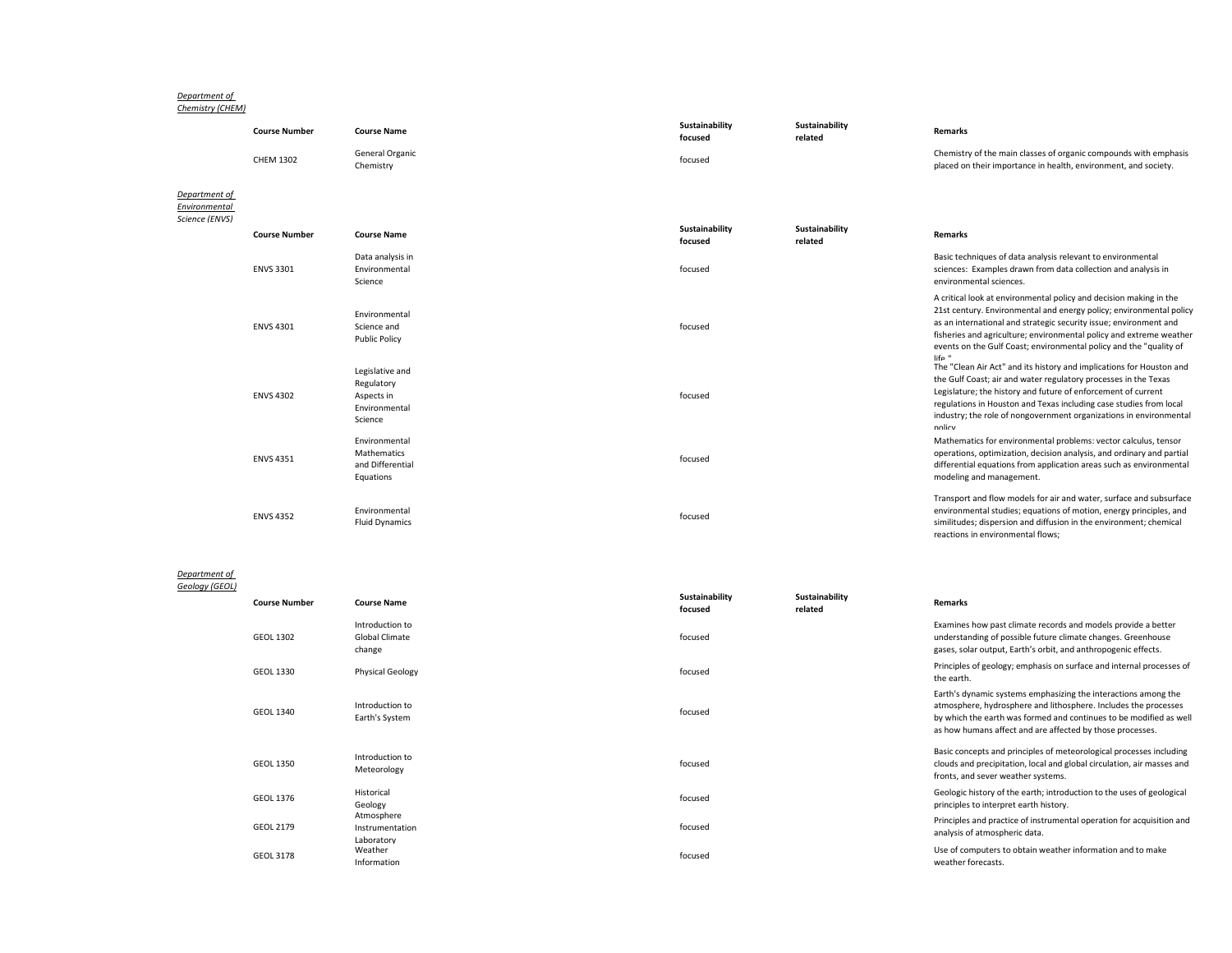| <b>GEOL 3325</b> | Rocks and<br>Minerals                                     | focused |         | Minerals and megascopic petrography of common rocks.<br>Classification, identification, description and interpretation of rocks<br>in hand specimen and in the field.                                                                                                                                                                    |
|------------------|-----------------------------------------------------------|---------|---------|------------------------------------------------------------------------------------------------------------------------------------------------------------------------------------------------------------------------------------------------------------------------------------------------------------------------------------------|
| GEOL 3331        | Environmental<br>Geology                                  | focused |         | Geosciences related aspects of the inter-action between people and<br>the physical environment, including 1) philosophy and fundamental<br>principles, 2) hazardous earth processes, 3) human interaction with<br>the environment, 4) minerals, energy and environment, and<br>5) global change, land use planning, and decision making. |
| <b>GEOL 3332</b> | Geology of U.S.<br><b>National Parks</b><br>and Monuments | focused |         | Geologic evolution of North America and its landscape as illustrated<br>by selected national parks and monuments of the United States.                                                                                                                                                                                                   |
| GEOL 3333        | Earth Resources                                           | focused |         | Mineral and energy resources of the planet Earth; their origin and<br>discovery. Environmental impact of their exploitation; future<br>prospects.<br>Causes of earthquakes; questions of earthquake prediction,                                                                                                                          |
| <b>GEOL 3334</b> | Earthquakes                                               |         | related | earthquake hazards, and social policy development associated with<br>land use planning and building design.                                                                                                                                                                                                                              |
| GEOL 3336        | Water in<br>Environment                                   | related |         | How water affects us and our environment as it moves through the<br>hydrologic cycle. Topics include the role of water in landslides, rivers<br>and flooding, pollution of our water supply, water quality, water as<br>an energy resource, wetlands, and coastal erosion.                                                               |
| <b>GEOL 3338</b> | Environment<br>Hydrology                                  | related |         | Principles of groundwater and surface water flow and interaction<br>with the environment: water quality and pollution.                                                                                                                                                                                                                   |
| <b>GEOL 3342</b> | Introduction to<br>Air Pollution                          | focused |         | Structure of the atmosphere, anthropogenic and natural emissions<br>of pollutant precursors, meteorological influences on pollutant<br>transport and diffusion, chemical transformations, and health<br>effects of pollution                                                                                                             |
| <b>GEOL 3345</b> | Structural<br>Geology                                     | related |         | Properties of earth minerals and their behavior in stress fields;<br>description, classification, and interpretation of geologic structures.                                                                                                                                                                                             |
| GEOL 3365        | Exploring the<br>Planets                                  | related |         | Survey of the nature and evolution of the solid bodies in the solar<br>system: the inner planets, including earth and its moon, the outer<br>planets and their moons, meteorites, asteroids and comets.                                                                                                                                  |
| <b>GEOL 3377</b> | Oceanography<br>Principles of                             | related |         | Introduction to the world's oceans and oceanic processes.                                                                                                                                                                                                                                                                                |
| <b>GEOL 3378</b> | Atmospheric<br>Science                                    | focused |         | Principles of physics and dynamics of atmosphere: Local, meso, and<br>synoptic scale weather and global general circulation.                                                                                                                                                                                                             |
| <b>GEOL 3382</b> | Atmospheric<br>Chemistry                                  | focused |         | Emission sources and chemical transformations associated with<br>urban, regional and global scale air pollution, including gas phase<br>and liquid phase reactions, nucleation processes, particulates, and<br>acid denosition.<br>Principles of remote sensing, data collection, digital image                                          |
| <b>GEOL 3383</b> | <b>Remote Sensing</b>                                     | related |         | processing, and applications in geologic, environmental, and land<br>use studies.                                                                                                                                                                                                                                                        |
| <b>GEOL 4340</b> | The Geological<br>study of the<br>Earth                   | related |         | Application of geophysical data to the study of various aspects of<br>the earth, including its internal composition, large-scale processes<br>such as plate tectonics, and the distribution of important mineral<br>and energy resources.<br>Processes and resulting landforms that shape the landscape,                                 |
| <b>GEOL 4350</b> | Geomorphology                                             |         | related | including the role of climate and tectonics inaffecting evolution of<br>landscapes.                                                                                                                                                                                                                                                      |
| <b>GEOL 4366</b> | Groundwater<br>modeling                                   | focused |         | Theory of mass transport and numerical solutions used in the<br>simulation of groundwater flow and transport applied to<br>hydrogeological and environmental problems.                                                                                                                                                                   |
| <b>GEOL 4378</b> | Introduction to<br>Seismic<br>Prospecting                 |         | related | Acquisition, processing, reduction, and interpretation of seismic<br>reflection and refraction data as applied to oil and gas exploration.                                                                                                                                                                                               |
| <b>GEOL 4379</b> | Groundwater<br>and Engineering<br>Geophysics              |         | related | Methods of characterizing shallow, subsurface conditions, including<br>the influence of fluids on the physical properties of near-surface<br>materials, high-resolution seismic and gravity methods.                                                                                                                                     |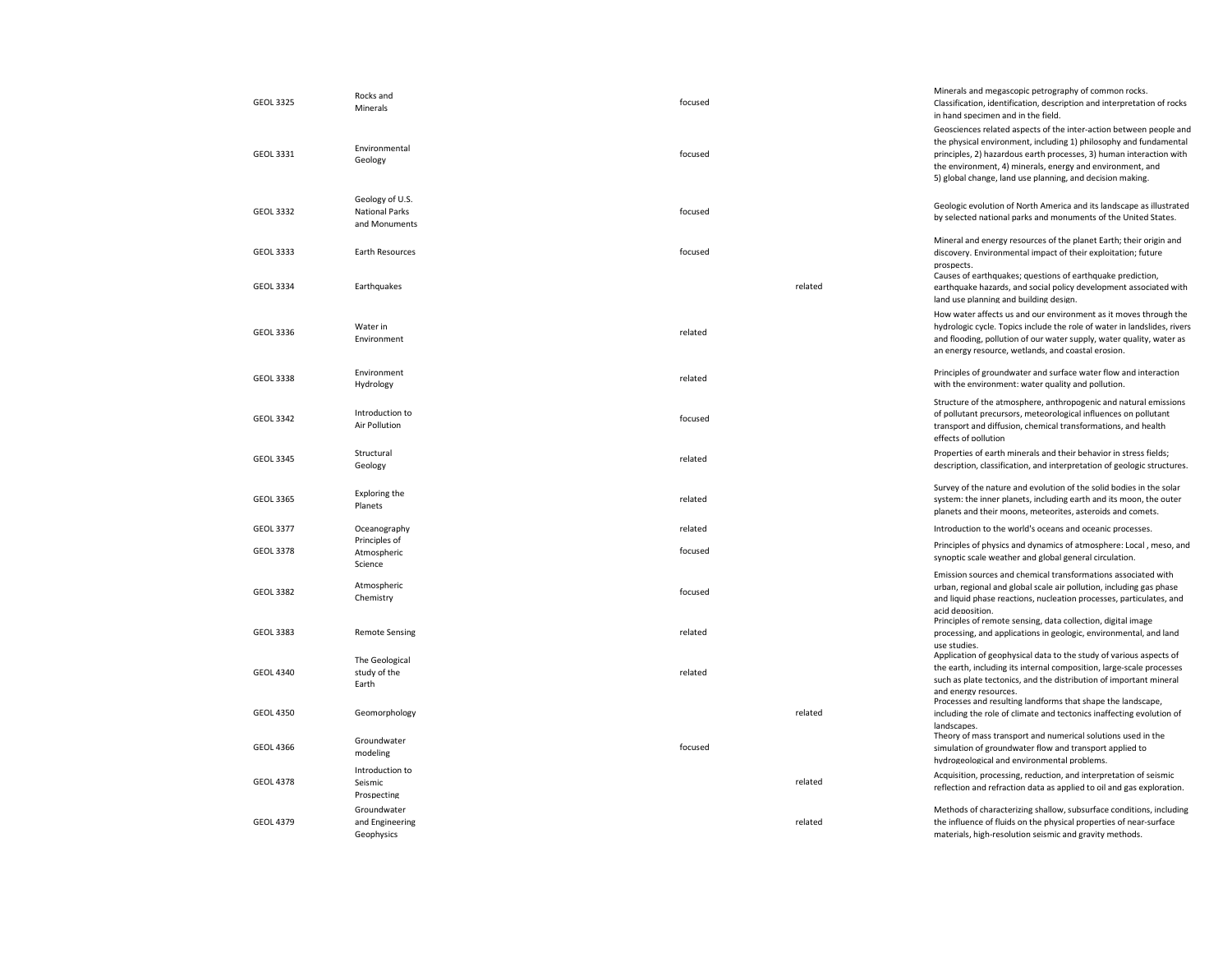|                                 | <b>GEOL 4382</b><br><b>GEOL 4383</b> | Introduction to<br>Petroleum<br>Geology<br>Introduction to<br>Well Logging |                           | related<br>related        | Fundamentals of petroleum geology; source rock reservoir, and trap<br>studies. Practical exploration methods such as subsurface<br>stratigraphy and mapping.<br>Introduction to well logging techniques, emphasizing geologic<br>applications                                                            |
|---------------------------------|--------------------------------------|----------------------------------------------------------------------------|---------------------------|---------------------------|----------------------------------------------------------------------------------------------------------------------------------------------------------------------------------------------------------------------------------------------------------------------------------------------------------|
|                                 | 6332                                 | Air Pollution<br>Meteorology                                               | focused                   |                           | Meteorological factors influencing air quality. Atmospheric<br>dispersion and characteristics, land use and topographic effect, local<br>circulations, effects of cloud and precipitation, long range transport,<br>exchange between troposphere and stratosphere.                                       |
|                                 | 6334                                 | Air Pollution<br>Chemistry and<br>Physics                                  | focused                   |                           | Emission sources and chemical transformations of urban, regional,<br>and global scale air pollution including ozone, particulates, and acids<br>deposition.                                                                                                                                              |
|                                 | 6335                                 | Atmospheric<br>Numerical<br>Modeling                                       | focused                   |                           | Numeric modeling techniques used in atmospheric sciences<br>including synoptic and mesoscale numerical weather forecasting,<br>global climate modeling, and air pollution modeling.                                                                                                                      |
|                                 | 6337                                 | Atmospheric<br>Physics                                                     | focused                   |                           | Physical principles in atmospheric sciences, including<br>thermodynamics, radiative transfer, cloud physics and wave<br>dynamics.                                                                                                                                                                        |
|                                 | 6338                                 | Paleoclimate<br>and Global<br>Change                                       |                           | related                   | Natural and anthropogenic global climate change, paleoclimates and<br>paleogeography, evolution of the atmosphere, greenhouse effect,<br>ozone depletion, ocean-atmosphere coupling, solar activity,<br>Milankovitch cycles, effects of global change on agriculture, water<br>resources and energy use. |
|                                 | 6341                                 | Geochemistry                                                               | focused                   |                           | Principles of geochemistry, mineral-water stability relationships,<br>isotope geochemistry, phase equilibria, and trace elements in<br>igneous rocks.                                                                                                                                                    |
|                                 | 6343                                 | Geochemistry of<br><b>Natural Waters</b>                                   |                           | related                   | A laboratory- and field-oriented course designed to teach chemical<br>and isotopic analytical techniques.                                                                                                                                                                                                |
|                                 | 6344                                 | Stable Isotope<br>Geochemistry                                             | focused                   |                           | The application of stable isotope techniques to earth, ocean, and<br>atmospheric sciences.                                                                                                                                                                                                               |
|                                 | 6350                                 | Advanced<br>Structural<br>Geology                                          | related                   |                           | Analysis of geologic structures using surface and subsurface data.                                                                                                                                                                                                                                       |
|                                 | 6366                                 | Hydrogeology<br>Integrated                                                 | related                   |                           | Interdisciplinary study of groundwater, emphasizing the geologic<br>aspects of groundwater flow and chemistry.<br>Natural biochemical cycles of relevant atmospheric species;                                                                                                                            |
|                                 | 6370                                 | Biogeochemical<br>Studies                                                  | focused                   |                           | interactions among biosphere, hydrosphere, lithosphere, and<br>atmosphere; impact on ecosystems/human health.                                                                                                                                                                                            |
|                                 | 6371                                 | Isotope<br>Geochemistry                                                    | focused                   |                           | Fundamental concepts of geochronology and stable isotope<br>fractionation and their relevance to tectonics, stratigraphy, climate,<br>and meteorology will be discussed.                                                                                                                                 |
|                                 | 6372                                 | Petroleum<br>Geochemistry                                                  | focused                   |                           | Geological and geochemical constraints on petroleum generation<br>and accumulation. Concepts and technology of petroleum<br>geochemistry and their application in petroleum exploration,<br>exploitation and production.                                                                                 |
|                                 | 6373                                 | Petroleum<br><b>Systems Analysis</b>                                       |                           | related                   | Modern quantitative multi-disciplinary procedures for objective<br>evaluation of petroleum potential of basins and exploration<br>opportunites on the basis of statistical probabilities of hydrocarbon<br>charge, reservoir, trap, and seal.                                                            |
|                                 | 6381                                 | Petroleum<br>Geology                                                       | focused                   |                           | Fundamentals of petroleum geology; source rock, reservoir, and trap<br>studies; well log and seismic interpretation, petroleum<br>geochemistry, and mapping.                                                                                                                                             |
|                                 | 6389                                 | Geographic<br>Information<br>Systems for<br>Geologists                     | focused                   |                           | Use of Geographic Information Systems (GIS, ArcInfo, Spatial<br>Analyst, 3-D Spatial Analyst) in geology, geophysics, geohazards,<br>hydrology, environmental geosciences, petroleum geology and<br>geophysics.                                                                                          |
| Department of<br>Physics (PHYS) |                                      |                                                                            |                           |                           |                                                                                                                                                                                                                                                                                                          |
|                                 | <b>Course Number</b>                 | <b>Course Name</b>                                                         | Sustainability<br>focused | Sustainability<br>related | <b>Remarks</b>                                                                                                                                                                                                                                                                                           |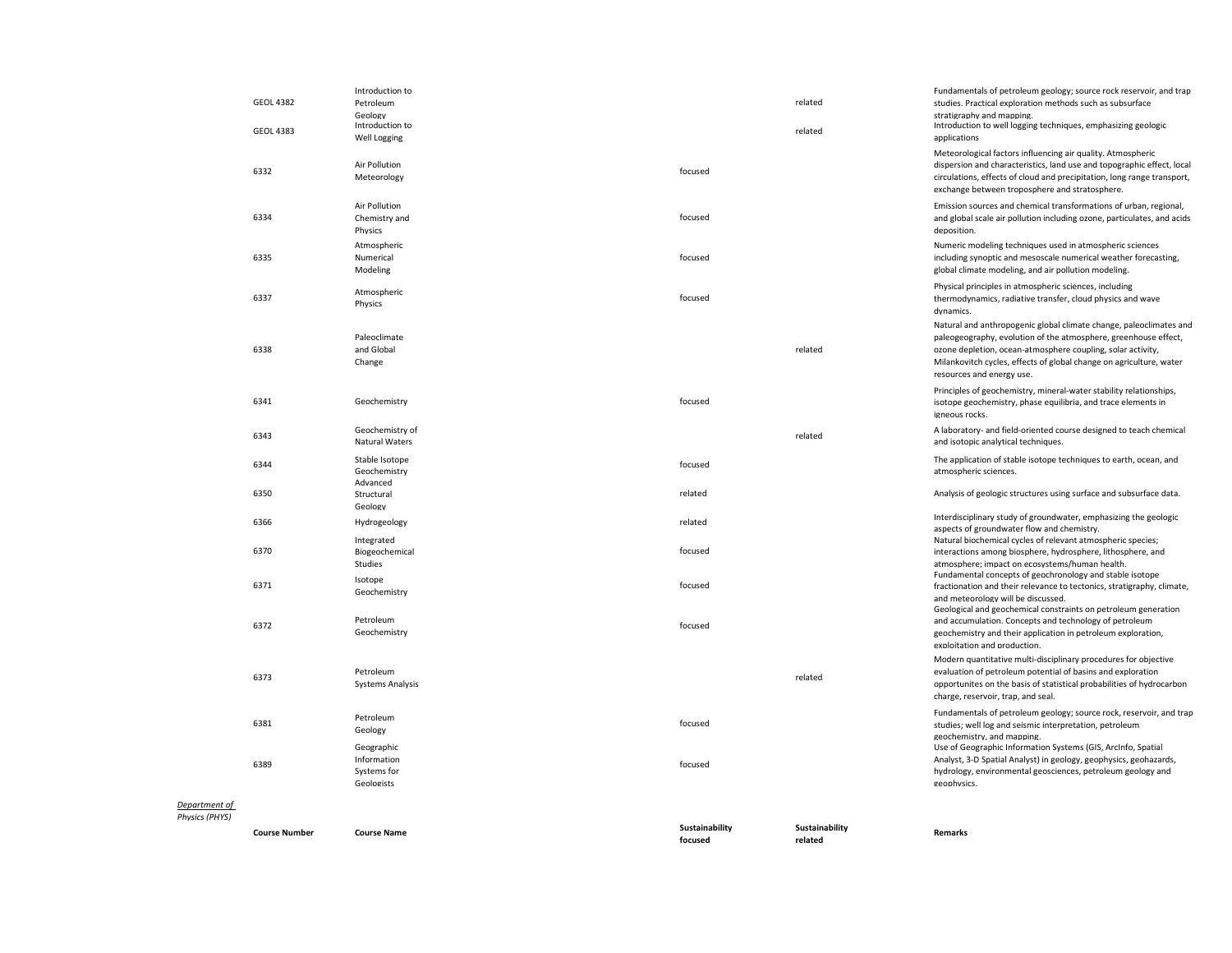| <b>PHYS 1307</b> | Physics of<br>Energy and<br>climate in the<br>21st century | focused | Physics principles of mechanics, thermodynamics, electricity, and<br>magnetism as they relate to the problems of energy and climate in<br>the 21st century.                                                                               |
|------------------|------------------------------------------------------------|---------|-------------------------------------------------------------------------------------------------------------------------------------------------------------------------------------------------------------------------------------------|
| <b>PHYS 3378</b> | Introduction to<br>Atmospheric<br>Science                  | focused | The earth's atmosphere with emphasis on the properties of air, the<br>structure of the atmosphere, the development of storms, and the<br>fundamentals of global climate patterns. Use of weather maps and<br>diagrams will be emphasized. |
| 7308             | Space and<br>Atmospheric<br>Physics                        | focused | Physics of plasmas in space; earth's magnetosphere, planetary<br>magnetospheres, and solar wind magnetosphere interactions.                                                                                                               |

## *College of Liberal Arts and Social Science*

| Department of              |                      |                                                     |                           |                           |                                                                                                                                                                              |
|----------------------------|----------------------|-----------------------------------------------------|---------------------------|---------------------------|------------------------------------------------------------------------------------------------------------------------------------------------------------------------------|
| Anthropology               |                      |                                                     |                           |                           |                                                                                                                                                                              |
| (ANTH)                     |                      |                                                     |                           |                           |                                                                                                                                                                              |
|                            | <b>Course Number</b> | <b>Course Name</b>                                  | Sustainability<br>focused | Sustainability<br>related | <b>Remarks</b>                                                                                                                                                               |
|                            | <b>ANTH 2305</b>     | World<br>Archaeology                                | focused                   |                           | Current data and hypotheses concerning cultural evolution in<br>various geographical areas around the world.                                                                 |
|                            | <b>ANTH 3333</b>     | Economic<br>Anthropology                            | focused                   |                           | Economics, including industrialization, in peasant and aboriginal<br>population groups.<br>A survey of the method and theory involved in the study of the                    |
|                            | <b>ANTH 3341</b>     | <b>Cultural Ecology</b>                             | focused                   |                           | relationship of culture and environment, stressing long-term<br>evolutionary change within cultural systems.                                                                 |
|                            | <b>ANTH 3342</b>     | Food and<br>Culture                                 | focused                   |                           | Role and importance of food in different cultures: nutrition, social<br>use of food, and symbolic significance.                                                              |
|                            | <b>ANTH 3343</b>     | People and<br>Environment                           | focused                   |                           | Anthropological approaches to the relationships between peoples<br>and their physical environments; cross-cultural issues concerning<br>environmental change and adaptation. |
|                            | ANTH 3360            | <b>Human Variation</b>                              | focused                   |                           | Survey of human biological diversity arising from genetic evolution<br>and responses to diverse environmental conditions.                                                    |
|                            | <b>ANTH 4353</b>     | Biocultural<br>Adaptation                           | focused                   |                           | Mechanisms of human adaptability integrating findings from<br>ecology, physiology, social and cultural anthropology and<br>geography.                                        |
|                            | 6314                 | Environment,<br>Culture and<br><b>Public Policy</b> | focused                   |                           | Social impacts of environmental change; cultural issues raised in<br>environmental policy.                                                                                   |
|                            | 6341                 | <b>Cultural Ecology</b>                             | focused                   |                           | Exploration of the relationship of human cultural behavior to the<br>natural environment, with both ethnographic and archaelogical<br>samples.                               |
|                            | 6342                 | Food and<br>Culture                                 | focused                   |                           | The relationship of food to humans through its biological, social,<br>economic, political, and symbolic roles.                                                               |
| Department of Art<br>(ART) |                      |                                                     |                           |                           |                                                                                                                                                                              |
|                            | <b>Course Number</b> | <b>Course Name</b>                                  | Sustainability<br>focused | Sustainability<br>related | <b>Remarks</b>                                                                                                                                                               |
|                            | 6320                 | Environmental<br>Design Studio                      | focused                   |                           |                                                                                                                                                                              |
|                            | 7320                 | Environmental<br>Design Studio                      | focused                   |                           |                                                                                                                                                                              |
| Department of              |                      |                                                     |                           |                           |                                                                                                                                                                              |
| Communication              |                      |                                                     |                           |                           |                                                                                                                                                                              |

| (COMM) |                      |                                         |                           |                           |                                                                                               |
|--------|----------------------|-----------------------------------------|---------------------------|---------------------------|-----------------------------------------------------------------------------------------------|
|        | <b>Course Number</b> | <b>Course Name</b>                      | Sustainability<br>focused | Sustainability<br>related | Remarks                                                                                       |
|        | <b>COMM 3368</b>     | Principles of<br><b>Public Relation</b> |                           | related                   | Public relations theories and techniques in business, government,<br>and the social services. |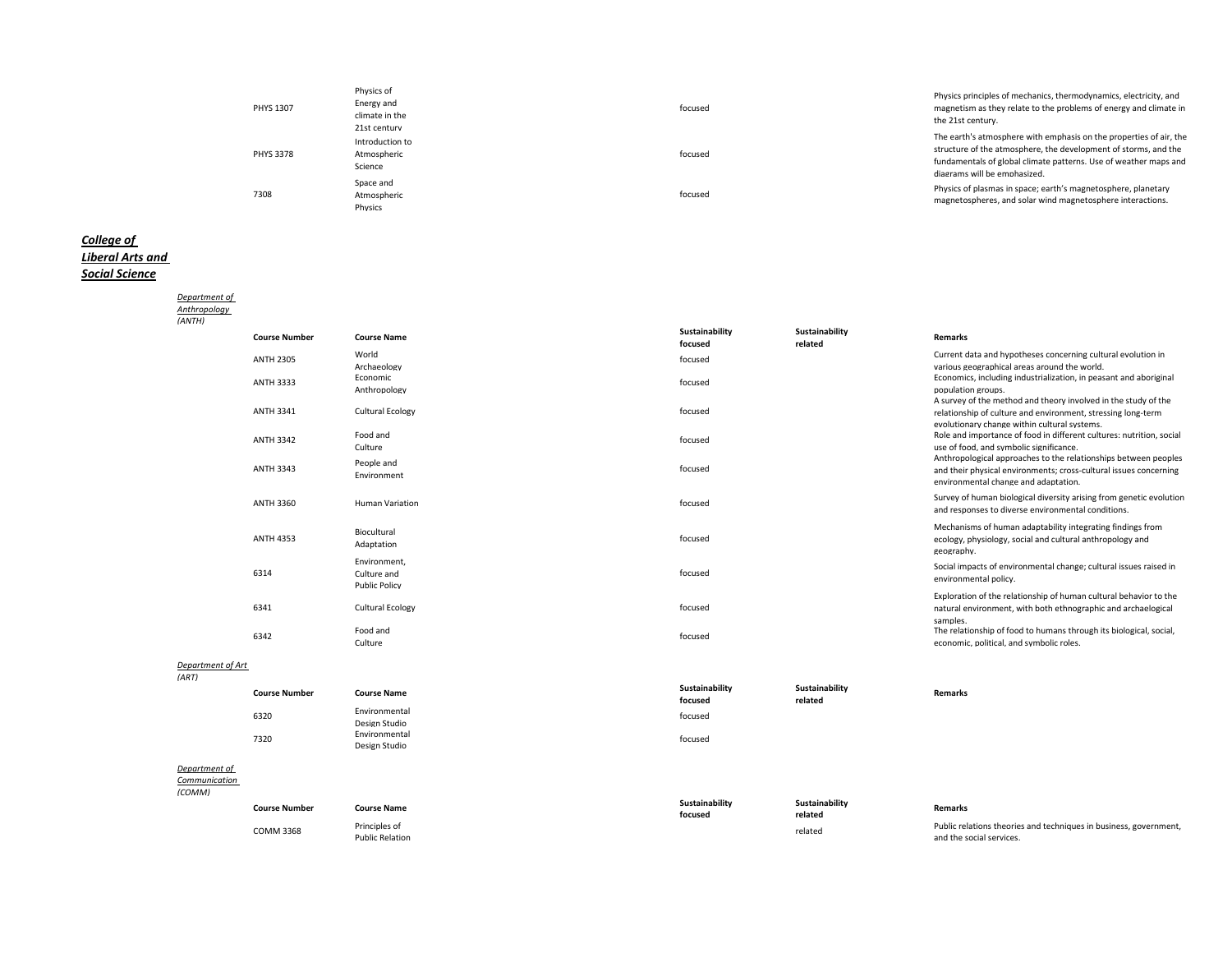| 6324 | Human<br>Relationships<br>and<br>Communication<br>in Organizations | related | Analysis of communication behaviors and activities in<br>developmental and maintenance processes of supervisory,<br>mentoring, peer, romantic, and customer relationships in<br>organizations. |
|------|--------------------------------------------------------------------|---------|------------------------------------------------------------------------------------------------------------------------------------------------------------------------------------------------|
| 6330 | Interpersonal<br>Communication                                     | related | Theory and research relating to communication within established<br>interpersonal relationships; such as friends, spouses, and coworkers.                                                      |
| 6331 | Interpersonal<br>Conflict                                          | related | A study of communication that is characteristic of conflict and<br>conflict resolution in interpersonal relationships.                                                                         |
| 6370 | <b>Public Relations</b><br>Management                              | related | Examination of staffing, planning, budgeting, and campaign<br>management requirements in corporate, association, union, and non-<br>profit public relations.                                   |
| 6371 | <b>Public Relations</b><br>Theory                                  | related | Comparative analysis of public relations theories and research.                                                                                                                                |
| 6372 | Issues<br>Management                                               | related | Theories, research and practices to change corporate images and to<br>adjust relationships between companies and stockholders in a public<br>policy environment.                               |
| 6373 | <b>Public Relations</b><br>Ethics and<br>Philosophy                | related | Discussion of moral philosophy and application to public relations<br>and business communication for ethical decision making and<br>analysis.                                                  |
| 6374 | Investor<br>Relations                                              | related | Study of the informational and persuasive theories, requirements,<br>and strategies necessary for attracting and informing investors.                                                          |

#### *Department of Economics (ECON)*

| <b>Course Number</b> | <b>Course Name</b>                          | Sustainability<br>focused | Sustainability<br>related | <b>Remarks</b>                                                                                                                                                                                                                                                                          |
|----------------------|---------------------------------------------|---------------------------|---------------------------|-----------------------------------------------------------------------------------------------------------------------------------------------------------------------------------------------------------------------------------------------------------------------------------------|
| <b>ECON 3301</b>     | Economics and<br>the Social Order           | focused                   |                           | Cultural, social, and political dimensions of economic activity and the<br>impact of economic change on the social order.                                                                                                                                                               |
| <b>ECON 3340</b>     | Comparative<br>Economic<br>Systems          |                           | related                   | The role and impacts of alternative allocation systems, including<br>markets, socialization and central planning. Structure and<br>performance of historical and contemporary economic systems,<br>with implications for the emerging world economy.                                    |
| <b>ECON 3351</b>     | Economics of<br>Development                 | focused                   |                           | Nature, causes and possible solutions to problems in<br>underdeveloped economies. Analysis of economic, political and<br>human implications of economic growth, including the influence of<br>the international aid community and the consequences of world<br>trade                    |
| <b>ECON 3353</b>     | Economic<br>Development of<br>Africa        | focused                   |                           | Discussion issues include economic growth, growth and the<br>environment, the role of trade and foreign investment and the<br>accompanying political and social changes.                                                                                                                |
| <b>ECON 3355</b>     | Economic<br>Development of<br>Asia          | focused                   |                           | Economic growth, environment, income disparities, role of trade and<br>foreign investment and related political and social changes.                                                                                                                                                     |
| <b>ECON 3358</b>     | Economic<br>Development of<br>Latin America |                           | related                   | Dependence of Latin American countries on natural resources and<br>agricultural products, import substitution industrialization, debt and<br>financial crises, subsequent adjustments and structural reforms.                                                                           |
| <b>ECON 3363</b>     | Environmental<br>Economics                  | focused                   |                           | Analyses of environmental quality and environmental regulation.                                                                                                                                                                                                                         |
| <b>ECON 3365</b>     | Labor Economics                             | focused                   |                           | Labor market effects of minimum wage laws, mandatory employee<br>benefits, technological change, international trade and immigration.<br>Effects of income replacement programs, rise in female labor supply,<br>rise in income inequality, decline in manufacturing and the decline of |
| <b>ECON 3385</b>     | Economics of<br>Energy                      |                           | related                   | unions<br>National and international energy markets in various forms,<br>including oil, natural gas and alternative energy sources.                                                                                                                                                     |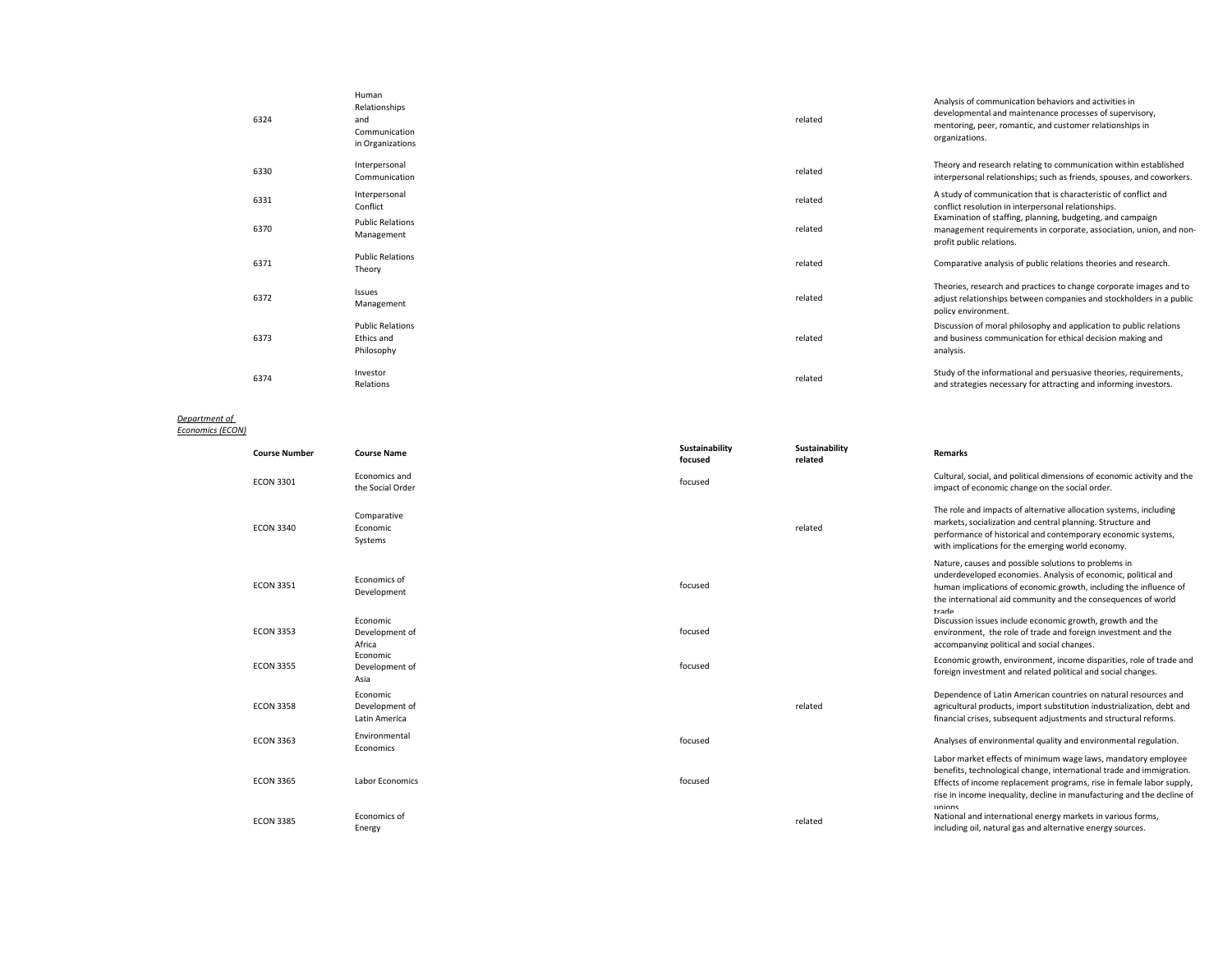| (GEOG)                     | <b>Course Number</b> | <b>Course Name</b>                                     | Sustainability<br>focused | Sustainability<br>related | Remarks                                                                                                                                                                                                                                                                                                                                                                                                                                                                                                   |
|----------------------------|----------------------|--------------------------------------------------------|---------------------------|---------------------------|-----------------------------------------------------------------------------------------------------------------------------------------------------------------------------------------------------------------------------------------------------------------------------------------------------------------------------------------------------------------------------------------------------------------------------------------------------------------------------------------------------------|
| Department of<br>Geography |                      |                                                        |                           |                           |                                                                                                                                                                                                                                                                                                                                                                                                                                                                                                           |
|                            | <b>ENGL 2322</b>     | Literature and<br>Nature                               | focused                   |                           | Literary explorations of the state of nature, its consequences for<br>human life, and the impact of human beings on the natural<br>environment.                                                                                                                                                                                                                                                                                                                                                           |
| English (ENGL)             | <b>Course Number</b> | <b>Course Name</b>                                     | Sustainability<br>focused | Sustainability<br>related | <b>Remarks</b>                                                                                                                                                                                                                                                                                                                                                                                                                                                                                            |
| Department of              |                      |                                                        |                           |                           |                                                                                                                                                                                                                                                                                                                                                                                                                                                                                                           |
|                            | 8396                 | International<br>Trade                                 |                           | related                   | Causes and consequences of international trade, theories and<br>comparative advantage, theory and measurement of tariffs, capital<br>movements, and multinational corporations.                                                                                                                                                                                                                                                                                                                           |
|                            | 8300                 | Current<br>Economic<br>Research                        | focused                   |                           | environment.                                                                                                                                                                                                                                                                                                                                                                                                                                                                                              |
|                            |                      | Advanced<br>Seminar in                                 |                           |                           | Students are required to present current research paper in seminar                                                                                                                                                                                                                                                                                                                                                                                                                                        |
|                            | 7396                 | Topics in<br>Economic<br>Development                   | focused                   |                           | The development of world economy; emphasizing preconditions of<br>progress, changes in economic structure, the role of planning, and<br>the problems of underdeveloped economies.                                                                                                                                                                                                                                                                                                                         |
|                            | 7387                 | Economic<br>Analysis of<br>Urban Areas                 |                           | related                   | Markets for housing and sites, determinants of land use patterns.<br>Topics include demand, rent and density gradients, racial<br>discrimination, land use regulation, transportation access.                                                                                                                                                                                                                                                                                                             |
|                            | 7350                 | Economic<br>Growth and<br>International<br>Development | focused                   |                           | This course presents current work on economic growth and<br>international development, focusing on empirical and quantitative<br>approaches. It will cover a wide range of topics such as development<br>accounting, world income distribution, financial aspects of growth<br>and income determination in open economies, international and<br>regional capital flows, macroeconomic policy, capital market<br>integration, current issues in economic and monetary unions and<br>facts of globalizaion. |
|                            | 6374                 | and Labor<br>Transportation<br>Economics               |                           | related                   | transition economies.<br>Traditional microeconomic approach to transportation economics<br>including new developments in this field.                                                                                                                                                                                                                                                                                                                                                                      |
|                            | 6368<br>6373         | International<br>Economics<br>Development              | focused<br>focused        |                           | International trade and capital flows, with a focus on transition<br>countries and emerging markets.<br>Issues in economic development pertaining to both developing and                                                                                                                                                                                                                                                                                                                                  |
|                            | 6365                 | Economics of<br>Wages and<br>Employment                |                           | related                   | Determination of wages, terms, and volume of employment, and<br>relation of trade unionism to the economy, with emphasis on<br>theoretical explanations.                                                                                                                                                                                                                                                                                                                                                  |
|                            | 6355                 | Economic<br>Development of<br>Asia                     |                           | related                   | Economic and social problems of raising standards of living in Asia.<br>Discussion issues include economic growth, growth and the<br>environment, income disparities, the role of trade and foreign<br>investment, and the accompanying political and social changes.                                                                                                                                                                                                                                     |
|                            | <b>ECON 4391</b>     | Economics and<br>the real world                        | focused                   |                           | Recent topics include the age of limits, global warming, government<br>land use control, gun control, and the economics of crime.                                                                                                                                                                                                                                                                                                                                                                         |
|                            | <b>ECON 4370</b>     | International<br>Trade                                 | focused                   |                           | Causes of international trade and its effect on national economies.<br>Consequences of trade barriers and trade policies in different<br>economic environments, including reaction to national monopolistic<br>practices. International transmission of investment, labor and<br>technology                                                                                                                                                                                                               |
|                            | <b>ECON 4335</b>     | Economic<br>Growth Theory                              | focused                   |                           | international comparisons of performance of income and<br>productivity. Technology, population dynamics, government policy,<br>culture, income inequality, international trade, democracy, and the<br>rule of law                                                                                                                                                                                                                                                                                         |
|                            |                      |                                                        |                           |                           | Theory and empirics of economic growth with emphasis on                                                                                                                                                                                                                                                                                                                                                                                                                                                   |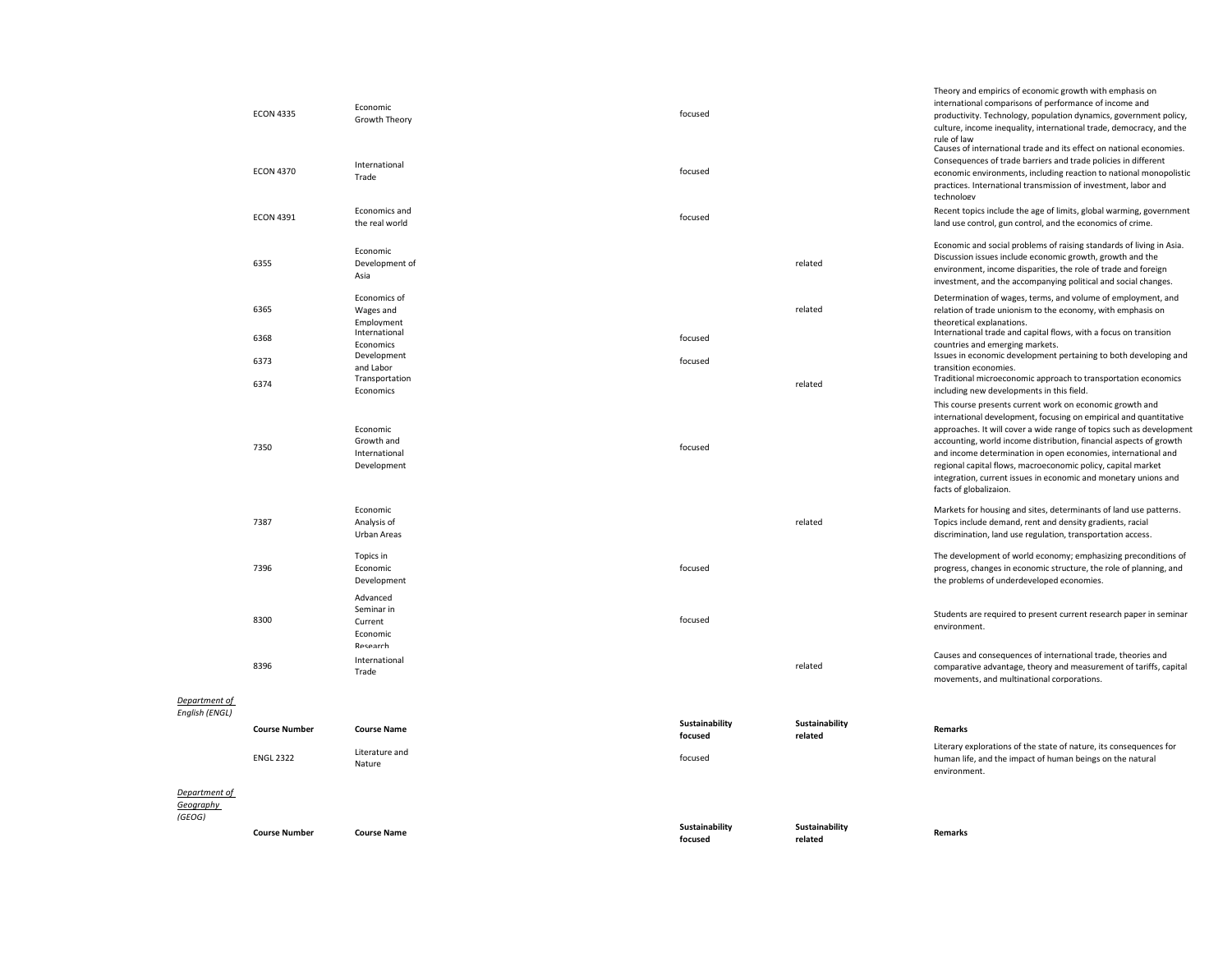|        | GEOG 1300 | Element of<br>Physical<br>Geography | focused |         | Analysis of the physical processes of the earth's surface and their<br>interrelationships, emphasizing continental drift, landforms,<br>weather, climate, vegetation, and soils               |
|--------|-----------|-------------------------------------|---------|---------|-----------------------------------------------------------------------------------------------------------------------------------------------------------------------------------------------|
|        | GEOG 1301 | Human use of<br>Earth               |         | related | An analysis of humankind's variable imprint upon the earth's surface<br>resulting from human activities related to land and resource<br>utilization, technology, and environmental attitudes. |
|        | GEOG 2340 | World Realms                        |         | related | Examination of the interactions between people, cultures, and<br>natural surroundings.                                                                                                        |
| $\sim$ |           |                                     |         |         |                                                                                                                                                                                               |

#### *Department of History (HIST)*

| <b>Course Number</b> | <b>Course Name</b>                        | Sustainability<br>focused | Sustainability<br>related | <b>Remarks</b>                                                                                                                                                                                                                 |
|----------------------|-------------------------------------------|---------------------------|---------------------------|--------------------------------------------------------------------------------------------------------------------------------------------------------------------------------------------------------------------------------|
| <b>HIST 3346</b>     | Atomic Power in<br>American<br>History    | focused                   |                           | The course focuses on the military and peaceful uses of atomic<br>power to explore the scientific, environmental, diplomatic,<br>institutional, social, and cultural history of the U.S. after 1939.                           |
| <b>HIST 3368</b>     | World<br>Environmental<br>History to 1800 | focused                   |                           | Human interactions with the environment from the rise of complex<br>societies to 1800. Comparative themes: inventions of agriculture;<br>human, plant, and animal migrations; global commodity trades;<br>religion and nature. |
| <b>HIST 4322</b>     | Environment in<br>US history              |                           | related                   | Changing human relations with their physical environments and<br>implications for society from colonization through industrialization<br>to modern environmentalism.                                                           |
| 6389                 | American Urban<br>History                 | focused                   |                           | Study of environmental, political, economic, technological, and social<br>factors in influencing the growth and development of American<br>cities.                                                                             |

related

**Sustainability** 

related

#### *Department of*

*Latin American Studies (LAST)*

| AJ 11     |                 |
|-----------|-----------------|
|           | Latin America:  |
| LAST 3300 | Hemispheric and |
|           | Global          |

Perspectives

# *Department of*

*Philosophy (PHIL)*

|               | <b>Course Number</b> | <b>Course Name</b>                      | Sustainability<br>focused | Sustainability<br>related | <b>Remarks</b>                                                                                                                                                                                     |
|---------------|----------------------|-----------------------------------------|---------------------------|---------------------------|----------------------------------------------------------------------------------------------------------------------------------------------------------------------------------------------------|
|               | <b>PHIL 3349</b>     | Philosophy of<br>the Social<br>Sciences |                           | related                   | Philosophical issues arising in such social sciences as psychology,<br>archaeology, anthropology, and economics. May be repeated for<br>credit with approval of department chair when topics vary. |
|               | <b>PHIL 3375</b>     | Law, Society and<br>Morality            | focused                   |                           | Topics include the nature, function, and moral evaluation of law and<br>legal systems.                                                                                                             |
| lenartment of |                      |                                         |                           |                           |                                                                                                                                                                                                    |

# *Department of Political Science*

*(POLS)*

| <b>Course Number</b> | <b>Course Name</b>           | Sustainability<br>focused |
|----------------------|------------------------------|---------------------------|
|                      | Introduction to              |                           |
| POLS 3313            | International                | focused                   |
|                      | Relations<br>Introduction to |                           |
| <b>POLS 3314</b>     | Public                       | focused                   |
| 6308                 | Administration<br>Political  |                           |
|                      | Economy<br>Seminar in        |                           |
|                      | Science,                     |                           |
| 6318                 | Environmental,               |                           |
|                      | and Energy                   |                           |
|                      | Policy                       |                           |

# **related Remarks**

forces

| Introduction to<br>International | focused |         | Approaches to international politics, power, the nation-state and<br>nationalism, diplomacy, causes of conflict, sources of |
|----------------------------------|---------|---------|-----------------------------------------------------------------------------------------------------------------------------|
| Relations                        |         |         | interdependence, international law and organization.                                                                        |
| Introduction to                  |         |         | The political environment of public administration and its basic                                                            |
| Public                           | focused |         | concepts, structures, and processes in the United States.                                                                   |
| Administration                   |         |         |                                                                                                                             |
| Political                        |         | related | Examines the intersections between economics and politics.                                                                  |
| Economy                          |         |         |                                                                                                                             |
| Seminar in                       |         |         |                                                                                                                             |

An interdisciplinary introduction to the history, cultures, and languages of Latin America. Topics include the region's indigenous past, religious traditions, linguistic realities, economic development, gender relations, political dynamics, popular culture, and social

Role of science and technology in policy processes, including risk analysis, public funding, and regulation of R&D; role of science in a democracy; and development of natural resources.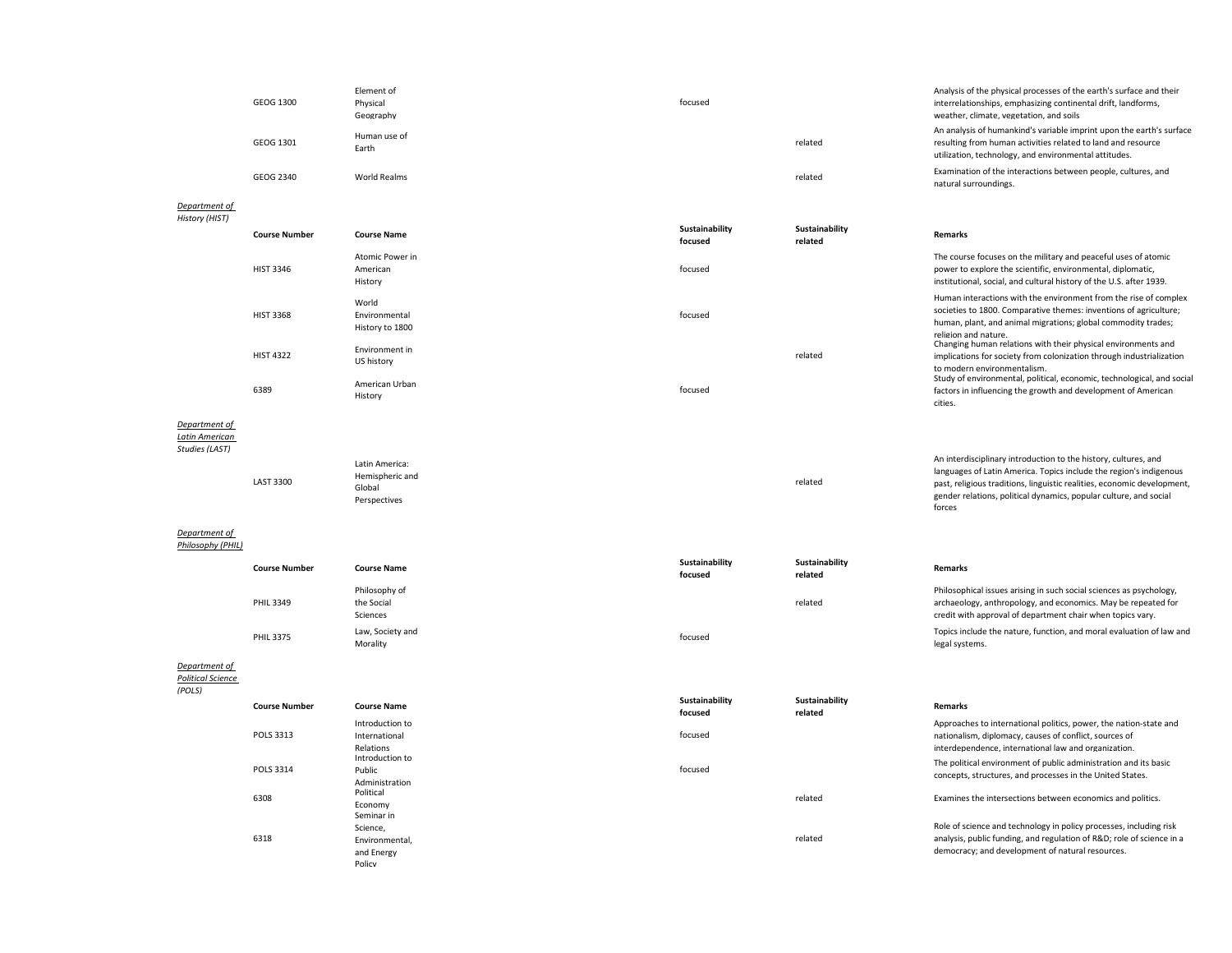|      | Seminar in            |         | Politics in American cities. How city government copes with social |
|------|-----------------------|---------|--------------------------------------------------------------------|
| 6361 | <b>Urban Politics</b> | focused | and economic problems, the complexity of urbanization, and other   |
|      |                       |         | government agencies.                                               |

#### *Department of Psychology (PSYC)*

**Course Number Course Name Sustainability focused Sustainability related Remarks** PSYC 2344 Cultural<br>Psychology Psychology exacts and the relationship between ethnicity, socialization, personality, behavior<br>Psychology issues related to current race relations.<br>Child Child issues related to current race relations. PSYC 2350 Child<br>Development Development focused Intellectual and social development in children and the factors that affect this process. PSYC 4371 Organizational<br>Psychology Psychology focused Theory and research on work motivation, leadership, and related aspects of group behavior in organizations. PSYC 4373<br>Psychology related<br>Psychology related Psychological knowledge and methods applied to personnel problems of selection and training, including job behavior description and evaluation, assessment strategies, employee development, and fair employment concerns. PSYC 4376 Work Motivation related Theories and paradigms of motivation in the work place. Research and applications of motivational theories used to describe employee behaviors. <sup>7366</sup> Work Motivation focused Factors and processes influencing effort, intentions, performance, other job behaviors. 8320 Field Work in Organizational Development related Best practices in applying organizational behavior, human resources, and organization development research to organizational problems; content varies in order to leverage emergent field opportunities 8323 Organizational Climate and Culture focused Review of the history, evolution and relationships among such concepts as organizational culture and climate and psychological climate. The emphasis is on research and applied issues related to these concepts and their role in behavior, organizational performance and organizational development and change. 8324 Job Attitudes concepts as job satisfaction, job involvement and organizational concepts as job satisfaction, job involvement and organizational commitment. *Department of Sociology (SOC)* **Course Number Course Name Sustainability Sustainability** 

| <b>Course Number</b> | <b>Course Name</b>                   | <b>PRIMILIANILLY</b><br>focused | Jujiuniu Jini Y<br>related | <b>Remarks</b>                                                                                                                                                                                                                   |
|----------------------|--------------------------------------|---------------------------------|----------------------------|----------------------------------------------------------------------------------------------------------------------------------------------------------------------------------------------------------------------------------|
| SOC 1300             | Introduction to<br>Sociology         |                                 | related                    | Major theories, methods; and findings pertaining to the study of<br>societies, institutions, organizations, and groups. The<br>interrelationships of society, culture, and personality.                                          |
| SOC 2310             | Social Problems                      |                                 | related                    | Analysis of major social problems including crime, drug abuse,<br>inequality, racism, and unemployment, among others. Examination<br>of proposed solutions and potential consequences for policy.                                |
| SOC 3318             | Introduction to<br>Social Work       |                                 | related                    | The United States social welfare system contrasted with other<br>national systems with an overview of the fields and specialties in<br>social work practice.<br>The nature, conditions, and consequences of urbanization; growth |
| SOC 3357             | Urban Sociology                      | focused                         |                            | and structure of metropolitan regions; social and demographic<br>characteristics of urban populations.                                                                                                                           |
|                      | Sociology of                         |                                 |                            | Institutional processes shaping the definitions of and responses to                                                                                                                                                              |
| SOC 3382             | Drug Use and                         |                                 | related                    | substance abuse. Gender, racial, and economic influences on                                                                                                                                                                      |
|                      | Recovery                             |                                 |                            | substance usage and recovery.                                                                                                                                                                                                    |
| 6357                 | Seminar in<br><b>Urban Sociology</b> | focused                         |                            | The study of urbanism and urbanization, including modern<br>metropolitan problems, and structural, ecological, and social<br>psychological theories of the urban phenomenon.                                                     |
|                      |                                      |                                 |                            |                                                                                                                                                                                                                                  |

#### *Department of*

| Theatre (THEA) |                                     |                    |                           |                           |                                                                        |
|----------------|-------------------------------------|--------------------|---------------------------|---------------------------|------------------------------------------------------------------------|
|                | <b>Course Number</b>                | <b>Course Name</b> | Sustainability<br>focused | Sustainability<br>related | <b>Remarks</b>                                                         |
|                | <b>THEA 1102</b>                    | Fundamentals of    |                           | related                   | Theory and practice of donor relations, special events, and individual |
|                | the contract of the contract of the | Fundraising        |                           | .                         | giving.                                                                |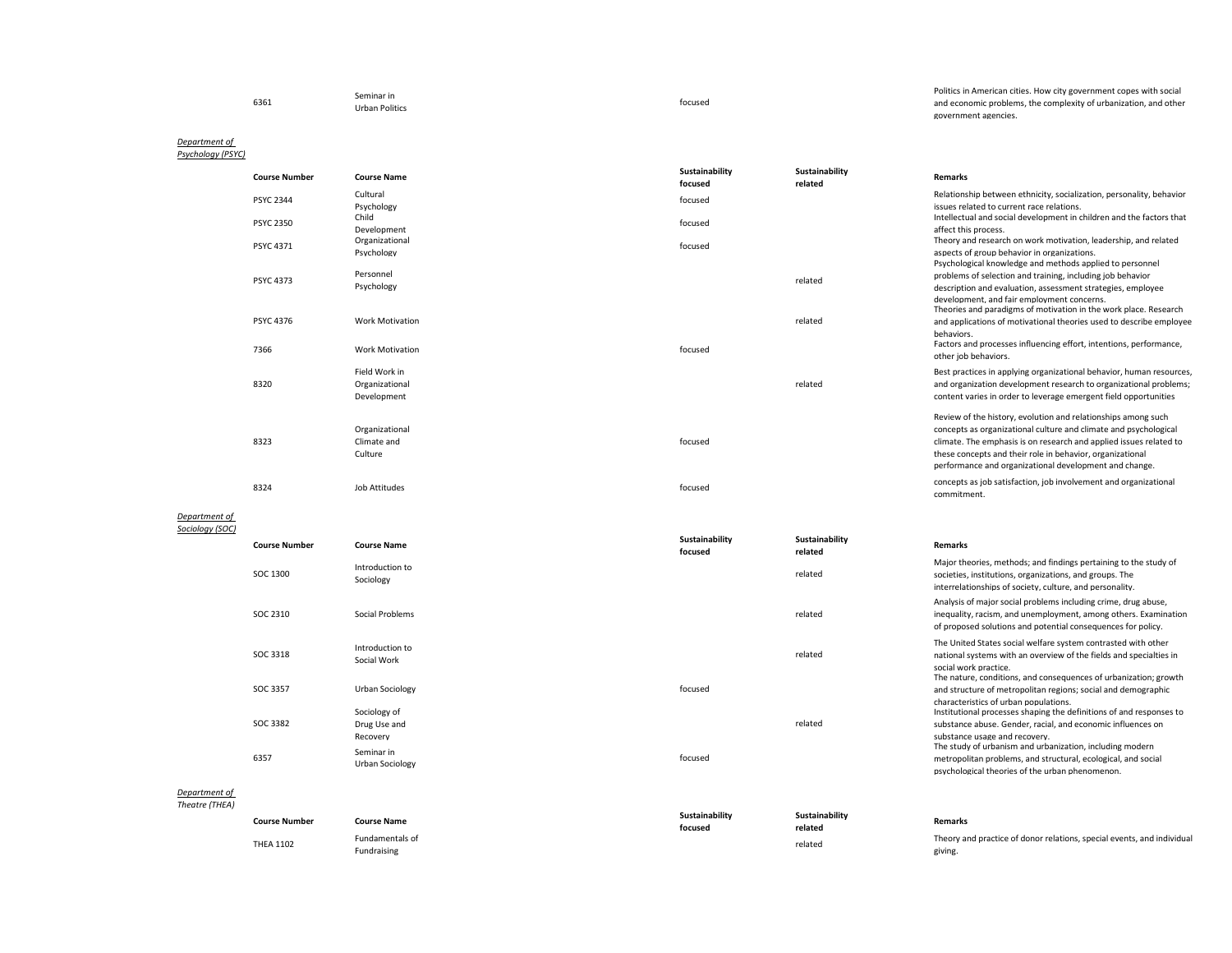| <b>THEA 3371</b> | History of<br>Architecture,<br>Interiors, and<br>Decorative Arts | related | Survey of the styles of architecture, decor, and furniture from<br>antiquity to the present, with emphasis on applications in theatrical<br>design.                                                                                               |
|------------------|------------------------------------------------------------------|---------|---------------------------------------------------------------------------------------------------------------------------------------------------------------------------------------------------------------------------------------------------|
| <b>THEA 3372</b> | Digital Design<br>Techniques                                     | related | Study and use of software, tools, and techniques to create, capture,<br>and manipulate images for scenic, lighting, and costume designers.                                                                                                        |
| <b>THEA 3374</b> | Intelligent<br>Lighting                                          | related | Study and use of intelligent lighting fixtures and control console<br>programming.                                                                                                                                                                |
| <b>THEA 3387</b> | Lighting Design I                                                | related | Examination of the principles, theories, equipment, and technology<br>utilized in lighting for the stage; Color, light sources, control systems,<br>and script analysis.<br>Implementation of lighting ideas into actual designs, including light |
| <b>THEA 3389</b> | Lighting Design II                                               | related | plots, schedule, the use of equipment and the exploration of lighting                                                                                                                                                                             |
| 6335             | Scenery and<br>Lighting Design                                   | related | styles.<br>Creative function of the scene and lighting designer in preparing<br>visual elements of theatrical production.                                                                                                                         |
| 6336             | Technical<br>Production                                          | related | Visual elements (scenic, costume, and lighting design) in a<br>production as approached by the designer, director, and actor.                                                                                                                     |
| 6352             | Advanced<br>Lighting Design                                      | related | Implementation of lighting ideas, light plots, use of equipment and<br>the exploration of lighting styles.                                                                                                                                        |
| 6355             | Lighting Design                                                  | related | Stage lighting fundamentals, theories of light and color, equipment<br>and control, instruments and switchboards.                                                                                                                                 |

## *College of LAW*

| <b>Course Number</b> | <b>Course Name</b>                                     | Sustainability<br>focused | Sustainability<br>related | <b>Remarks</b>                                                                                                                                                                                                                                                                                                                                                                                                                         |
|----------------------|--------------------------------------------------------|---------------------------|---------------------------|----------------------------------------------------------------------------------------------------------------------------------------------------------------------------------------------------------------------------------------------------------------------------------------------------------------------------------------------------------------------------------------------------------------------------------------|
| 5176:6276:6376:5476  | Environmental,<br>Energy, and<br>Policy Law<br>Journal |                           | related                   | An academic publication of the Law Center in which the law<br>students, under the direction of the faculty, edit articles of<br>distinguished faculty and scholars around the country.                                                                                                                                                                                                                                                 |
| 5207:5337            | Clean Air Act                                          | focused                   |                           | Legal requirements for air pollution control under the federal Clean<br>Air Act, with emphasis on the 1990 amendments and state and local<br>approaches including an examination of the Texas Clean Air Act.                                                                                                                                                                                                                           |
| 5216                 | Clean Water Act                                        | focused                   |                           | Focuses on the Federal Clean Water Act and its administrative<br>implementation                                                                                                                                                                                                                                                                                                                                                        |
| 5225                 | Hazardous<br>Waste Law                                 | focused                   |                           | This course will focus on the Resource Conservation and Recovery<br>Act.                                                                                                                                                                                                                                                                                                                                                               |
| 5258                 | Food and Drug<br>Law                                   | focused                   |                           | Study of government's attempts to protect the public health and<br>individual welfare in the development and marketing of foods, etc.<br>Focuses on the federal Food, Drug, and Cosmetic Act                                                                                                                                                                                                                                           |
| 5307                 | Interagency<br>Environmental<br>Cooperation            | focused                   |                           | Forum for various local, state, and federal environmental agency<br>personnel about real issues in coordinating environmental<br>requirements between agencies.                                                                                                                                                                                                                                                                        |
| 5390                 | Environmental<br>Law                                   | focused                   |                           | Environmental law, with emphasis on legal regulation and control of<br>activities affecting the land, sea, and air environment.                                                                                                                                                                                                                                                                                                        |
| 6226                 | Advanced Oil &<br><b>Gas Contracting</b>               | focused                   |                           | Focuses on contracts used in domestic oil and gas exploration and<br>production operations, including oil and gas leases                                                                                                                                                                                                                                                                                                               |
| 6227:5355            | Oil and Gas                                            |                           | related                   | Covers the basic property, contract, and regulatory framework for<br>oil and gas production in Texas. Explores common law property<br>concepts; the provisions of an oil and gas lease negotiated between<br>a mineral interest owner and an oil company as lessee; and also<br>examines Railroad Commission regulation of drilling, production,<br>pooling, and unitization for the efficient and fair development of oil<br>and gas. |
| 6336                 | International<br>Environmental<br>Law                  |                           | related                   | The practical aspects of the various systems as they compare to the<br>United States environmental law system.                                                                                                                                                                                                                                                                                                                         |